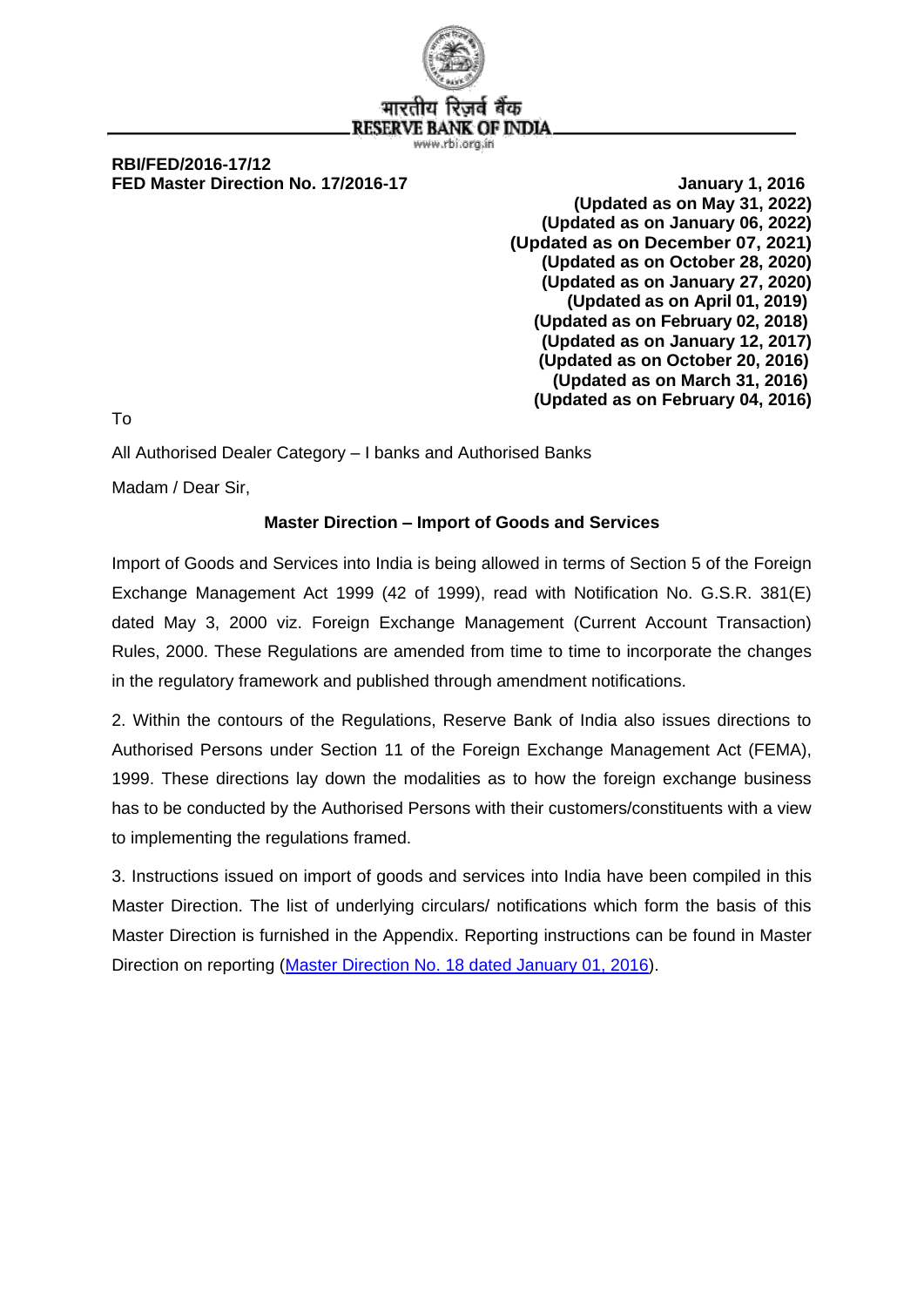4. It may be noted that, whenever necessary, Reserve Bank shall issue directions to Authorised Persons through A.P. (DIR Series) Circulars in regard to any change in the Regulations or the manner in which relative transactions are to be conducted by the Authorised Persons with their customers/ constituents. The Master Direction issued herewith shall be amended suitably simultaneously.

Yours faithfully,

(Vivek Srivastava) Chief General Manager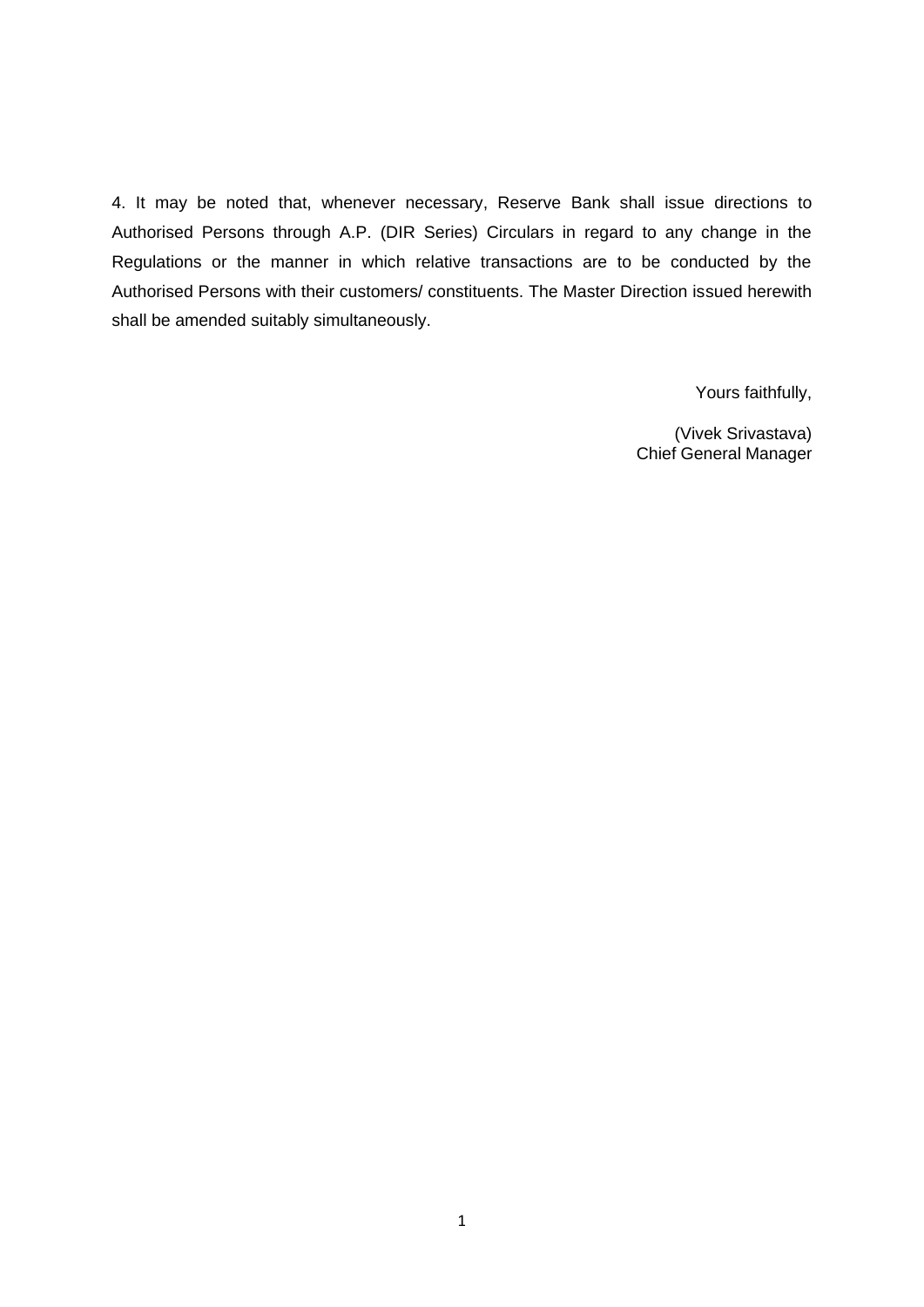| <b>INDEX</b>        |                                                              |  |
|---------------------|--------------------------------------------------------------|--|
|                     | Section I - Introduction                                     |  |
|                     | Section II - General Guidelines for imports                  |  |
| B.1.                | <b>General Guidelines</b>                                    |  |
| B.2.                | <b>Remittances for Import Payments</b>                       |  |
| B.3.                | <b>Import Licenses</b>                                       |  |
| B.4.                | Obligation of Purchaser of Foreign Exchange                  |  |
| B.5.                | Time Limit for Settlement of Import Payments                 |  |
| B.6.                | Import of Foreign exchange / Indian Rupees                   |  |
| B.7.                | Third Party Payment for Import Transactions                  |  |
| B.8.                | <b>Issue of Guarantees by an Authorised Dealer</b>           |  |
|                     | Section III - Operational Guidelines for Imports             |  |
| C.1.                | <b>Advance Remittance</b>                                    |  |
| $\overline{C.2}$ .  | Interest on Import Bills                                     |  |
| C.3.                | Remittances against Replacement Imports                      |  |
| C.4.                | Guarantee for Replacement Import                             |  |
| C.5.                | Import of Equipment by Business Process Outsourcing (BPO)    |  |
|                     | Companies for their overseas sites                           |  |
| $\overline{C.6}$ .  | Receipt of Import Bills/Documents by the Importer Directly   |  |
|                     | from Overseas Suppliers                                      |  |
| C.7.                | Evidence of Import                                           |  |
| C.8.                | <sup>1</sup> Import Data Processing and Monitoring System    |  |
| C.9.                | Verification and Preservation                                |  |
| C.10.               | Follow up for Import Evidence                                |  |
| C.11.               | Import of Gold                                               |  |
| C.12.               | <b>Import of Other Precious Metals</b>                       |  |
| C.13.               | <b>Import Factoring</b>                                      |  |
| $\overline{C}$ .14. | <b>Merchanting Trade</b>                                     |  |
| $\overline{C.15}$ . | Import Payments through Online Payment Gateway Service       |  |
|                     | Providers                                                    |  |
| 2C.16               | Settlement of Import transactions in currencies not having a |  |
|                     | direct exchange rate                                         |  |
|                     | Consolidated List of Circulars in the Master Direction       |  |

<sup>&</sup>lt;sup>1</sup> Modified vid[e AP \(DIR Series\) Circular No.65 dated April 28, 2016](https://rbi.org.in/Scripts/NotificationUser.aspx?Id=10372&Mode=0) and AP (DIR Series) Circular No.5 dated October 06,

[<sup>2016</sup>](https://rbi.org.in/Scripts/NotificationUser.aspx?Id=10633&Mode=0) prior to modification it read as "Issue of acknowledgement"<br><sup>2</sup> Inserted vide [AP \(DIR\) Series Circular 42 dated February 4, 2016](https://www.rbi.org.in/Scripts/NotificationUser.aspx?Id=10263&Mode=0)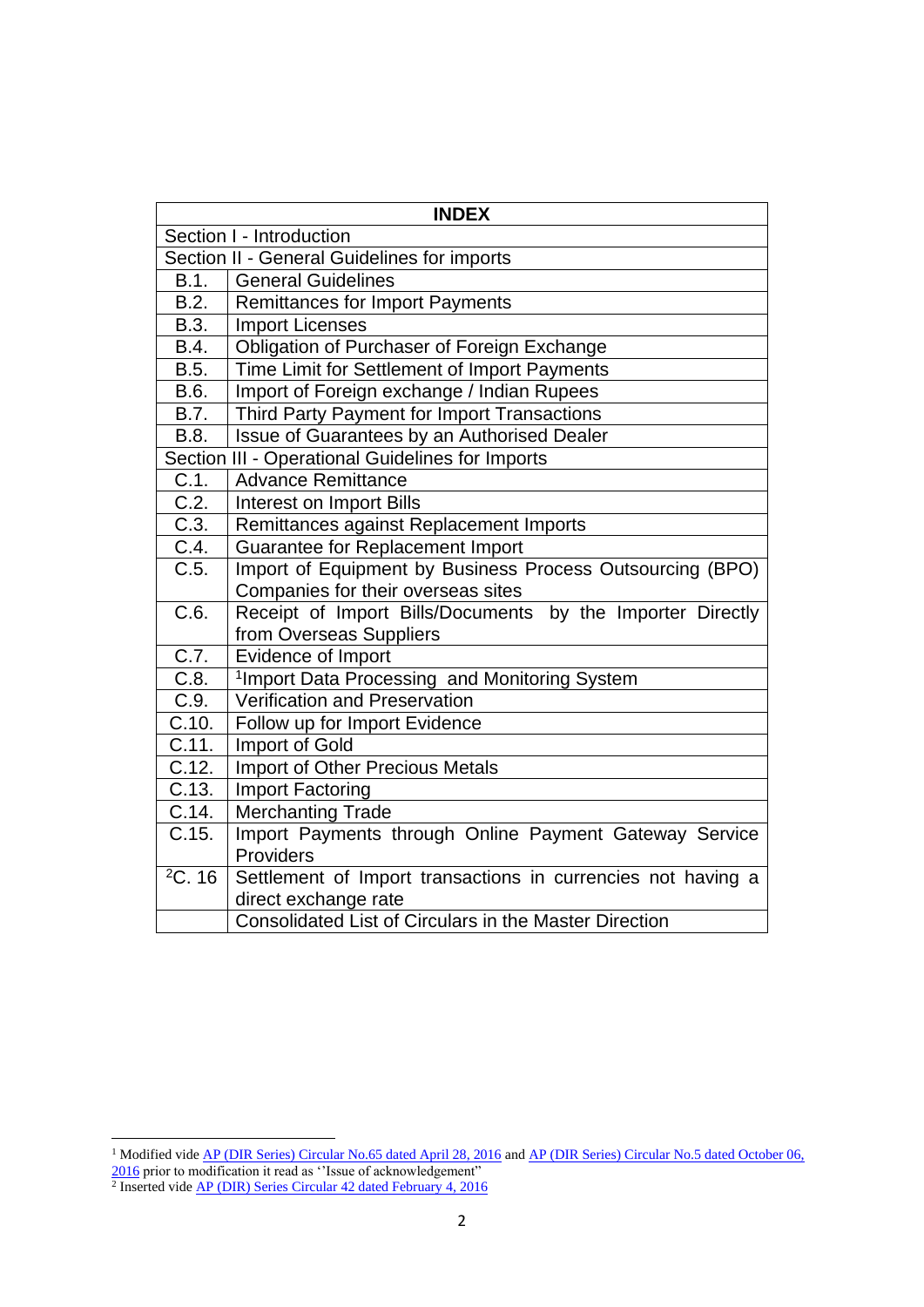## **Master Direction 17 – Import of Goods and Services**

#### **Section I - Introduction**

(i) Import trade is regulated by the Directorate General of Foreign Trade (DGFT) under the Ministry of Commerce & Industry, Department of Commerce, Government of India. Authorised Dealer Category – I (AD Category – I) banks should ensure that the imports into India are in conformity with the Foreign Trade Policy in force and Foreign Exchange Management (Current Account Transactions) Rules, 2000 framed by the Government of India vide Notification No. G.S.R.381 (E) dated May 3, 2000 and the Directions issued by Reserve Bank under Foreign Exchange Management Act, 1999 from time to time.

(ii) AD Category – I banks should follow normal banking procedures and adhere to the provisions of Uniform Customs and Practices for Documentary Credits (UCPDC), etc. while opening letters of credit for import into India on behalf of their constituents.

(iii) Compliance with the provisions of Research & Development Cess Act, 1986 may be ensured for import of drawings and designs.

(iv) AD Category – I banks may also advise importers to ensure compliance with the provisions of Income Tax Act, wherever applicable.

(v) Any reference to the Reserve Bank should first be made to the Regional Office of the Foreign Exchange Department situated in the jurisdiction where the applicant person resides, or the firm / company functions, unless otherwise indicated. If, for any particular reason, they desire to deal with a different office of the Foreign Exchange Department, they may approach the Regional Office of its jurisdiction for necessary approval.

#### **Section II - General Guidelines for Imports**

#### B.1. General Guidelines

Rules and regulations to be followed by the AD Category – I banks from the foreign exchange angle while undertaking import payment transactions on behalf of their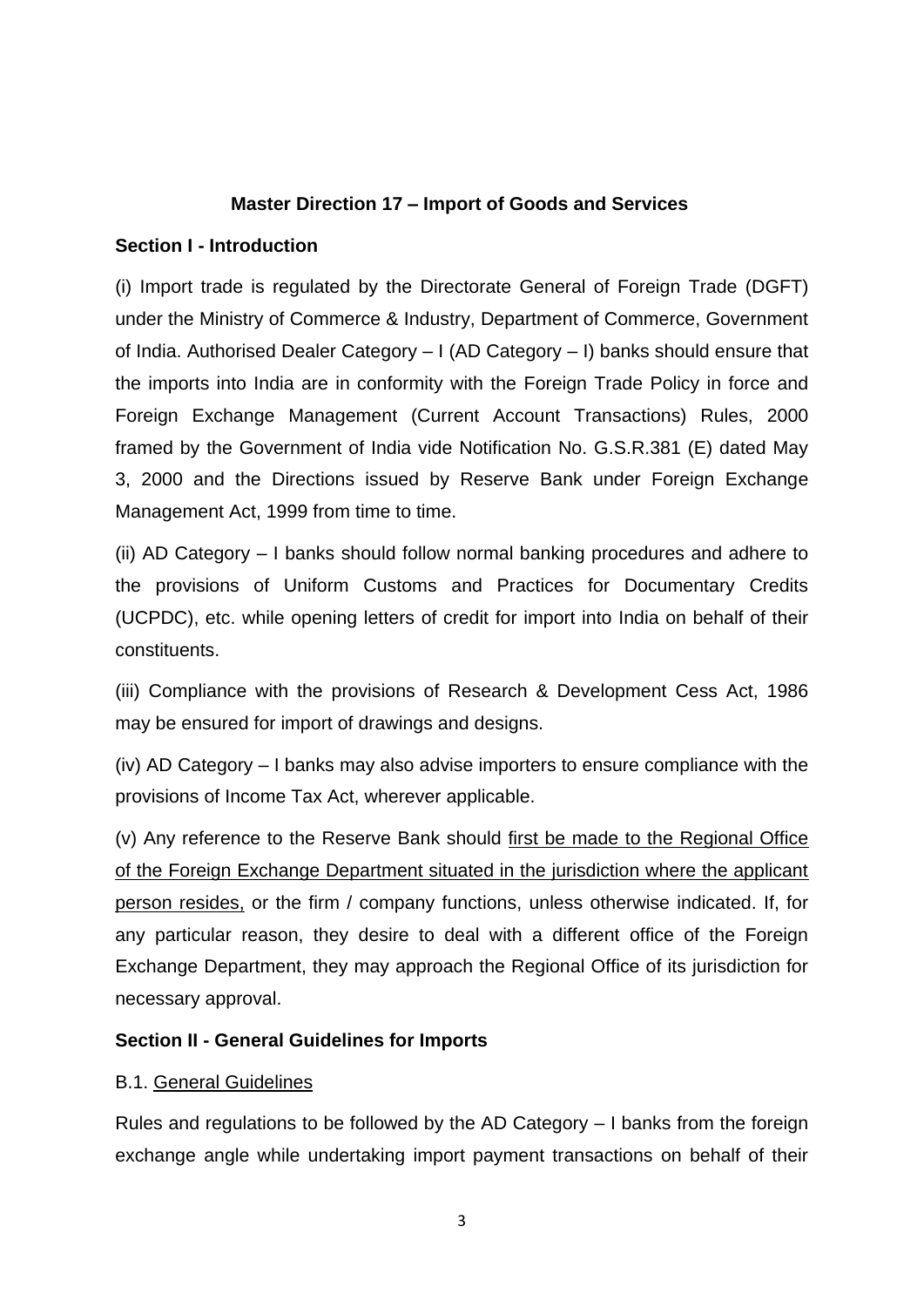clients are set out in the following paragraphs. Where specific regulations do not exist, AD Category – I banks may be governed by normal trade practices. AD Category – I banks may particularly note to adhere to "Know Your Customer" (KYC) guidelines issued by Reserve Bank (Department of Banking Regulation) in all their dealings.

#### B.2. Remittances for Import Payments

AD Category I Banks may allow remittance for making payments for imports into India, after ensuring that all the requisite details are made available by the importer and the remittance is for bona fide trade transactions as per applicable laws in force.

#### B.3. Import Licences

1

Except for goods included in the negative list which require licence under the Foreign Trade Policy in force, AD Category - I banks may freely open letters of credit and allow remittances for import. While opening letters of credit, the 'For Exchange Control purposes' copy of the licence should be called for and adherence to special conditions, if any, attached to such licences should be ensured. After effecting remittances under the licence, AD Category - I banks may preserve the copies of utilised licence /s till they are verified by the internal auditors or inspectors.

## B.4. Obligation of Purchaser of Foreign Exchange

(i) In terms of Section 10(6) of the Foreign Exchange Management Act, 1999 (FEMA), any person acquiring foreign exchange is permitted to use it either for the purpose mentioned in the declaration made by him to an Authorised Dealer Category – I bank under Section 10(5) of the Act or for any other purpose for which acquisition of foreign exchange is permissible under the said Act or Rules or Regulations framed there under.

(ii) Where foreign exchange acquired has been utilised for import of goods into India, the AD Category – I bank should ensure that the importer furnishes evidence of import viz., <sup>3</sup>as in IDPMS as explained in para C.7, Postal Appraisal Form or

<sup>&</sup>lt;sup>3</sup> Modified vide **AP DIR Series Circular No. 27 dated January 12, 2017** prior to modification it read as "Exchange Control Copy of the Bill of Entry"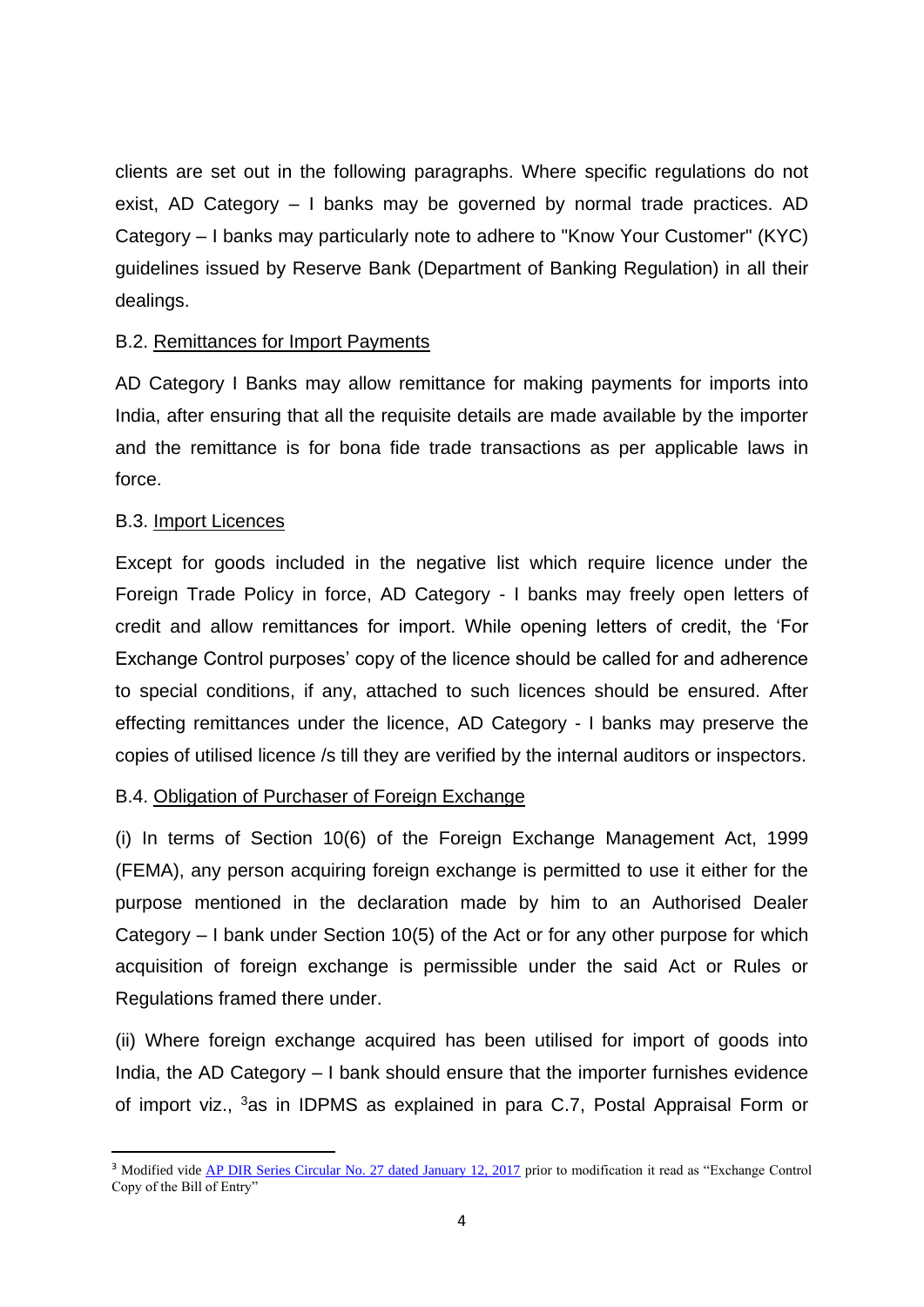Customs Assessment Certificate, etc., and satisfy himself that goods equivalent to the value of remittance have been imported. <sup>4</sup>AD bank should ensure that all import remittances outstanding on the notified date of IDPMS are uploaded in IDPMS.

<sup>5</sup>(iii) Notwithstanding anything contained in the Manner of Payment in foreign Exchange [\(FEMA 14R/2016-RB dated May 02, 2016\)](https://rbi.org.in/Scripts/NotificationUser.aspx?Id=10392&Mode=0), a person resident in India may make payment for import of goods in foreign exchange through an international card held by him/in rupees from international credit card/ debit card through the credit/debit card servicing bank in India against the charge slip signed by the importer or as prescribed by Reserve Bank from time to time ,provided that the transaction is in conformity with the extant provisions and the import is in conformity with the Foreign Trade Policy in force.

(iv) Any person resident in India may also make payment as under:

(a) In rupees towards meeting expenses on account of boarding, lodging and services related thereto or travel to and from and within India of a person resident outside India who is on a visit to India;

(b) By means of a crossed cheque or a draft as consideration for purchase of gold or silver in any form imported by such person in accordance with the terms and conditions imposed under any order issued by the Central Government under the Foreign Trade (Development and Regulations) Act, 1992 or under any other law, rules or regulations for the time being in force;

(c) A company or resident in India may make payment in rupees to its nonwhole time director who is resident outside India and is on a visit to India for the company's work and is entitled to payment of sitting fees or commission or remuneration, and travel expenses to and from and within India, in accordance with the provisions contained in the company's Memorandum of Association or Articles of Association or in any agreement entered into it or in any resolution passed by the

<sup>&</sup>lt;sup>4</sup> Inserted vide **AP DIR Series circular No.5 dated October 06, 2016** 

<sup>&</sup>lt;sup>5</sup> Modified vide [AP DIR Series circular No.11 \[\(1\)/14\(R\)\] dated October 20, 2016](https://rbi.org.in/Scripts/NotificationUser.aspx?Id=10653&Mode=0) prior to modification it read as "In addition to the permitted methods of payment for imports laid down in [Notification No.FEMA14/2000-RB dated 3rd May](https://rbi.org.in/Scripts/BS_FemaNotifications.aspx?Id=168)  [2000,](https://rbi.org.in/Scripts/BS_FemaNotifications.aspx?Id=168) payment for import can also be made by way of credit to non-resident account of the overseas exporter maintained with a bank in India. In such cases also AD Category – I banks should ensure compliance with the instructions contained in sub-paragraphs (i) and (ii) above."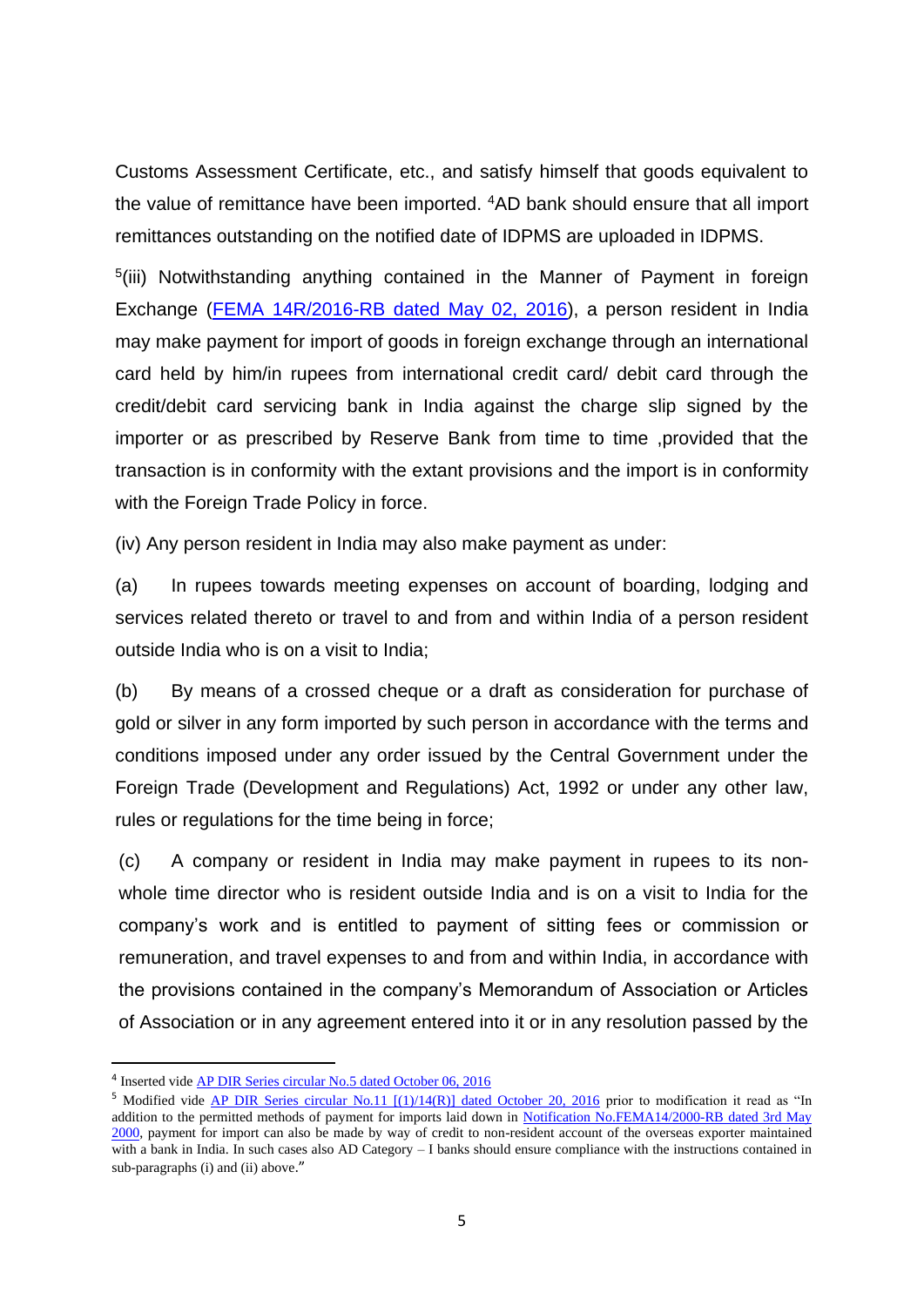company in general meeting or by its Board of Directors, provided the requirement of any law, rules, regulations, directions applicable for making such payments are duly complied with.

#### B.5. Time Limit for Settlement of Import Payments

#### B.5.1. Time limit for Normal Imports

(i) In terms of the extant regulations, remittances against imports should be completed not later than six months from the date of shipment, except in cases where amounts are withheld towards guarantee of performance, etc. <sup>5A</sup>Further, in view of the disruptions due to outbreak of COVID- 19 pandemic, with effect from May 22, 2020, the time period for completion of remittances against normal imports (except in cases where amounts are withheld towards guarantee of performance etc.) has been extended from six months to twelve months from the date of shipment for such imports made on or before July 31, 2020.

(ii) AD Category – I banks may permit settlement of import dues delayed due to disputes, financial difficulties, etc. However, interest if any, on such delayed payments, usance bills or overdue interest is payable only for a period of up to three years from the date of shipment and may be permitted in terms of the directions in para C.2 of Section III below.

## B.5.2. Time Limit for Deferred Payment Arrangements

Deferred payment arrangements (including suppliers' and buyers' credit) upto five years, are treated as trade credits for which the procedural guidelines as laid down in the Master Circular for External Commercial Borrowings and Trade Credits may be followed.

 $\_$ 

<sup>&</sup>lt;sup>5A</sup>Inserted vide AP DIR Series Circular No.33 dated [May 22, 2020](https://www.rbi.org.in/scripts/FS_Notification.aspx?Id=11900&fn=5&Mode=0)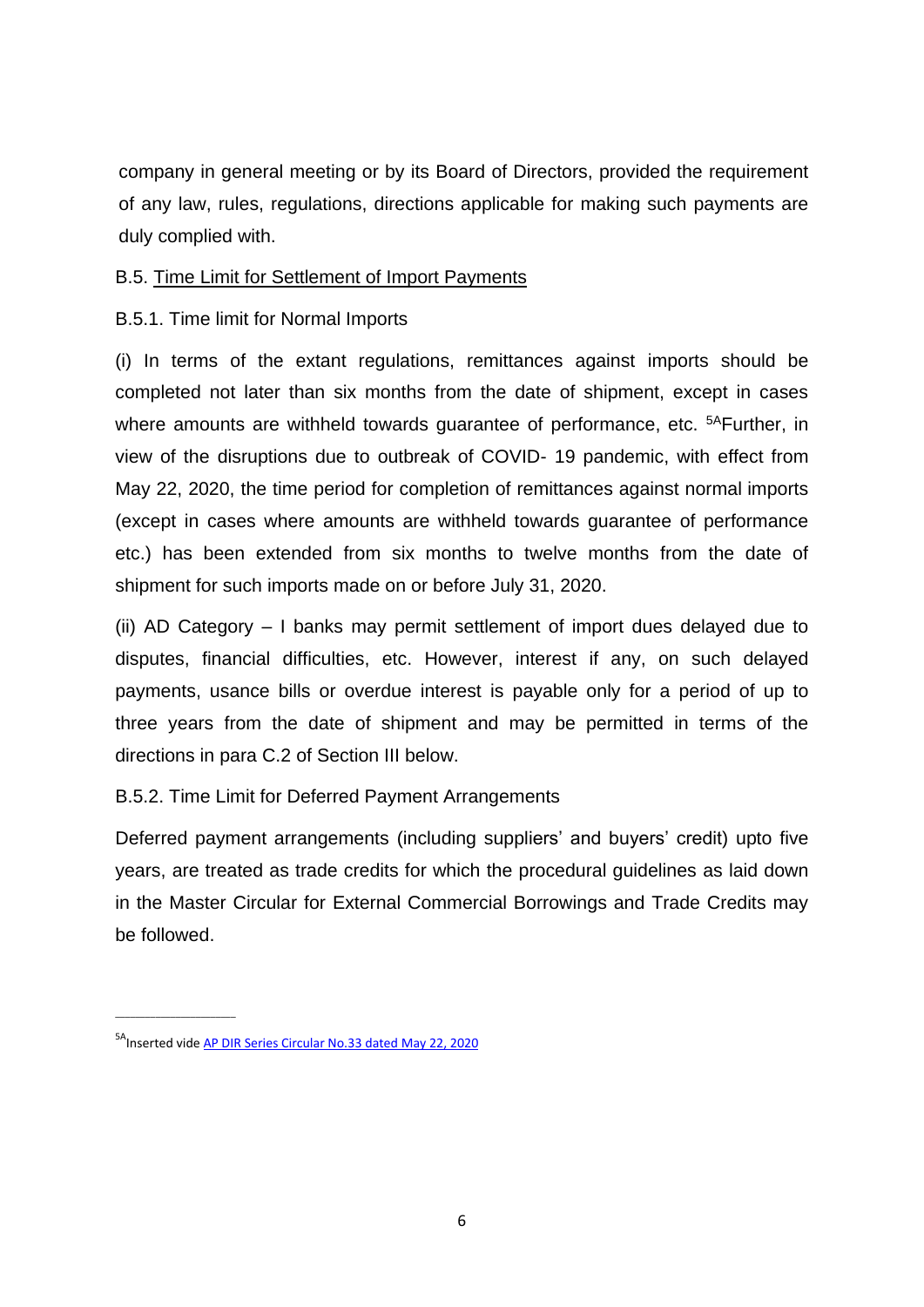## B.5.3. Time Limit for Import of Books

Remittances against import of books may be allowed without restriction as to the time limit, provided, interest payment, if any, is as per the instructions in para C.2 of Section III of this Circular.

## <sup>6</sup>B.5.4 Extension of Time

(i) AD Category – I banks can consider granting extension of time for settlement of import dues up to a period of six months at a time (maximum up to the period of three years) irrespective of the invoice value for delays on account of disputes about quantity or quality or non-fulfilment of terms of contract; financial difficulties and cases where importer has filed suit against the seller. In cases where sector specific guidelines have been issued by Reserve Bank of India for extension of time (i.e. rough, cut and polished diamonds), the same will be applicable.

- (ii) While granting extension of time, AD Category –I banks must ensure that:
	- a. The import transactions covered by the invoices are not under investigation by Directorate of Enforcement / Central Bureau of Investigation or other investigating agencies;
	- b. While considering extension beyond one year from the date of remittance<sup>7</sup>, the total outstanding of the importer does not exceed USD one million or 10 per cent of the average import remittances during the preceding two financial years, whichever is lower; and
	- c. Where extension of time has been granted by the AD Category I banks, the date up to which extension has been granted may be indicated in the 'Remarks' column.

(iii) Cases not covered by the above instructions / beyond the above limits, may be referred to the concerned Regional Office of Reserve Bank of India.

<sup>8</sup>(iv) The above shall be reported in IDPMS as per message "Bill of Entry Extension" and the date up to which extension is granted will be indicated in "Extension Date" column.

<sup>&</sup>lt;sup>6</sup> Inserted vide **AP DIR Series circular No.65 dated April 28, 2016** 

<sup>7</sup> Clarification: may be considered as date of shipment

<sup>&</sup>lt;sup>8</sup> Inserted vide **AP DIR Series circular No.05 dated October 06, 2016**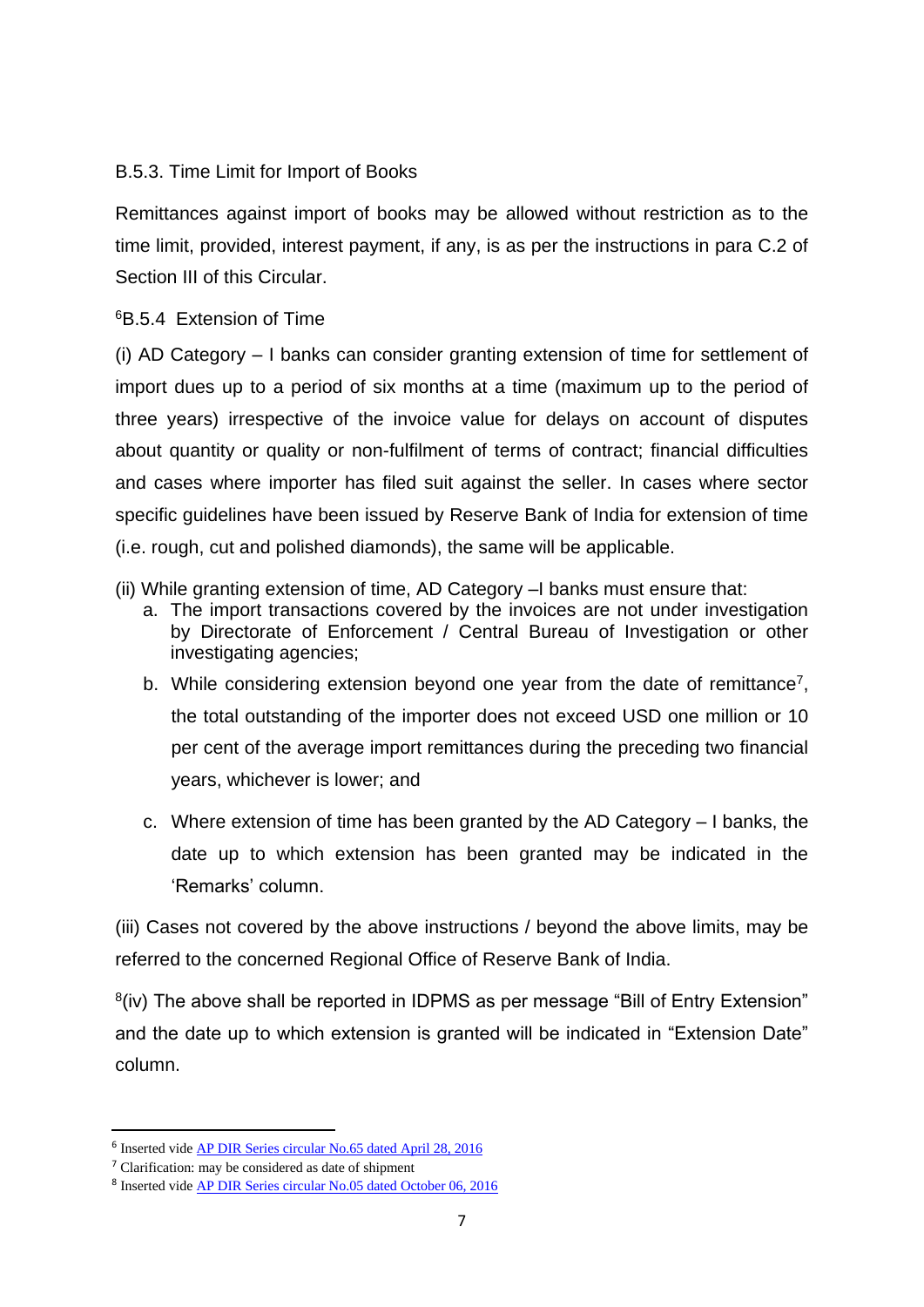## B.6. Import of Foreign Exchange / Indian Rupees

(i) Except as otherwise provided in the Regulations, no person shall, without the general or special permission of the Reserve Bank, import or bring into India, any foreign currency. Import of foreign currency, including cheques, is governed by Foreign Exchange Management (Export and Import of Currency) Regulations 2000, issued by Reserve Bank vide  $9$ Notification No. FEMA  $6(R)/2015$ -RB dated [December 29, 2015,](https://rbi.org.in/Scripts/NotificationUser.aspx?Id=10255&Mode=0) as amended from time to time.

(ii) Reserve Bank may allow a person to bring into India currency notes of Government of India and / or of Reserve Bank subject to such terms and conditions as the Reserve Bank may stipulate.

B.6.1. Import of Foreign Exchange into India

#### A person may–

 $\overline{a}$ 

(i) Send into India, without limit, foreign exchange in any form other than currency notes, bank notes and travellers cheques;

(ii) Bring into India from any place outside India, without limit, foreign exchange (other than unissued notes), subject to the condition that such person makes, on arrival in India, a declaration to the Custom Authorities at the Airport in the Currency Declaration Form (CDF) annexed to these Regulations; provided further that it shall not be necessary to make such declaration where the aggregate value of the foreign exchange in the form of currency notes, bank notes or travellers cheques brought in by such person at any one time does not exceed USD 10,000 (US Dollars ten thousand) or its equivalent and/or the aggregate value of foreign currency notes (cash portion) alone brought in by such person at any one time does not exceed USD 5,000 (US Dollars five thousand) or its equivalent.

B.6.2. Import of Indian Currency and Currency Notes

(i) Any person resident in India who had gone out of India on a temporary visit, may bring into India at the time of his return from any place outside India (other than from Nepal and Bhutan), currency notes of Government of India and Reserve Bank

<sup>9</sup> Modified vide [Notification No.6\(R\)/2015-RB](https://rbi.org.in/Scripts/NotificationUser.aspx?Id=10255&Mode=0) prior to modification it read as ["Notification No. FEMA 6/2000-RB dated](https://www.rbi.org.in/Scripts/NotificationUser.aspx?Id=160&Mode=0)  [May 3, 2000](https://www.rbi.org.in/Scripts/NotificationUser.aspx?Id=160&Mode=0)"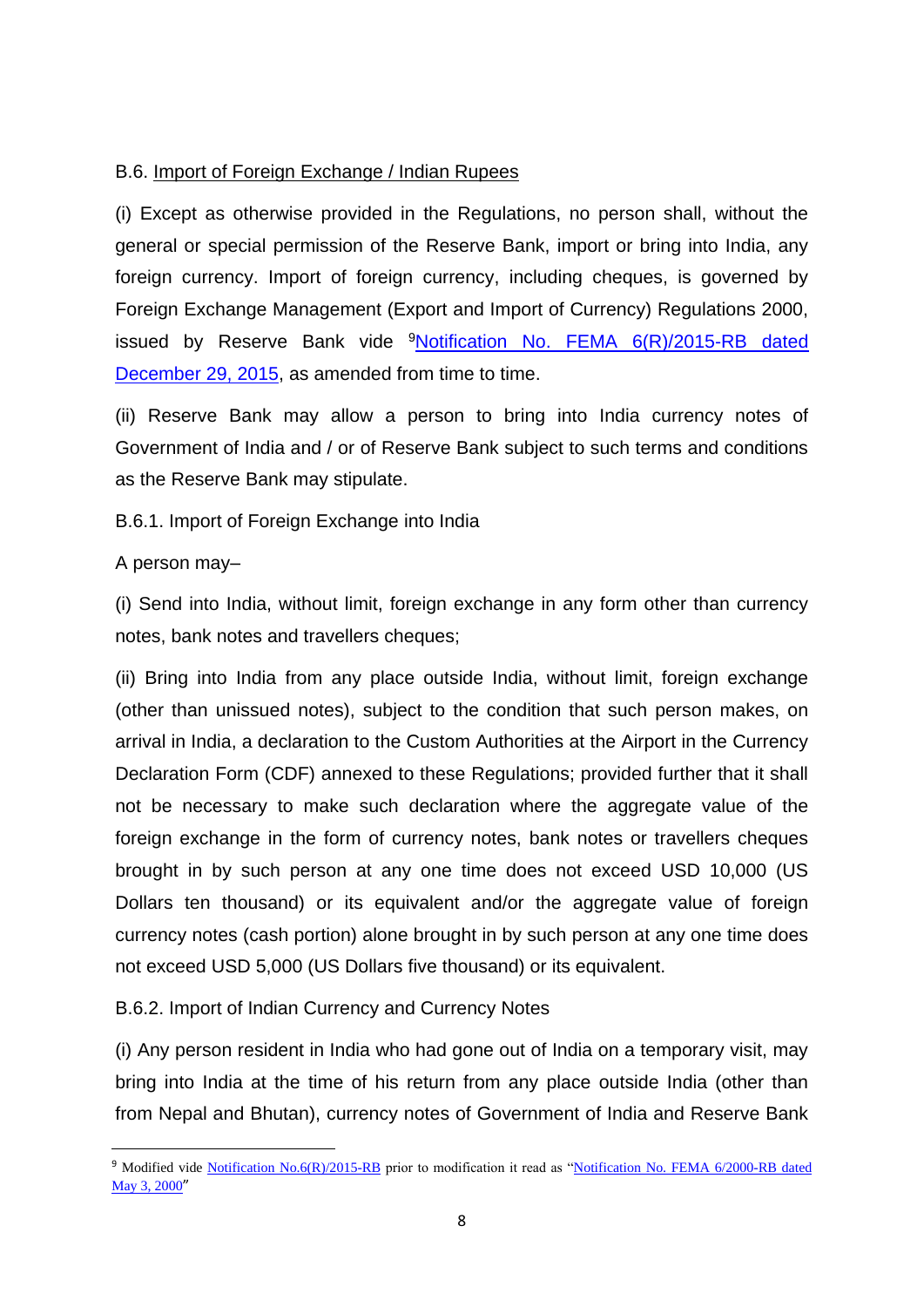of India notes up to an amount not exceeding Rs.25,000 (Rupees twenty five thousand only).

(ii) A person may bring into India from Nepal or Bhutan, currency notes of Government of India and Reserve Bank of India for any amount in denominations up to Rs.100/-.

#### B.7. Third Party Payment for Import Transactions

AD category I banks are allowed to make payments to a third party for import of goods, subject to conditions as under:

- a. Firm irrevocable purchase order / tripartite agreement should be in place. However this requirement may not be insisted upon in case where documentary evidence for circumstances leading to third party payments / name of the third party being mentioned in the irrevocable order / invoice has been produced.
- b. AD bank should be satisfied with the bonafides of the transactions and should consider the Financial Action Task Force (FATF) Statement before handling the transactions;
- c. The Invoice should contain a narration that the related payment has to be made to the (named) third party;
- d. Bill of Entry should mention the name of the shipper as also the narration that the related payment has to be made to the (named) third party;
- e. Importer should comply with the related extant instructions relating to imports including those on advance payment being made for import of goods.

#### B.8. Issue of Guarantees by an Authorised Dealer

B.8.1 An authorised dealer may give a guarantee in respect of any debt, obligation or other liability incurred by a person resident in India and owned to a person resident outside India, as an importer, in respect of import on deferred payment terms in accordance with the approval by the Reserve Bank of India for import on such terms.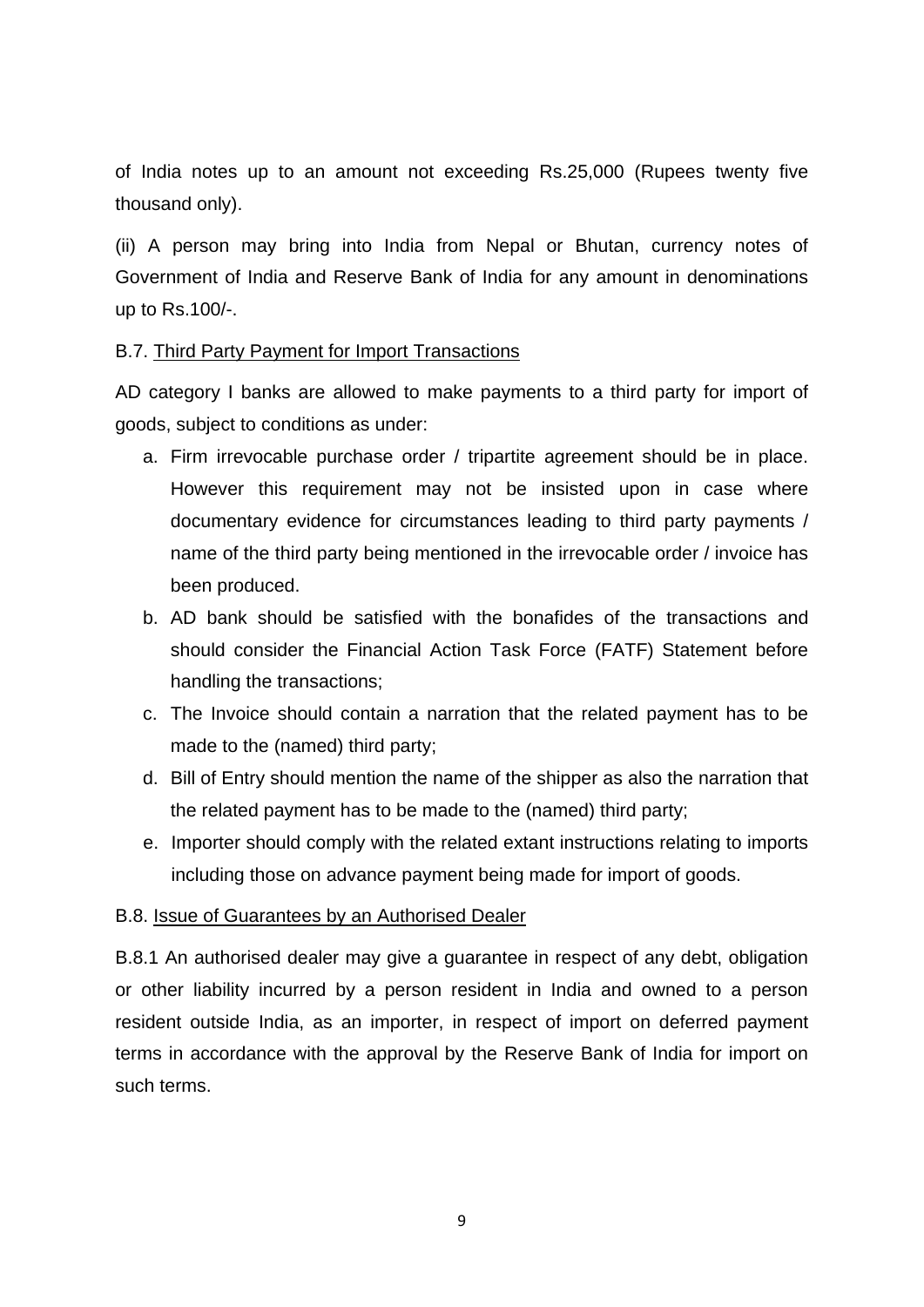B.8.2 An authorised dealer may give guarantee, Letter of Undertaking of Letter of Comfort in respect of any debt, obligation or other liability incurred by a person resident in India and owned to a person resident outside India (being an overseas supplier of goods, bank or a financial institution), for import of goods, as permitted under the Foreign Trade Policy announced by Government of India from time to time and subject to such terms and conditions as may be specified by Reserve Bank of India from time to time.

B.8.3 An authorised dealer may, in the ordinary course of his business, give a guarantee in favour of a non-resident service provider, on behalf of a resident customer who is a service importer, subject to such terms and conditions as stipulated by Reserve Bank of India from time to time:

**Provided** that no guarantee for an amount exceeding USD 500,000 or its equivalent shall be issued on behalf of a service importer other than a Public Sector Company or a Department / Undertaking of the Government of India / State Government:

**Provided** further that where the service importer is a Public Sector Company or a Department / Undertaking of the Government of India / State Government, no guarantee for an amount exceeding USD 100,000 or its equivalent shall be issued without the prior approval of the Ministry of Finance, Government of India.

B.8.4 An authorised dealer may, subject to the directions issued by the Reserve Bank of India in this behalf, permit a person resident in India to issue corporate guarantee in favour of an overseas lessor for financing import through operating lease effected in conformity with the Foreign Trade Policy in force and under the provisions of the Foreign exchange Management (Current Account Transactions) Rules, 2000 framed by the Government of India vide Notification No. G. S. R. 381 (E) dated May 3, 2000 and the Directions issued by Reserve Bank of India under Foreign Exchange Management Act, 1999 from time to time.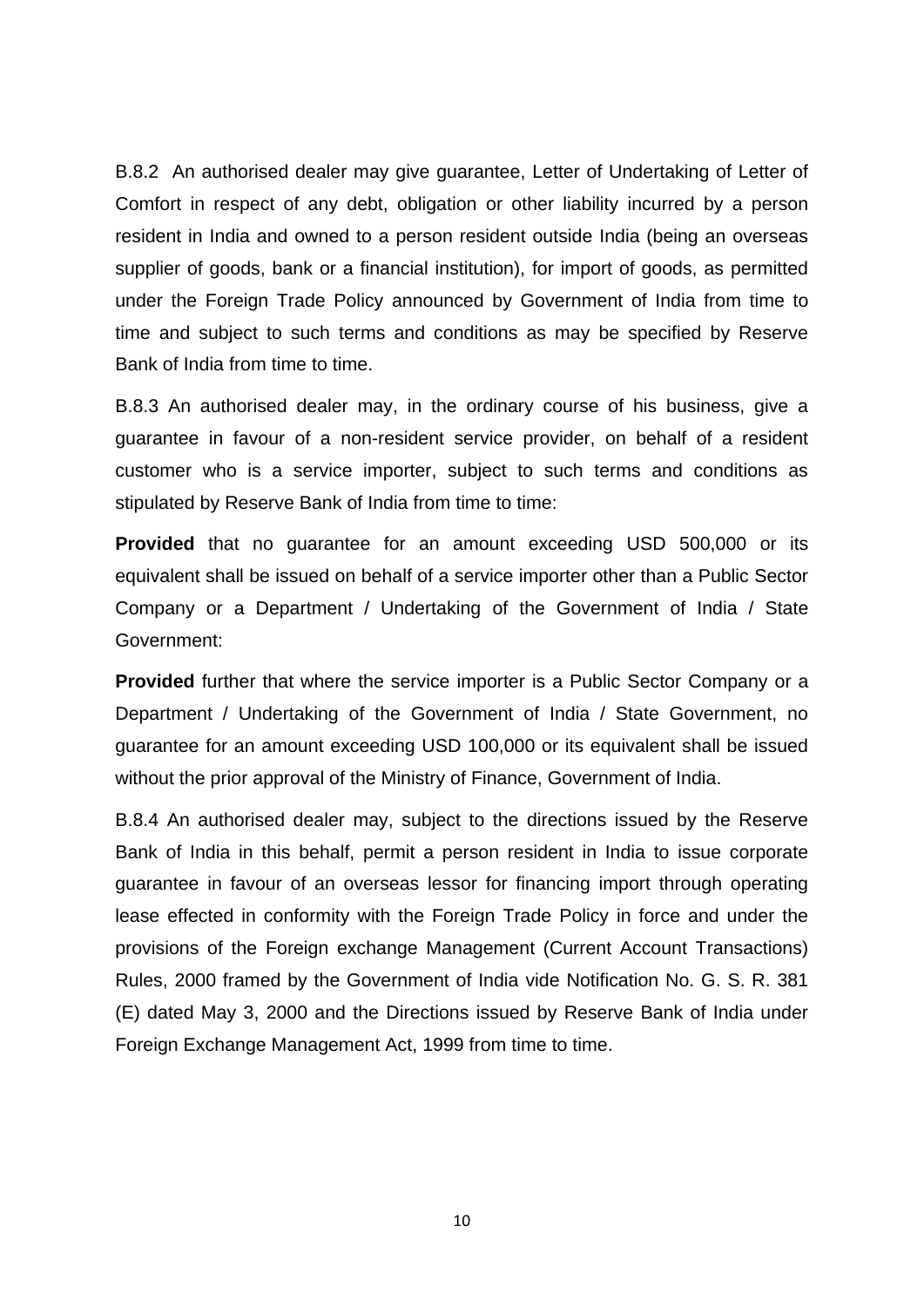#### **Section III - Operational Guidelines for Imports**

#### C.1. Advance Remittance

C.1.1. Advance Remittance for Import of Goods

(i) AD Category – I bank may allow advance remittance for import of goods without any ceiling subject to the following conditions:

(a) If the amount of advance remittance exceeds USD 200,000 or its equivalent, an unconditional, irrevocable standby Letter of Credit or a guarantee from an international bank of repute situated outside India or a guarantee of an AD Category – I bank in India, if such a guarantee is issued against the counter-guarantee of an international bank of repute situated outside India, is obtained.

(b) In cases where the importer (other than a Public Sector Company or a Department/Undertaking of the Government of India/State Government/s) is unable to obtain bank guarantee from overseas suppliers and the AD Category – I bank is satisfied about the track record and bonafides of the importer, the requirement of the bank guarantee / standby Letter of Credit may not be insisted upon for advance remittances up to USD 5,000,000 (US Dollar five million). AD Category – I banks may frame their own internal guidelines to deal with such cases as per a suitable policy framed by the bank's Board of Directors.

(c) A Public Sector Company or a Department/Undertaking of the Government of India / State Government/s which is not in a position to obtain a guarantee from an international bank of repute against an advance payment, is required to obtain a specific waiver for the bank guarantee from the Ministry of Finance, Government of India before making advance remittance exceeding USD 100,000.

(ii) All payments towards advance remittance for imports shall be subject to the specified conditions <sup>10</sup>and AD banks are required to create Outward Remittance Message (ORM) for all such outward remittances in IDPMS & follow other extant IDPMS guidelines.

<sup>10</sup> Inserted vide [AP \(DIR Series\) Circular dated No.5 dated October 06, 2016](https://rbi.org.in/Scripts/NotificationUser.aspx?Id=10633&Mode=0)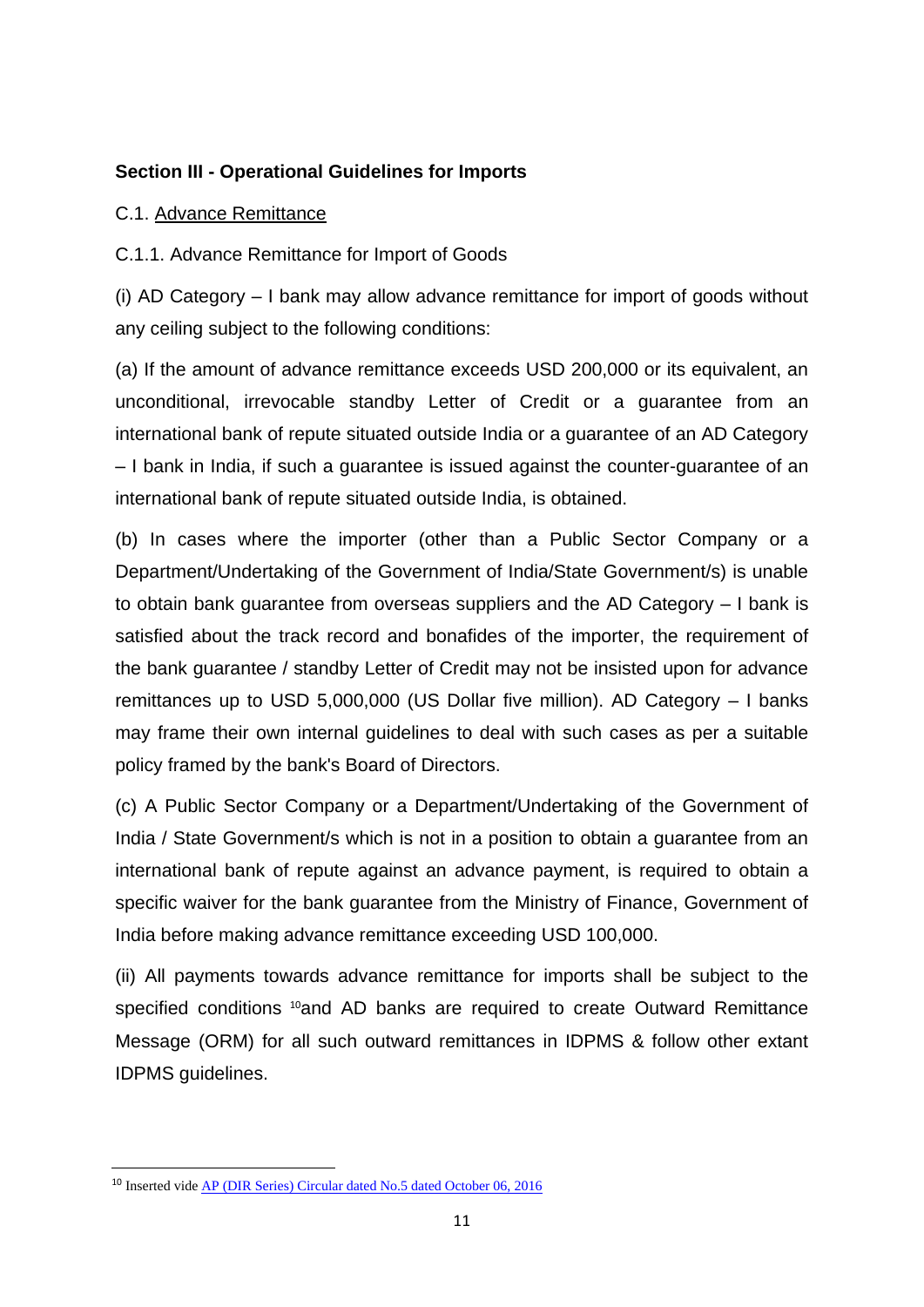C.1.2. Advance Remittance for Import of Rough Diamonds

a) AD category – I banks are permitted to take decision on overseas mining companies to whom an importer (other than Public Sector Company or Department / Undertaking of Government of India / State Government) can make advance payments, without any limit / bank guarantee/ stand-by letter of Credit. Banks must ensure the following:

i. The overseas mining company should have the recommendation of GJEPC.

ii. The importer should be a recognised processor of rough diamonds and should have a good track record.

iii. AD Category - I banks should, undertake the transaction based on their commercial judgment and after being satisfied about the bonafides of the transaction.

iv. Advance payments should be made strictly as per the terms of the sale contract and should be made directly to the account of the company concerned, that is, to the ultimate beneficiary and not through numbered accounts or otherwise and AD banks should ensure that they have created the Outward Remittance Message (ORM) for all such outward remittances in IDPMS.

v. Further, due caution may be exercised to ensure that remittance is not permitted for import of conflict diamonds (Kimberly Certification).

vi. KYC and due diligence exercise should be done by the AD Category - I banks as per the existing guidelines.

vii. AD Category - I banks should follow-up submission of the Bill of Entry / documents evidencing import of rough diamonds into the country by the importer, in terms of the Act / Rules / Regulations / Directions issued in this regard.

b) In case of an importer entity in the Public Sector or a Department / Undertaking of the Government of India / State Government/s, AD Category - I banks may permit the advance remittance subject to the above conditions and a specific waiver of bank guarantee from the Ministry of Finance, Government of India, where the advance payments is equivalent to or exceeds USD 100,000/- (USD one hundred thousand only).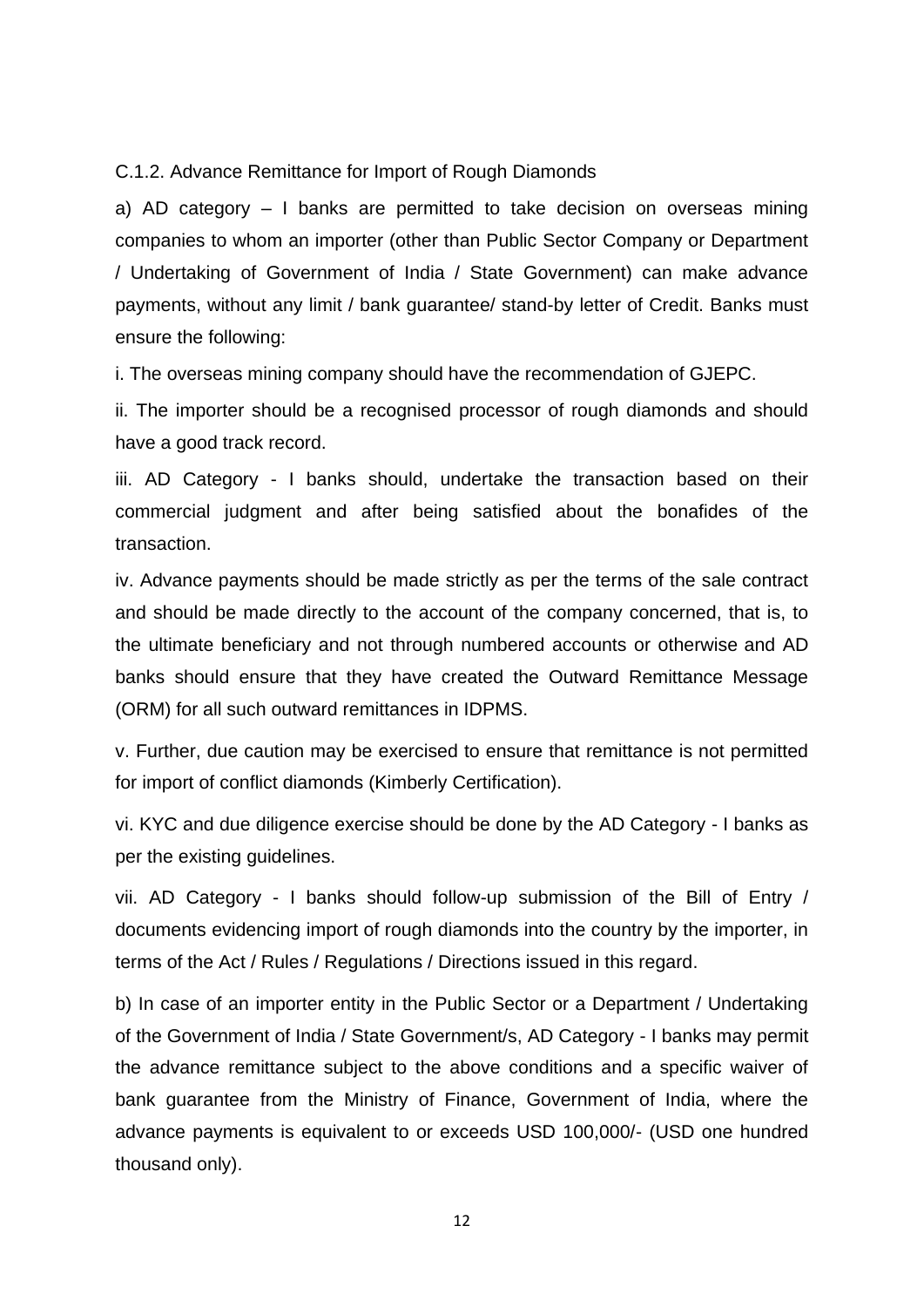$11$ viii. Based on the AD code declared by the importer, the banks shall download the Bill of Entry (BOE) issued by EDI ports from "BOE Master" in IDPMS. For non-EDI ports, AD banks of the importer shall upload the BoE data in IDPMS as per message format "Manual BoE reporting" on daily basis on receipt of BoE from the customer/Customs Office.

ix. AD banks will enter BOE details and mark off ORMs as per the message format "BOE Settlement"

x. In case of payment after receipt of BoE, the AD bank shall generate ORM for import payments made by the importer customer as per the message format "BOE Settlement"

xi. Multiple ORMs can be settled against single BoE and also multiple BoEs can be settled against one ORM.

C.1.3. Advance Remittance for Import of Aircrafts/Helicopters and other Aviation Related Purchases

1. As a sector specific measure, entities which have been permitted under the extant Foreign Trade Policy to import aircrafts and helicopters (including used / second hand aircraft and helicopters) or any other person who has been granted permission by the Directorate General of Civil Aviation (DGCA) to operate Scheduled or Non-Scheduled Air Transport Service (including Air Taxi Services), can make advance remittance without bank guarantee or an unconditional, irrevocable Standby Letter of Credit, up to USD 50 million. Accordingly, AD Category – I banks may allow advance remittance, without obtaining a bank guarantee or an unconditional, irrevocable Standby Letter of Credit, up to USD 50 million, for direct import of each aircraft, helicopter and other aviation related purchases.

2. Importers of Aircrafts/ Helicopters and other Aviation related Purchases, not eligible under clause (1) above can make advance remittance without bank guarantee, in terms of Para C.1.1 above.

<sup>&</sup>lt;sup>11</sup> Point viii to xi. Inserted vide [AP \(DIR Series\) Circular No.5 dated October 06, 2016](https://rbi.org.in/Scripts/NotificationUser.aspx?Id=10633&Mode=0)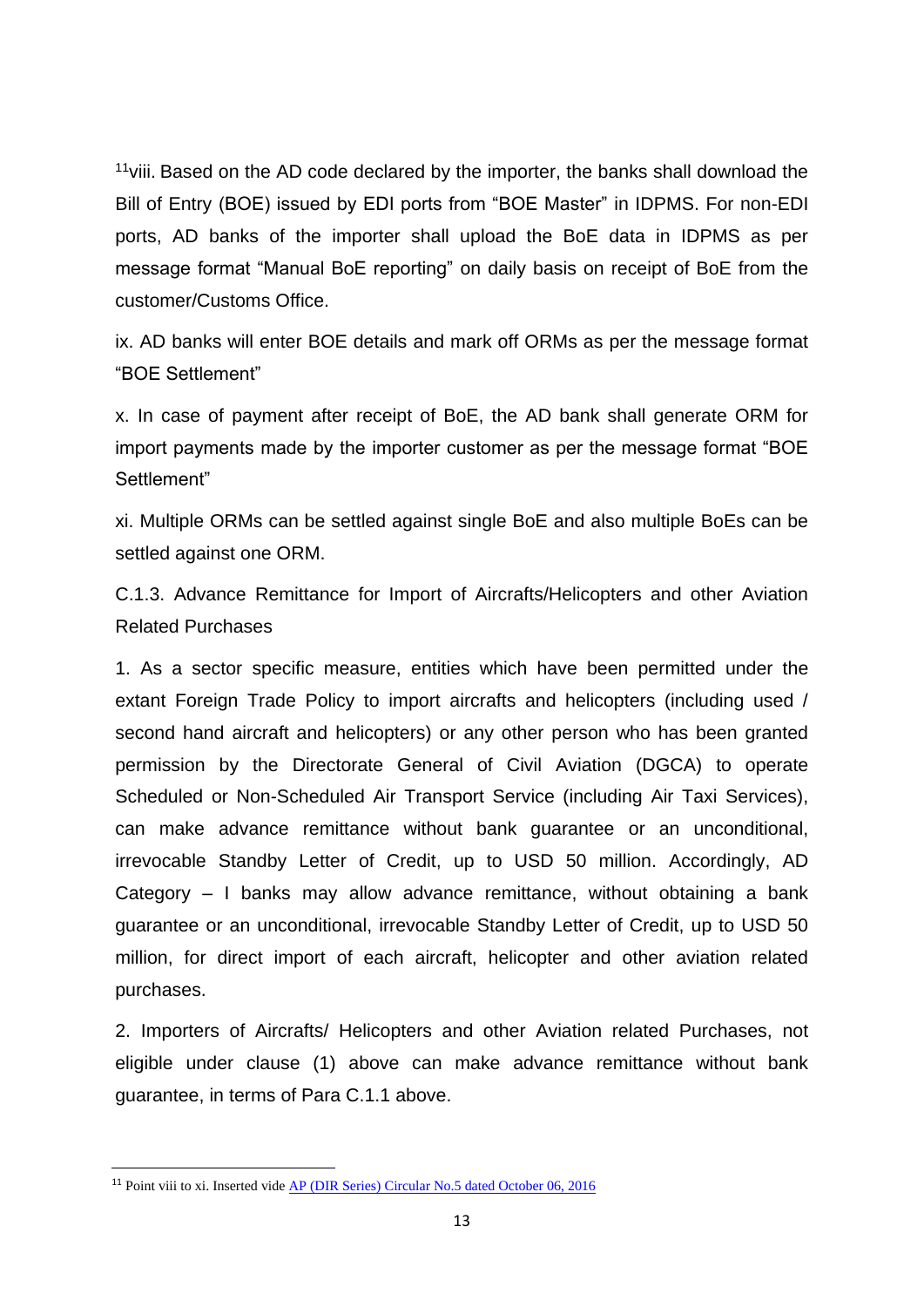3. The remittances for the transactions at 1 and 2 above shall be subject to the following conditions:

i. The AD Category - I banks should undertake the transactions based on their commercial judgment and after being satisfied about the bonafide of the transactions. KYC and due diligence exercise should be done by the AD Category-I banks for the Indian importer entity and the overseas manufacturer company as well.

ii. Advance payments should be made strictly as per the terms of the sale contract and directly to the account of the manufacturer (supplier) concerned.

iii. AD Category - I banks may frame their own internal guidelines to deal with such cases, with the approval of their Board of Directors.

iv. In the case of a Public Sector Company or a Department / Undertaking of Central /State Governments, the AD Category - I bank shall ensure that the requirement of bank guarantee has been specifically waived by the Ministry of Finance, Government of India for advance remittances exceeding USD 100,000.

v. Physical import of goods into India is made within six months (three years in case of capital goods) from the date of remittance and the importer gives an undertaking to furnish documentary evidence of import within fifteen days from the close of the relevant period. It is clarified that where advance is paid as milestone payments, the date of last remittance made in terms of the contract will be reckoned for the purpose of submission of documentary evidence of import.

vi. Prior to making the remittance, the AD Category – I bank may ensure that the requisite in principle approval of the Ministry of Civil Aviation in case of Scheduled Air Service Operators and in other cases approval of the Director General of Civil Aviation / other agencies in terms of the extant Foreign Trade Policy has been obtained by the company, for import.

vii. In the event of non-import of aircraft and aviation sector related products, AD Category - I bank should ensure that the amount of advance remittance is immediately repatriated to India.

14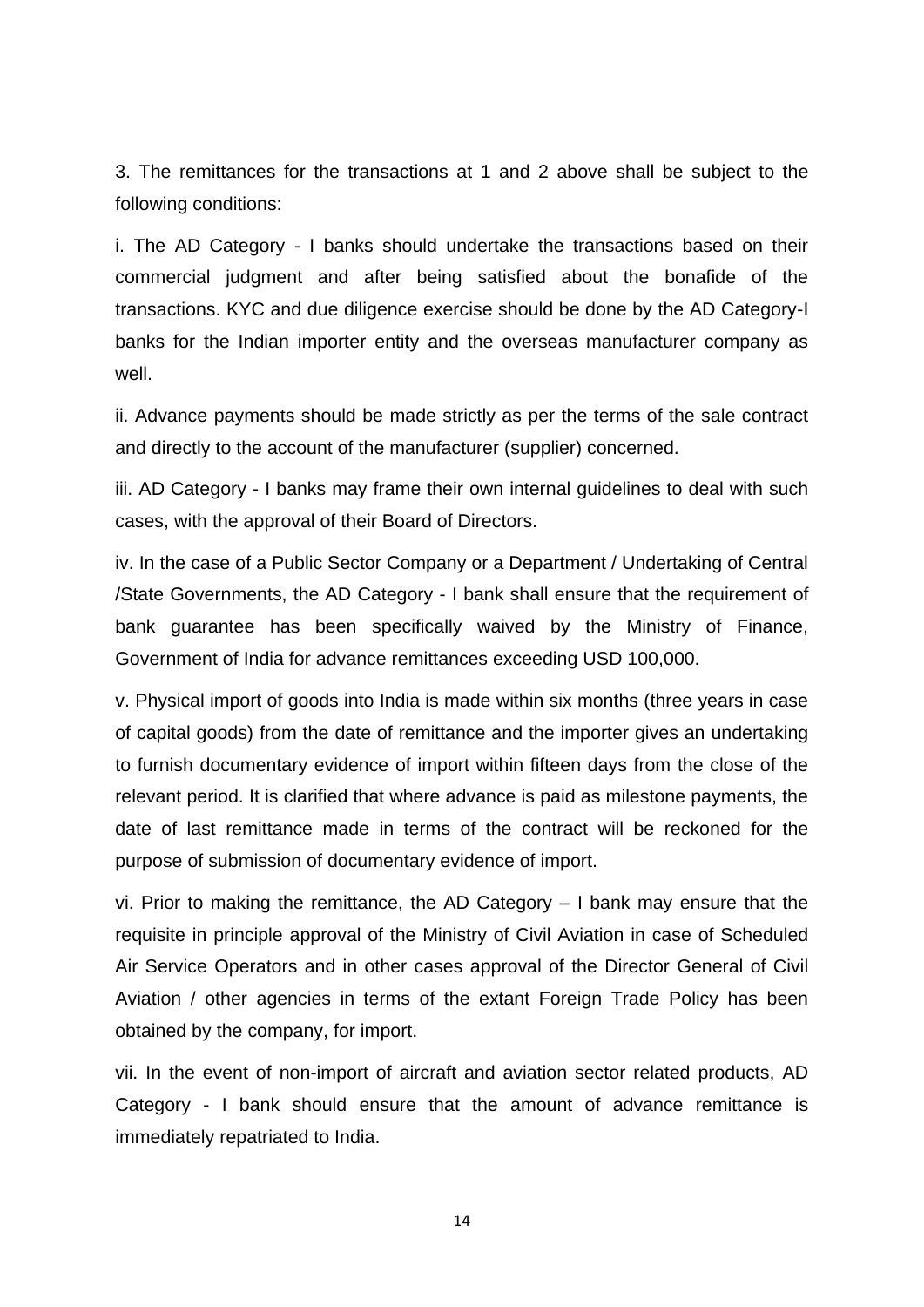Prior approval of the concerned Regional Office of the Reserve Bank will be required in case of any deviation from the above stipulations.

<sup>12</sup>viii. Concerned AD Category I banks to ensure generation of ORMs, BoE entries and BoE settlement with the respective ORMs etc. as per extant IDPMS guidelines.

C.1.4. Advance Remittance for the Import of Services

AD Category – I bank may allow advance remittance for import of services without any ceiling subject to the following conditions:

(a) Where the amount of advance exceeds USD 500,000 or its equivalent, a guarantee from a bank of international repute situated outside India, or a guarantee from an AD Category – I bank in India, if such a guarantee is issued against the counter-guarantee of a bank of international repute situated outside India, should be obtained from the overseas beneficiary.

(b) In the case of a Public Sector Company or a Department/ Undertaking of the Government of India/ State Governments, approval from the Ministry of Finance, Government of India for advance remittance for import of services without bank guarantee for an amount exceeding USD 100,000 (USD One hundred thousand) or its equivalent would be required.

(c) AD Category – I banks should also follow-up to ensure that the beneficiary of the advance remittance fulfils his obligation under the contract or agreement with the remitter in India, failing which, the amount should be repatriated to India.

 $13$ (d) AD Category – I banks should ensure generation of ORMs and marking off in the IDPMS etc., as per extant IDPMS guidelines.

#### C.2. Interest on Import Bills

**.** 

(i) AD Category – I bank may allow payment of interest on usance bills or overdue interest on delayed payments for a period of less than three years from the date of shipment at the rate prescribed for trade credit from time to time.

<sup>&</sup>lt;sup>12</sup> Inserted vid[e AP \(DIR Series\) Circular No.65 dated April 28, 2016](https://rbi.org.in/Scripts/NotificationUser.aspx?Id=10372&Mode=0) and AP (DIR Series) Circular No.5 dated October 06, [2016](https://rbi.org.in/Scripts/NotificationUser.aspx?Id=10633&Mode=0)

<sup>&</sup>lt;sup>13</sup> Inserted vid[e AP \(DIR Series\) Circular No.65 dated April 28, 2016](https://rbi.org.in/Scripts/NotificationUser.aspx?Id=10372&Mode=0) and <u>AP (DIR Series) Circular No.5 dated October 06,</u> [2016](https://rbi.org.in/Scripts/NotificationUser.aspx?Id=10633&Mode=0)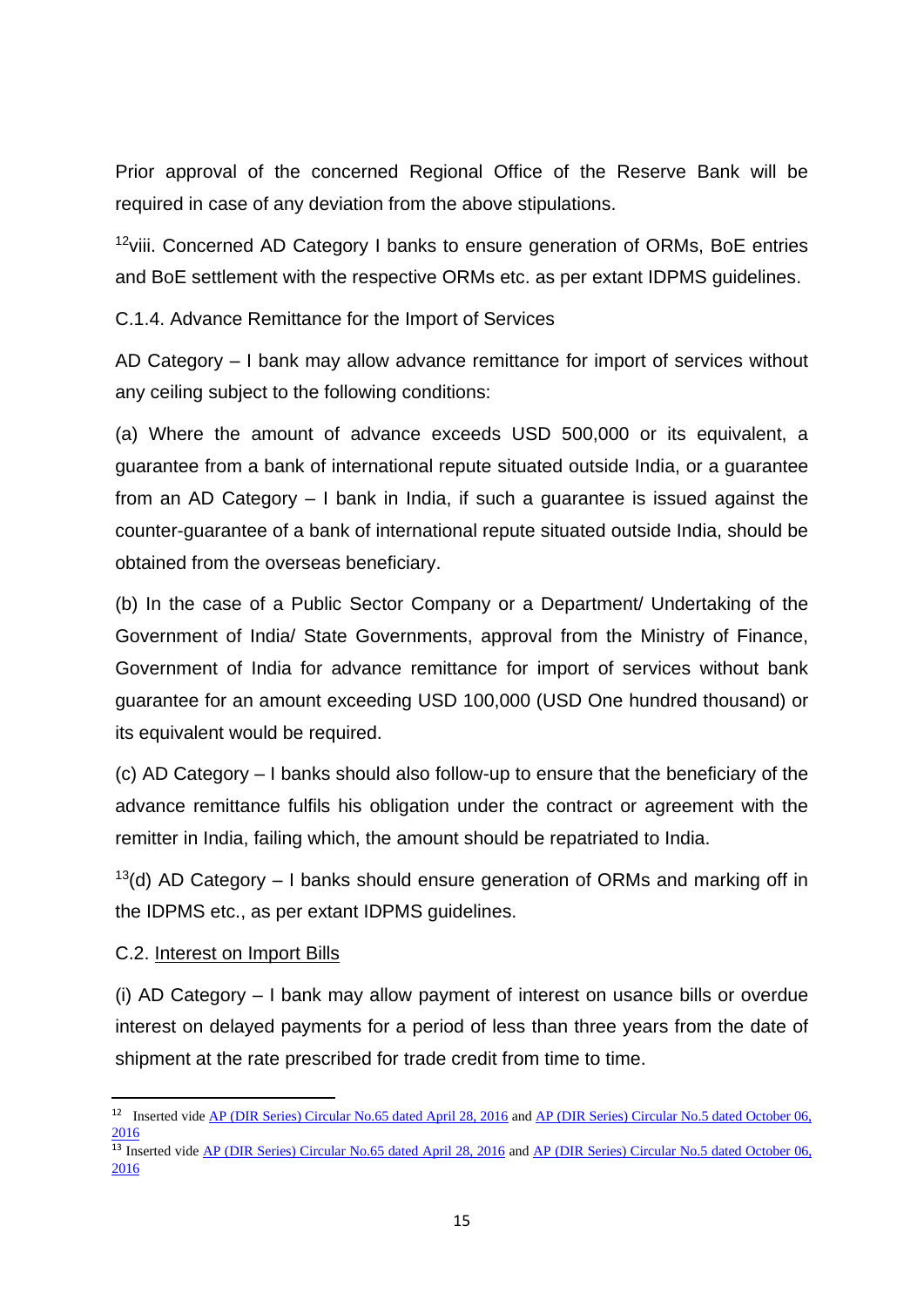(ii) In case of pre-payment of usance import bills, remittances may be made only after reducing the proportionate interest for the unexpired portion of usance at the rate at which interest has been claimed or LIBOR of the currency in which the goods have been invoiced, whichever is applicable. Where interest is not separately claimed or expressly indicated, remittances may be allowed after deducting the proportionate interest for the unexpired portion of usance at the prevailing LIBOR of the currency of invoice.

 $14(iii)$  In case of change in value due to (i) or (ii) above, the respective AD bank should ensure proper remark/indicator is entered for ORM mark off in IDPMS etc as per extant IDPMS guidelines.

#### C.3. Remittances against Replacement Imports

Where goods are short-supplied, damaged, short-landed or lost in transit and the Exchange Control Copy of the import licence has already been utilised to cover the opening of a letter of credit against the original goods which have been lost, the original endorsement to the extent of the value of the lost goods may be cancelled by the AD Category – I bank and fresh remittance for replacement imports may be permitted without reference to Reserve Bank, provided, the insurance claim relating to the lost goods has been settled in favour of the importer. It may be ensured that the consignment being replaced is shipped within the validity period of the license. <sup>15</sup>AD bank should ensure that proper remark/indicator is entered for ORM mark off/closure of Bills in IDPMS etc. as per extant IDPMS guidelines.

#### C.4. Guarantee for Replacement Import

1

In case replacement goods for defective import are being sent by the overseas supplier before the defective goods imported earlier are reshipped out of India, AD Category-I banks may issue guarantees at the request of importer client for dispatch/return of the defective goods, according to their commercial judgment.

<sup>&</sup>lt;sup>14</sup> Inserted vide <u>AP (DIR Series) Circular No.65 dated April 28, 2016</u> and <u>AP (DIR Series) Circular No.5 dated October 06,</u> [2016](https://rbi.org.in/Scripts/NotificationUser.aspx?Id=10633&Mode=0)

<sup>&</sup>lt;sup>15</sup> Inserted vid[e AP \(DIR Series\) Circular No.65 dated April 28, 2016](https://rbi.org.in/Scripts/NotificationUser.aspx?Id=10372&Mode=0) and AP (DIR Series) Circular No.5 dated October 06, [2016](https://rbi.org.in/Scripts/NotificationUser.aspx?Id=10633&Mode=0)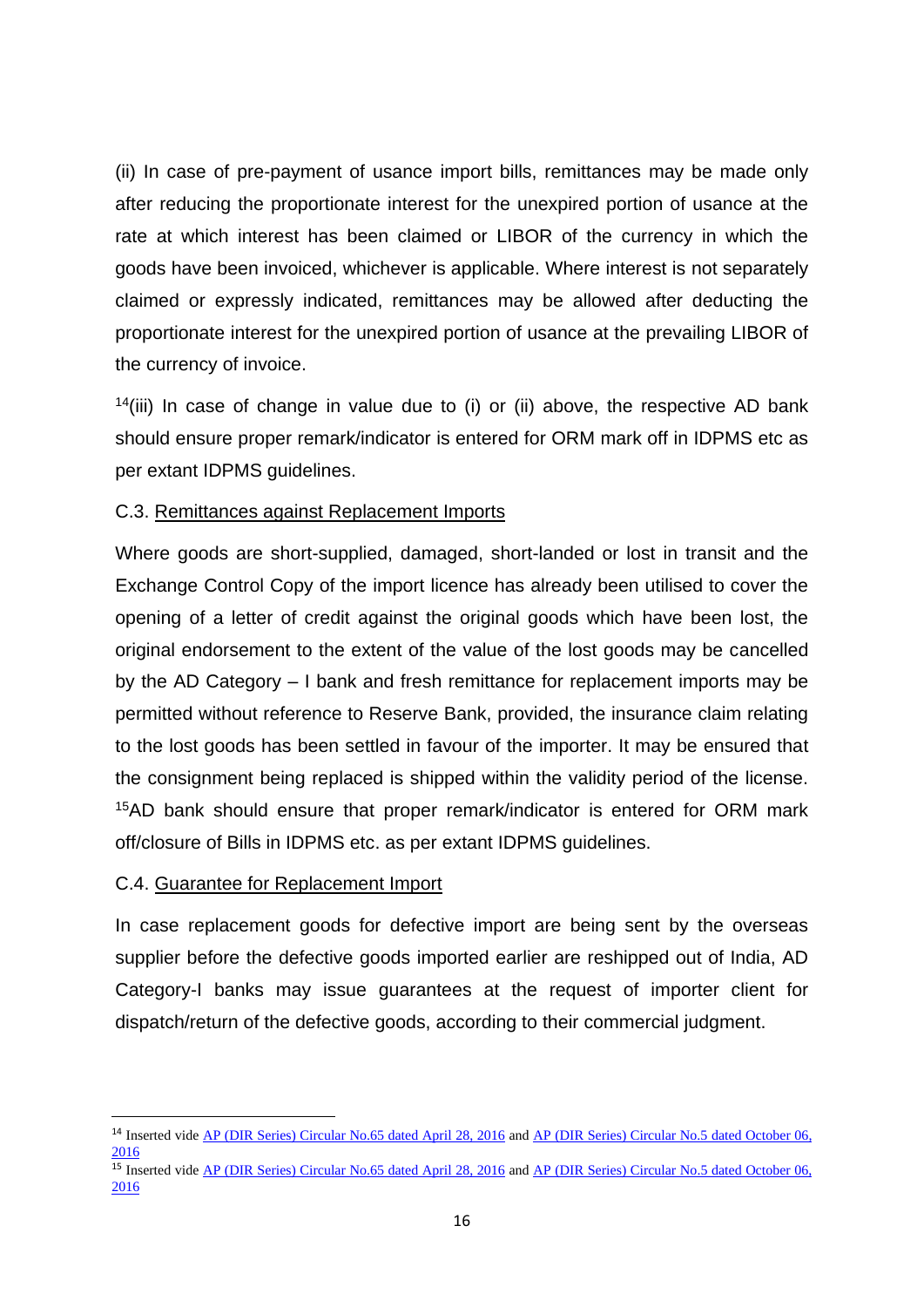C.5. Import of Equipment by Business Process Outsourcing (BPO) Companies for their Overseas Sites

AD Category – I bank may allow BPO companies in India to make remittances towards the cost of equipment to be imported and installed at their overseas sites in connection with the setting up of their International Call Centres (ICCs) subject to the following conditions:

(i) The BPO company should have obtained necessary approval from the Ministry of Communications and Information Technology, Government of India and other authorities concerned for setting up of the ICC.

(ii) The remittance should be allowed based on the AD Category - I banks' commercial judgment, the bonafides of the transactions and strictly in terms of the contract.

(iii) The remittance is made directly to the account of the overseas supplier.

(iv) The AD Category – I banks should also obtain a certificate as evidence of import from the Chief Executive Officer (CEO) or auditor of the importer company that the goods for which remittance was made have actually been imported and installed at overseas sites.

 $16(v)$  The AD Category I bank should ensure compliance with IDPMS guidelines as applicable.

#### C.6. Receipt of Import Bills/Documents

1

<sup>17</sup>Concerned AD Category banks to ensure generation of ORMs, BoE entries and BoE settlement with the respective ORMs in compliance with IDPMS guidelines as applicable.

C.6.1 Receipt of import documents by the importer directly from overseas suppliers

Import bills and documents should be received from the banker of the supplier by the banker of the importer in India. AD Category – I bank should not, therefore,

<sup>&</sup>lt;sup>16</sup> Inserted vide <u>AP (DIR Series) Circular No.65 dated April 28, 2016</u> and <u>AP (DIR Series) Circular No.5 dated October 06,</u> [2016](https://rbi.org.in/Scripts/NotificationUser.aspx?Id=10633&Mode=0)

<sup>&</sup>lt;sup>17</sup> Inserted vide <u>AP (DIR Series) Circular No.65 dated April 28, 2016</u> and <u>AP (DIR Series) Circular No.5 dated October 06,</u> [2016](https://rbi.org.in/Scripts/NotificationUser.aspx?Id=10633&Mode=0)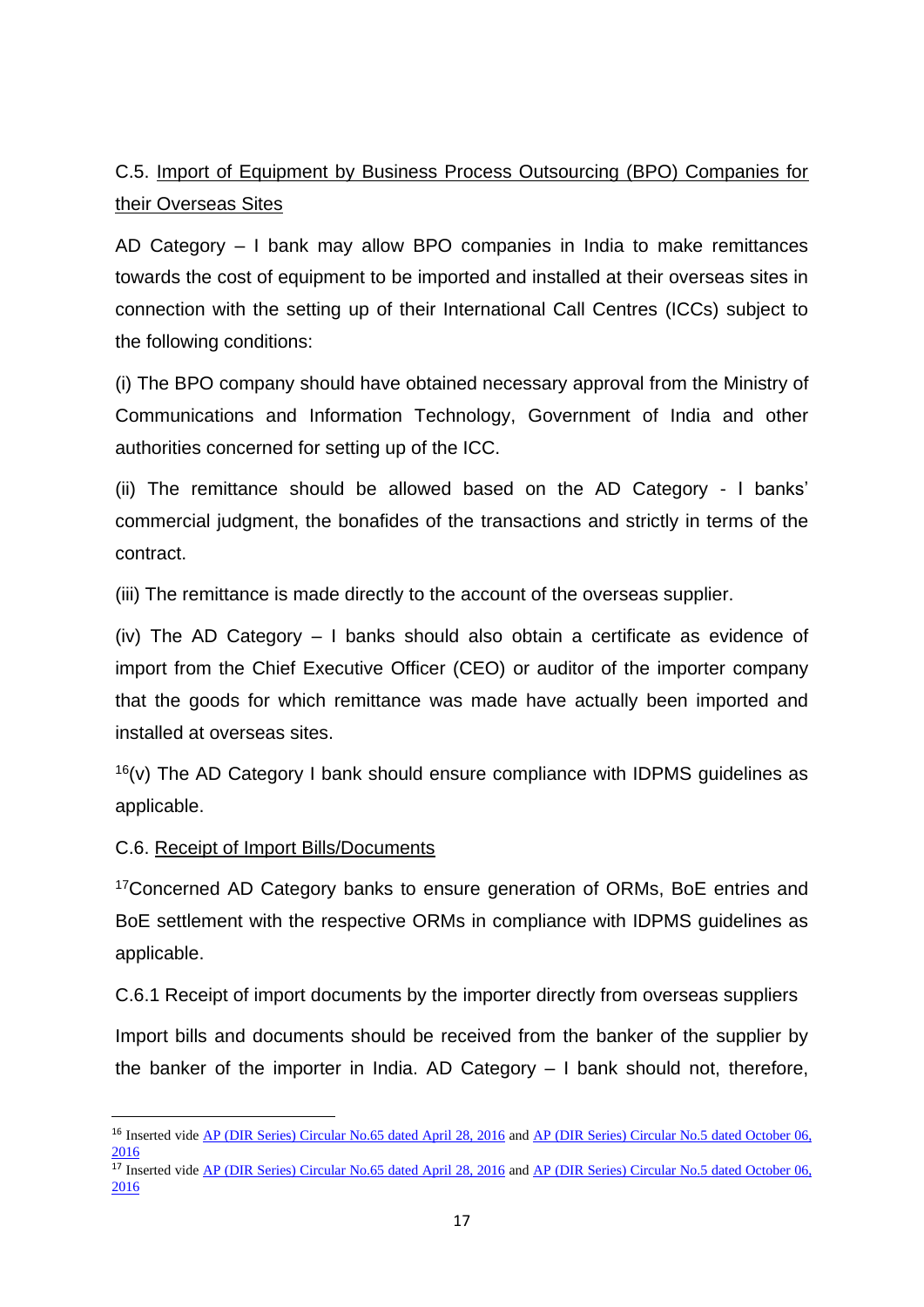make remittances where import bills have been received directly by the importers from the overseas supplier, except in the following cases:

(i) Where the value of import bill does not exceed USD 300,000.

(ii) Import bills received by wholly-owned Indian subsidiaries of foreign companies from their principals.

(iii) Import bills received by Status Holder Exporters as defined in the Foreign Trade Policy, 100% Export Oriented Units / Units in Special Economic Zones, Public Sector Undertakings and Limited Companies.

(iv) Import bills received by all limited companies viz. public limited, deemed public limited and private limited companies.

C.6.2. Receipt of import documents by the importer directly from overseas suppliers in case of specified sectors

As a sector specific measure, AD Category - I banks are permitted to allow remittance for imports by non-status holder importers up to USD 300,000 where the importer of rough diamonds, rough precious and semi-precious stones has received the import bills / documents directly from the overseas supplier and the documentary evidence for import is submitted by the importer at the time of remittance. Status holder importers as defined in the Foreign Trade Policy dealing in the import of rough diamonds, rough precious and semi- precious stones can receive import bills directly from the suppliers without any ceiling. AD Category - I banks may undertake such transactions subject to the following conditions:

(i) The import would be subject to the prevailing Foreign Trade Policy.

(ii) The transactions are based on their commercial judgment and they are satisfied about the bonafides of the transactions.

(iii) AD Category - I banks should do the KYC and due diligence exercise and should be fully satisfied about the financial standing / status and track record of the importer customer. Before extending the facility, they should also obtain a report on each individual overseas supplier from the overseas banker or reputed overseas credit rating agency.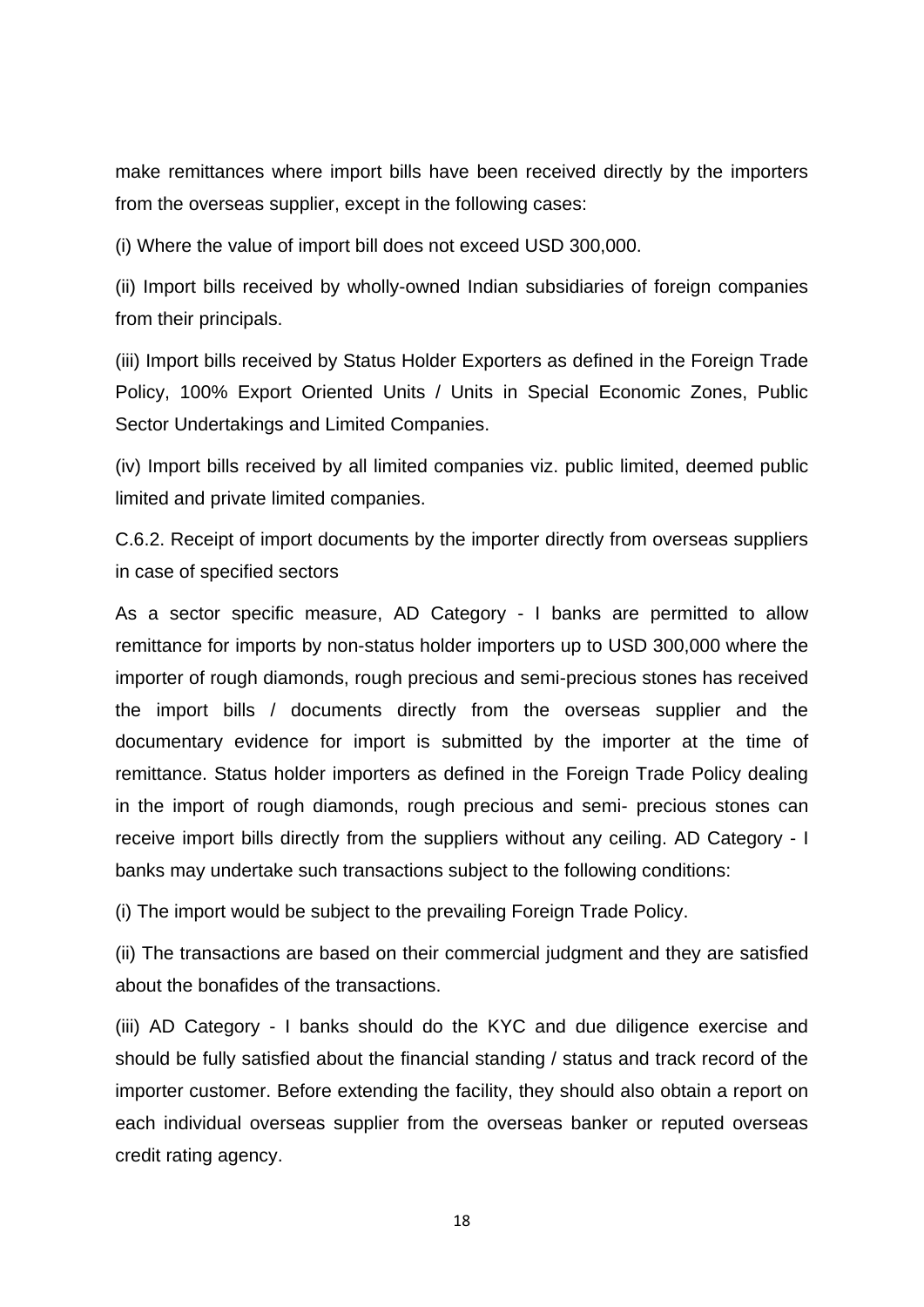C.6.3. Receipt of import documents by the AD Category – I bank directly from overseas suppliers

(i) At the request of importer clients, AD Category – I bank may receive bills directly from the overseas supplier as above, provided the AD Category – I bank is fully satisfied about the financial standing/status and track record of the importer customer.

(ii) Before extending the facility, the AD Category – I bank should obtain a report on each individual overseas supplier from the overseas banker or a reputed overseas credit agency. However, such credit report on the overseas supplier need not be obtained in cases where the invoice value does not exceed USD 300,000 provided the AD Category – I bank is satisfied about the bonafides of the transaction and track record of the importer constituent.

#### C.7. Evidence of Import

#### C.7.1. Physical Imports

 $18(i)$  In case of all imports, irrespective of the value of foreign exchange remitted / paid for import into India, it is obligatory on the part of the AD Category– I bank through which the relative remittance was made, to ensure that the importer submits:-

19

1

<sup>&</sup>lt;sup>18</sup> Modified vid[e AP \(DIR Series\) Circular No.65 dated April 28, 2016](https://rbi.org.in/Scripts/NotificationUser.aspx?Id=10372&Mode=0) prior to modification it read as "In case of all imports, where value of foreign exchange remitted / paid for import into India exceeds USD 100,000 or its equivalent, it is obligatory on the part of the AD Category– I bank through which the relative remittance was made, to ensure that the importer submits'

<sup>&</sup>lt;sup>19</sup> Sub points of point no. (i) and point no. (ii) modified vide <u>AP (DIR Series) Circular No. 27 dated January 12, 2017</u> prior to modification they read as "(a) The Exchange Control Copy of the Bill of Entry for Home Consumption, or

<sup>(</sup>b) The Exchange Control Copy of the Bill of Entry for warehousing, in case of 100% Export Oriented Units, or

<sup>(</sup>c) Customs Assessment Certificate or Postal Appraisal Form, as declared by the importer to the Customs Authorities, where import has been made by post, or Courier Bill of Entry as declared by the courier companies to the Customs Authorities in cases where goods have been imported through couriers, as evidence that the goods for which the payment was made have actually been imported into India, or

<sup>(</sup>d) The Exchange Control Copy of the Ex-Bond Bill of Entry or Bill of Entry issued by Customs Authorities by any other similar nomenclature for goods imported and stored in Free Trade Warehousing Zone (FTWZ) or SEZ Unit warehouses or Customs bonded warehouses, etc.

<sup>(</sup>ii) In respect of imports on Delivery against acceptance basis, AD Category – I bank should insist on production of evidence of import at the time of effecting remittance of import bill. However, if importers fail to produce documentary evidence due to genuine reasons such as non- arrival of consignment, delay in delivery/ customs clearance of consignment, etc., AD bank may, if satisfied with the genuineness of request, allow reasonable time, not exceeding three months from the date of remittance, to the importer to submit the evidence of import.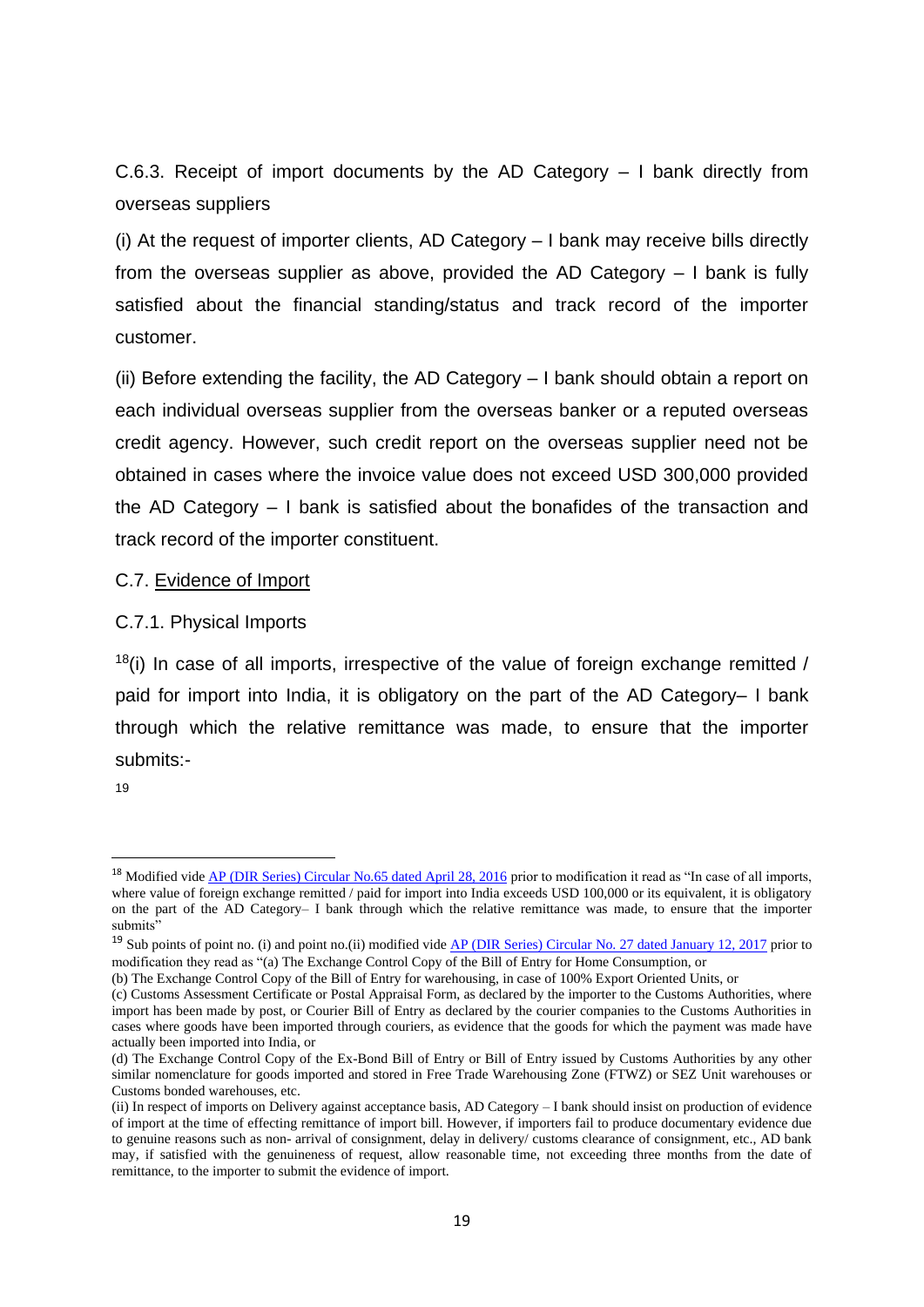(a) The importer shall submit BoE number, port code and date for marking evidence of import under IDPMS as detailed in para C.8.

(b) Customs Assessment Certificate or Postal Appraisal Form, as declared by the importer to the Customs Authorities, where import has been made by post, or Courier Bill of Entry as declared by the courier companies to the Customs Authorities in cases where goods have been imported through couriers, as evidence that the goods for which the payment was made have actually been imported into India, or

(c) For goods imported and stored in Free Trade Warehousing Zone (FTWZ) or SEZ Unit warehouses or Customs bonded warehouses, etc., the Exchange Control Copy of the Ex-Bond Bill of Entry or Bill of Entry issued by Customs Authorities by any other similar nomenclature the importer shall submit applicable BoE number, port code and date for marking evidence of import under IDPMS as detailed in para C.8.

(ii) In respect of imports on Delivery against acceptance basis, AD Category  $-1$ bank shall verify the evidence of import from IDPMS at the time of effecting remittance of import bill. However, if importers fail to produce documentary evidence due to genuine reasons such as non- arrival of consignment, delay in delivery/ customs clearance of consignment, etc., AD bank may, if satisfied with the genuineness of request, allow reasonable time, not exceeding three months from the date of remittance, to the importer to submit the evidence of import.

 $^{20}$ (iii) AD banks are required to create Outward Remittance Message(ORM) for all such outward remittances irrespective of value and shall perform the subsequent activity viz document submission, outward remittance data, matching with ORM, closing of transactions etc. as per IDPMS guidelines.

C.7.2. Evidence of Import in Lieu of Bill of Entry

1

(i) AD Category – I bank may accept, in lieu of Exchange Control Copy of Bill of Entry for home consumption, a certificate from the Chief Executive Officer (CEO) or

<sup>&</sup>lt;sup>20</sup> Inserted vide <u>AP (DIR Series) Circular No.65 dated April 28, 2016</u> and <u>AP (DIR Series) Circular No.5 dated October 06,</u> [2016](https://rbi.org.in/Scripts/NotificationUser.aspx?Id=10633&Mode=0)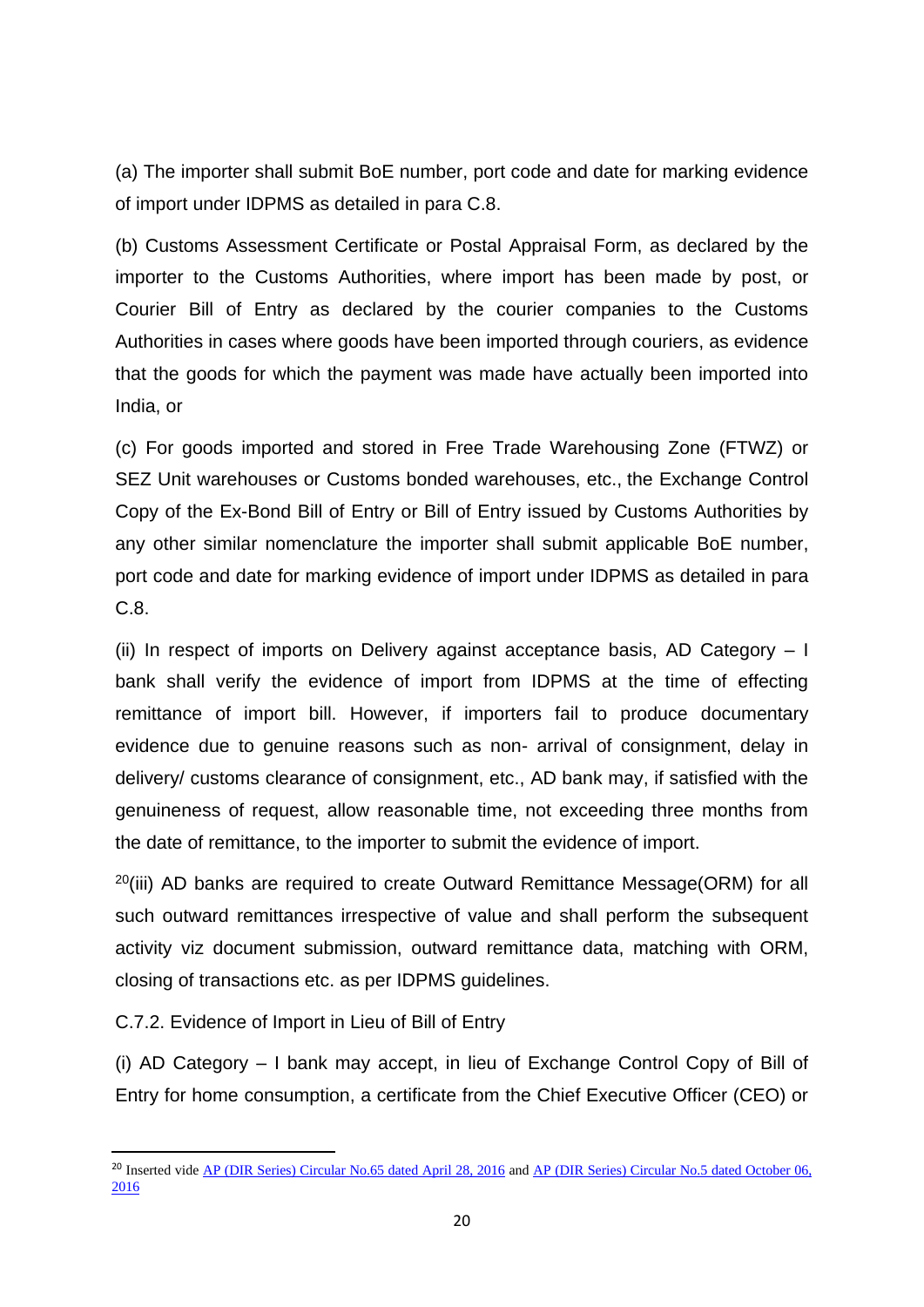auditor of the company that the goods for which remittance was made have actually been imported into India provided :-

(a) The amount of foreign exchange remitted is less than USD 1,000,000 or its equivalent and

(b) The importer is a company listed on a stock exchange in India and whose net worth is not less than Rs.100 crore as on the date of its last audited balance sheet, or, the importer is a public sector company or an undertaking of the Government of India or its departments.

(ii) The above facility may also be extended to autonomous bodies, including scientific bodies/academic institutions, such as Indian Institute of Science / Indian Institute of Technology, etc. whose accounts are audited by the Comptroller and Auditor General of India (CAG). AD Category – I bank may insist on a declaration from the auditor/CEO of such institutions that their accounts are audited by CAG.

 $21(iii)$  Outward Remittance Message has to be created & BoE has to be downloaded from "BoE Master "in IDPMS (in case of EDI ports). In case of Non-EDI ports duplicate copy/customs certified copy have to be submitted or BoE waiver obtained from RBI.

C.7.3. Non-physical Imports

(i) Where imports are made in non-physical form, i.e., software or data through internet / datacom channels and drawings and designs through e-mail / fax, a certificate from a Chartered Accountant that the software / data / drawing/ design has been received by the importer, may be obtained.

(ii) AD Category – I bank should advise importers to keep Customs Authorities informed of the imports made by them under this clause.

22

1

<sup>&</sup>lt;sup>21</sup> Inserted vid[e AP \(DIR Series\) Circular No.65 dated April 28, 2016](https://rbi.org.in/Scripts/NotificationUser.aspx?Id=10372&Mode=0) and AP (DIR Series) Circular No.5 dated October 06, [2016](https://rbi.org.in/Scripts/NotificationUser.aspx?Id=10633&Mode=0)

<sup>&</sup>lt;sup>22</sup> Clarification: ORM not applicable for non physical imports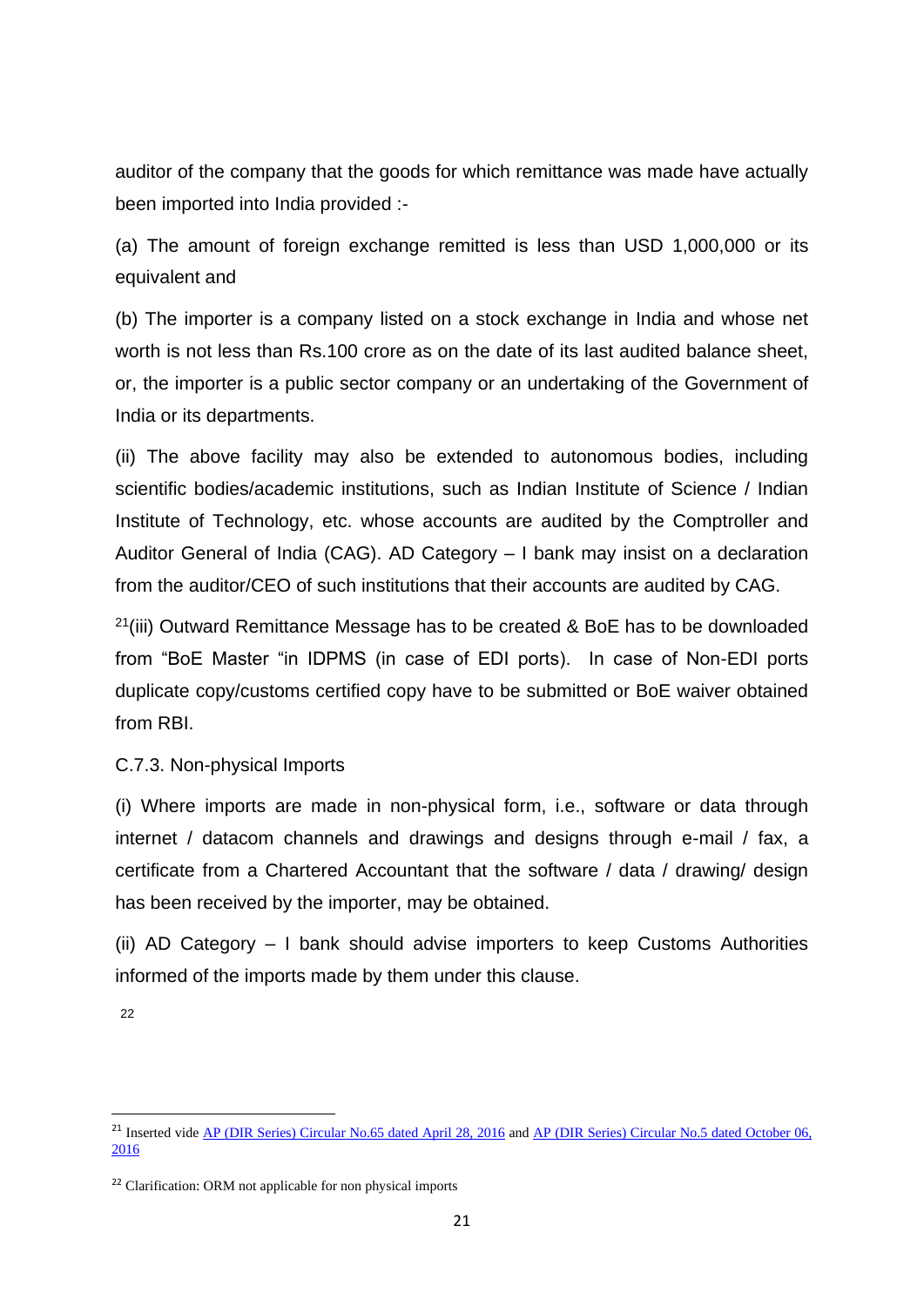#### <sup>23</sup>C.8. Detailed Operational Procedures for IDPMS

The operational guidelines are summarised as below:

(i) AD banks are required to create Outward Remittance Message (ORM) for all outward remittance/s for import payments on behalf of their importer customer for which the prescribed documents for evidence of import have not been submitted.

(ii) Creation of ORM for all outstanding outward remittance/s for import payments need to be completed on or before October 31, 2016

#### Settlement of ORM with BoE

**.** 

(iii) Based on the AD code declared by the importer, the banks shall download the Bill of Entry (BoE) issued by EDI ports from "BOE Master" in IDPMS. For non-EDI ports, AD bank of the importer shall upload the BoE data in IDPMS as per message format "Manual BOE reporting" on daily basis on receipt of BoE from the customer/Customs office. <sup>24</sup>In order to enhance the ease of doing business and reduce transaction costs, submission of hardcopy of evidence of import documents i.e., BoE Exchange Control copy has been discontinued with effect from December 1, 2016 as the same is available in IDPMS. The revised procedure is as under:

(iv) AD banks shall enter BoE details (BoE number, port code and date) for ORM associated with the advance payments for import transactions as per the message format "BOE settlement".

(v) In case of payment after receipt of BoE, the AD bank shall generate ORM for import payments made by its importer customer as per the message format "BOE settlement".

(vi) Multiple ORMs can be settled against single BoE and also multiple BoE can be settled against one ORM.

<sup>&</sup>lt;sup>23</sup> Modified vide [AP \(DIR series circular\) No.5 dated October 05, 2016](https://rbi.org.in/Scripts/NotificationUser.aspx?Id=10633&Mode=0) prior to modification it read as "Issue of Acknowledgement : AD Category – I bank should acknowledge receipt of evidence of import e.g. Exchange Control Copy of the Bill of Entry, Postal Appraisal Form, or Customs Assessment Certificate, etc., from importers by issuing acknowledgement slips containing all relevant particulars relating to the import transactions." <sup>24</sup> Inserted vide [AP \(DIR Series\) Circular No.27 dated January 12, 2017](https://www.rbi.org.in/Scripts/NotificationUser.aspx?Id=10824&Mode=0)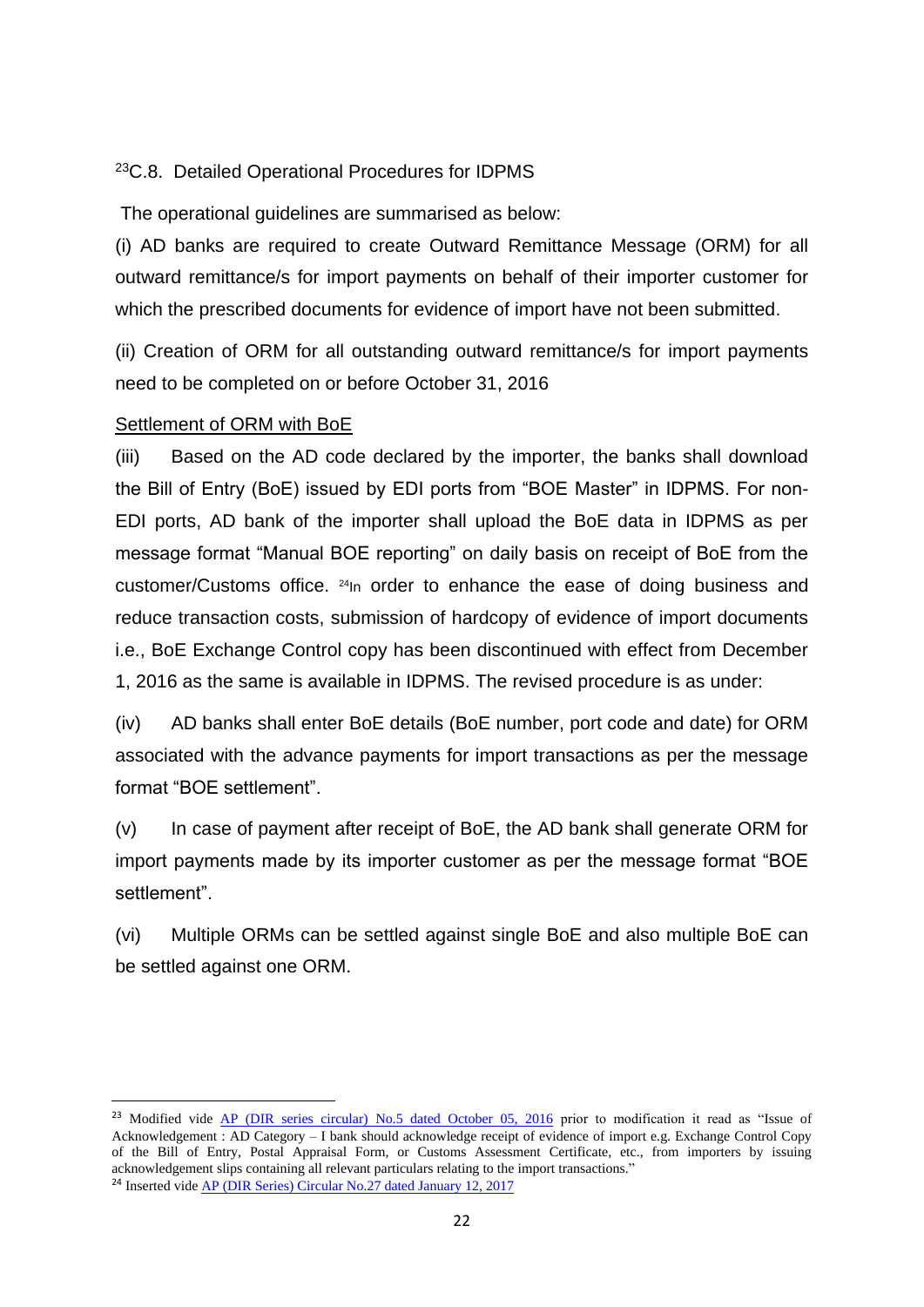$25$ (vii) On settlement of ORM with evidence of import AD Category  $-1$  bank shall in all cases issue an acknowledgement slip to the importer containing the following particulars:

- a. importer's full name and address with code number;
- b. number and date of BoE and the amount of import; and
- c. a recap advice on number and amount of BoE and ORM not settled for the importer.

 $26$ (viii) The importer needs to preserve the printed 'Importer copy' of BoE as evidence of import and acknowledgement slip for future use.

#### Extension and Write Off

(ix) AD Category I banks shall give extension for submission of BoE beyond the prescribed period in terms of the extant guidelines on the matter, and the same will be reported in IDPMS as per the message "Bill of Entry Extension" and the date up to which extension is granted will be indicated in "Extension Date" column.

(x) AD Category I banks can consider closure of BoE/ORM in IDPMS that involves write off to the extent of 5% of invoice value in cases where the amount declared in BoE varies from the actual remittance due to operational reasons and AD bank is satisfied with the reason/s submitted by the importer.

(xi) AD Category I banks may close the BoE for such import transactions where write off is on account of quality issues; short shipment or destruction of goods by the port / Customs / health authorities in terms of extant guidelines on the matter subject to submission of satisfactory documentation by the importer irrespective of the amount involved. AD Bank shall settle and close ORM/BoE with appropriate "Adjustment Indicator" in IDPMS.

(xii) The above operational guidelines for extension and write off are meant to facilitate closure of bills in IDPMS and will be subject to extant guidelines on the matter and not absolve the importer from remitting / receiving the amount in case of change in circumstances.

1

<sup>&</sup>lt;sup>25</sup> Inserted vide **AP** (DIR Series) Circular No. 27 dated January 12, 2017 26 Inserted vide [AP \(DIR Series\) Circular No. 27 dated January 12, 2017](https://www.rbi.org.in/Scripts/NotificationUser.aspx?Id=10824&Mode=0)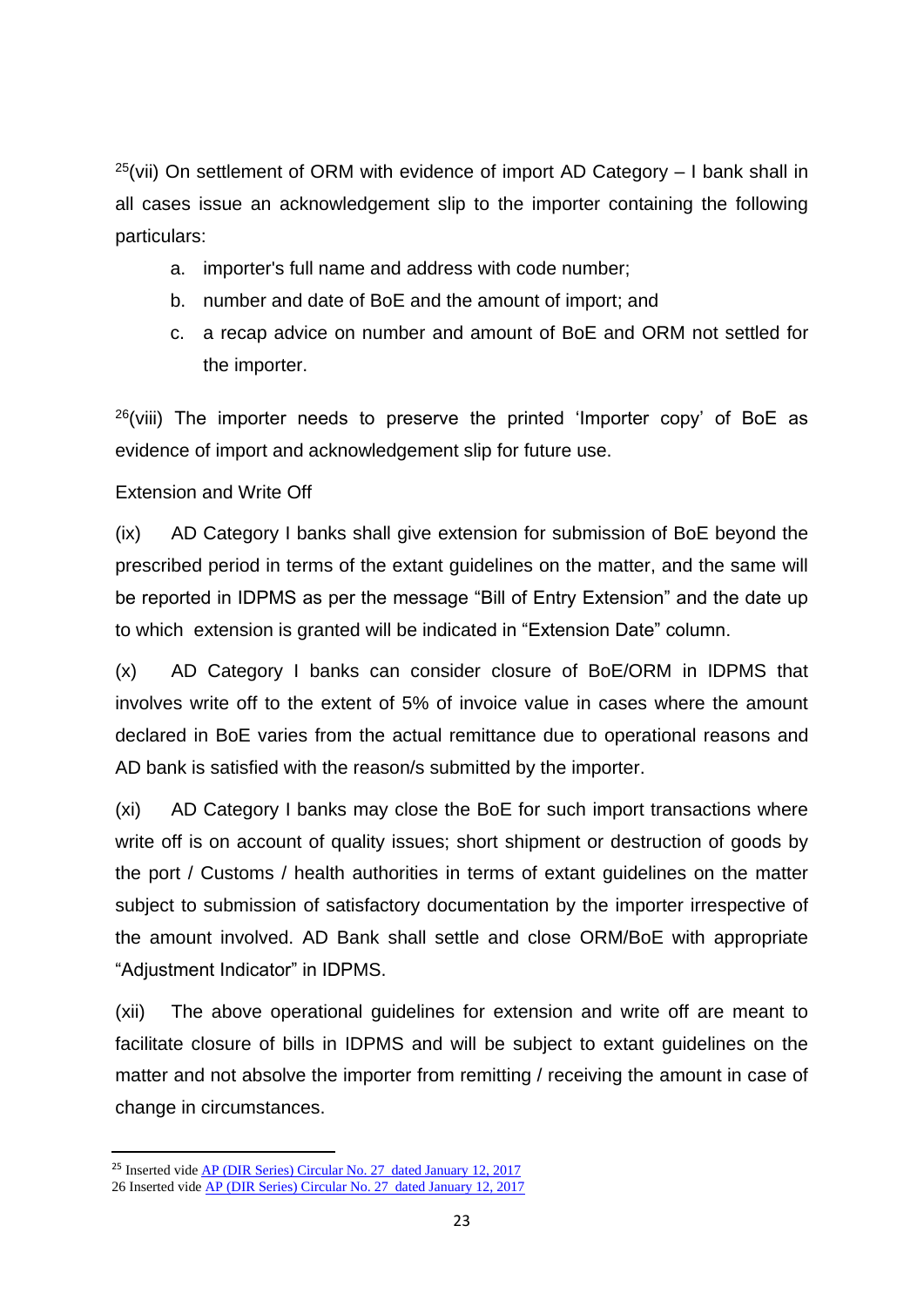(xiii) While allowing write off, AD Category - I banks must ensure that:

a. The case is not the subject matter of any pending civil or criminal suit;

b. The importer has not come to the adverse notice of the Enforcement Directorate or the Central Bureau of Investigation or any such other law enforcement agency; and

c. There is a system in place under which internal inspectors or auditors of the AD category – I banks (including external auditors appointed by authorised dealers) should carry out random sample check / percentage check of write-off of import bills;

(xiv) Extension and write off cases not covered by the extant guidelines may be referred to the concerned Regional Office of Reserve Bank of India for necessary approval.

 $27(xv)$  The extant instructions and guidelines for Evidence of Import in Lieu of Bill of Entry will apply mutatis mutandis. The evidence of import in lieu of BoE in permitted/approved conditions will be created and uploaded by AD Category – I bank of the importer in the form of BoE data as per message format "Manual BOE reporting" in IDPMS.

#### Follow-up for Evidence of Import

 $28$ (xvi) AD Category – I banks shall continue to follow up for outward remittance made for import (i.e. unsettled ORM) in terms of extant guidelines and instructions on the subject. In cases where relevant evidence of import data is not available in IDPMS on due dates against the ORM, AD Category – I bank shall follow up with the importer for submission of documentary evidence of import. Similarly, if BoE data is not settled against ORM within the prescribed period, AD Category – I banks shall follow up with the importer in terms of extent instructions.

<sup>27</sup> Inserted vide [AP \(DIR Series\) Circular No. 27 dated January 12, 2017](https://www.rbi.org.in/Scripts/NotificationUser.aspx?Id=10824&Mode=0)

<sup>&</sup>lt;sup>28</sup> Modified vide [AP \(DIR Series\) Circular No. 27 dated January 12, 2017](https://www.rbi.org.in/Scripts/NotificationUser.aspx?Id=10824&Mode=0) prior to modification it read as "AD Category – I banks are required to follow up for submission of prescribed documents for evidence of import in terms of extant guidelines on the subject"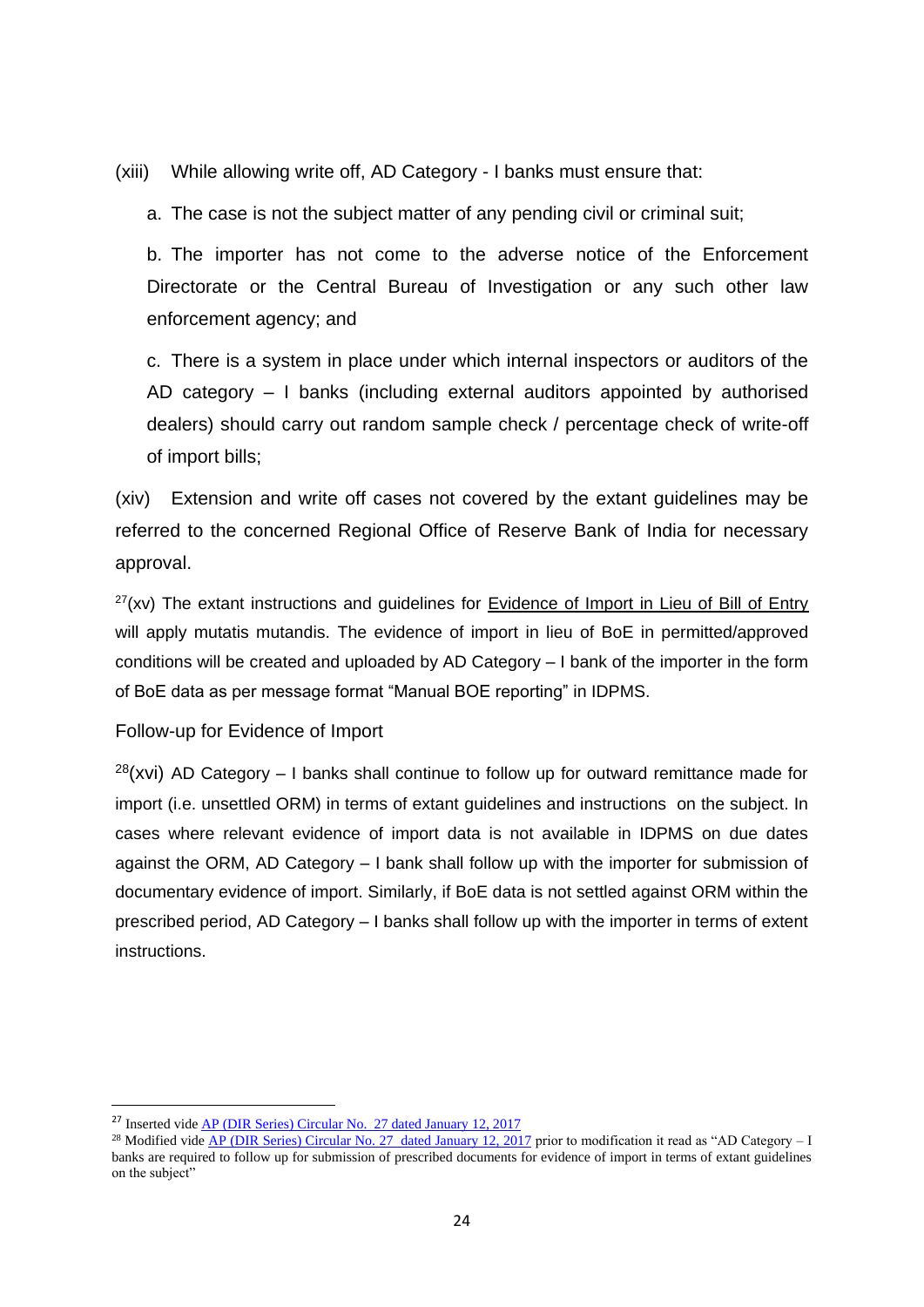#### <sup>29</sup>C.9. Verification and Preservation

(i) Internal inspectors and IS auditors (including external auditors appointed by AD Category – I bank) should carry out verification and IS audit and assurance of the "BOE Settlement" process in IDPMS. Data and process followed by AD Category –I bank for "BOE Settlement" should be preserved in terms of the guidelines under Cyber Security Framework in the bank.

(ii) Internal inspectors or auditors (including external auditors appointed by AD Category – I bank) should carry out verification of the documents evidencing import other than which are available in IDPMS, e.g. Exchange Control copies of Postal Appraisal Forms, or Customs Assessment Certificates, etc.

(iii) Documents evidencing import into India should be preserved by AD Category – I bank for a period of one year from the date of their verification. However, in respect of cases which are under investigation by investigating agencies, documents, and/or data, process may be destroyed only after obtaining clearance from the investigating agency concerned.

#### C.10. Follow-up for Import Evidence

**.** 

(i) In case an importer does not furnish any documentary evidence of import, as required under paragraph C.7. of Section III, within 3 months from the date of remittance involving foreign exchange<sup>30</sup> irrespective of value, the AD Category  $-1$ bank should rigorously follow-up for the next 3 months, <sup>31</sup>by using various modes of communications. It should, however, be ensured that atleast one communication with the importer in this regard is by issuance of registered letter.

<sup>&</sup>lt;sup>29</sup> Modified vide [AP \(DIR Series\) Circular No. 27 dated January 12, 2017](https://www.rbi.org.in/Scripts/NotificationUser.aspx?Id=10824&Mode=0) prior to modification it read as "(i) Internal inspectors or auditors (including external auditors appointed by AD Category – I bank) should carry out verification of the documents evidencing import, e.g. Exchange Control copies of Bills of Entry or Postal Appraisal Forms, or Customs Assessment Certificates, etc.

<sup>(</sup>ii) Documents evidencing import into India should be preserved by AD Category – I bank for a period of one year from the date of their verification. However, in respect of cases which are under investigation by investigating agencies, the documents may be destroyed only after obtaining clearance from the investigating agency concerned."

<sup>&</sup>lt;sup>30</sup> Modified vide [AP \(DIR Series\) Circular No.65 dated April 28, 2016](https://rbi.org.in/Scripts/NotificationUser.aspx?Id=10372&Mode=0) prior to modification it read as "exceeding USD 100,000"

 $31$  Modified. Prior to modification it read as "including issuing registered letters to the importer"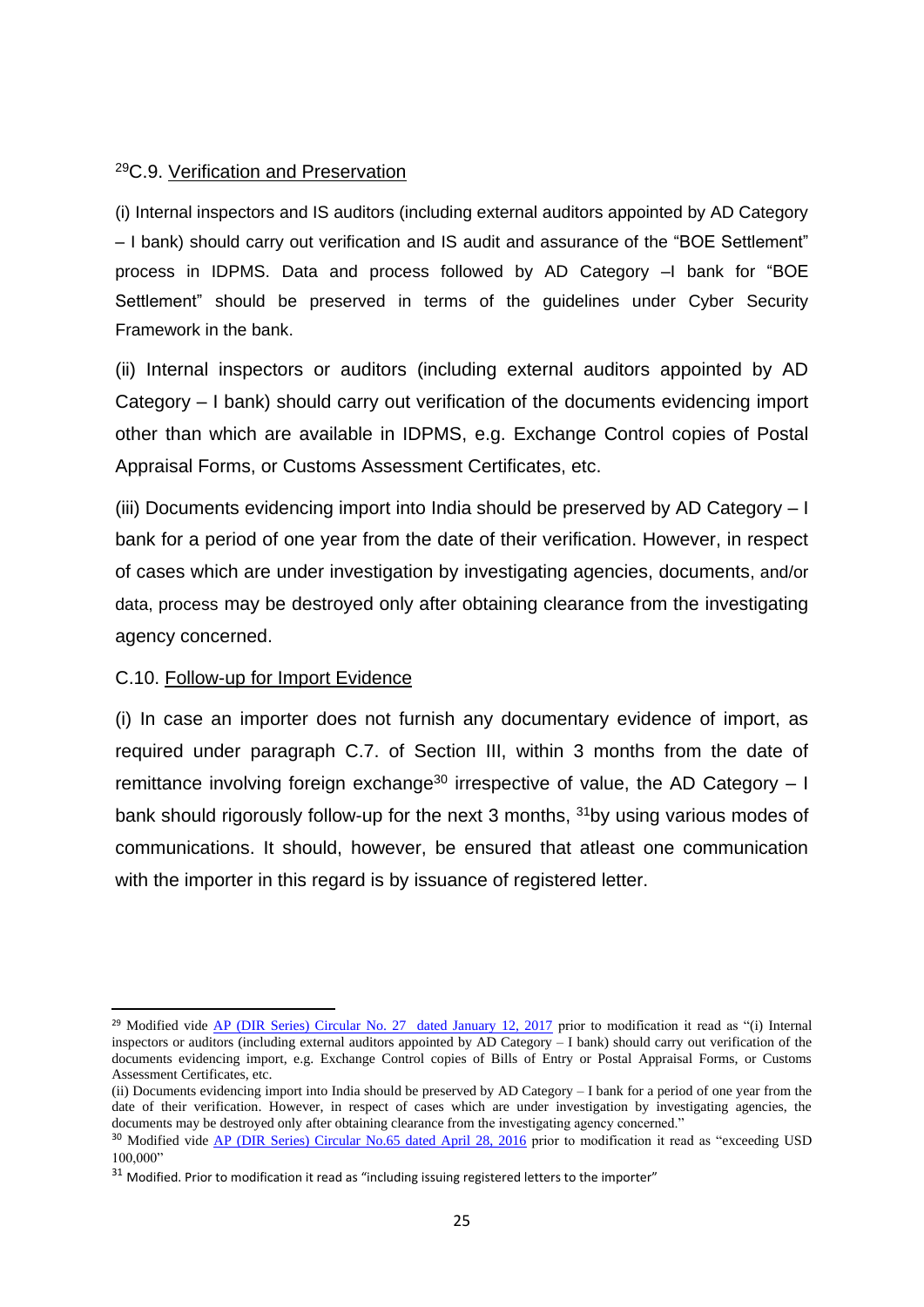$32$ (ii) In IDPMS, all outstanding import remittances, irrespective of the amount involved, should be reported by the AD Category-I banks. Further, submission of a separate BEF Statement by the AD Category-I bank would be required till the half year ended December 2017 and discontinued thereafter.

#### 33

#### C.11 Import of Gold

C.11.1 Import of Gold.

- i. The 20:80 scheme of import of gold was withdrawn on November 28, 2014. However, the obligation to export under the 20:80 scheme would apply to the unutilised gold imported before November 28, 2014.
- <sup>34</sup>ii. Nominated banks and nominated agencies, as notified by DGFT, are permitted to import gold on consignment basis. In addition to the above, qualified jewellers as notified by International Financial Services Centres Authority (IFSCA) will be permitted to import gold under specific ITC (HS) Codes through India International Bullion Exchange IFSC Limited (IIBX). All sale of gold domestically will, however, be against upfront payment. Nominated banks are free to grant gold metal loans.
- <sup>5</sup>iii. The Status Holder Exporters shall adhere to the quidelines contained in extant Foreign Trade Policy, as amended from time to time.
	- iv. The import of gold coins and medallions is permitted. However, prohibition on sale of gold coins and medallions by banks continues pending further review.

<sup>&</sup>lt;sup>32</sup> Modified. Prior to modification it read as" On operationalization of IDPMS, all outstanding import remittances, irrespective of the amount involved, will be reported into the system by banks and submission of a separate BEF statement would be discontinued from a date, to be notified separately". which was modified vide AP (DIR Series) [Circular](https://rbi.org.in/Scripts/NotificationUser.aspx?Id=10372&Mode=0) No.65 [dated](https://rbi.org.in/Scripts/NotificationUser.aspx?Id=10372&Mode=0) April 28, 2016 prior to modification it read as "AD Category - I banks should henceforth submit a statement on half-yearly basis as at the end of June & December of every year, in form BEF furnishing details of import transactions, exceeding USD 100,000 in respect of which importers have defaulted in submission of appropriate document evidencing import within 6 months from the date of remittance using the online eXtensible Business Reporting Language (XBRL) system on a Bank-wide basis instead of the present system of branch-wise submission, to the respective Regional Offices of the RBI. The Statement should be submitted within 15 days from the close of the half-year to which the statement relates."

<sup>33</sup> Omitted

<sup>&</sup>lt;sup>34</sup> Inserted consequent to issuance of DGFT's Notification dated January 05, 2022 on Amendment in import policy conditions of gold under Chapter 71 of Schedule-I (Import Policy) of ITC (HS), 2017

<sup>&</sup>lt;sup>35</sup> Modified. Prior to modification it read as "Star and Premier Trading Houses (STH/PTH) can import gold on Document against Payment (DP) basis as per entitlement without any end use restrictions".

Clarification: Import by such entities, if permitted under FTP shall be on Document against Payment (DP) basis.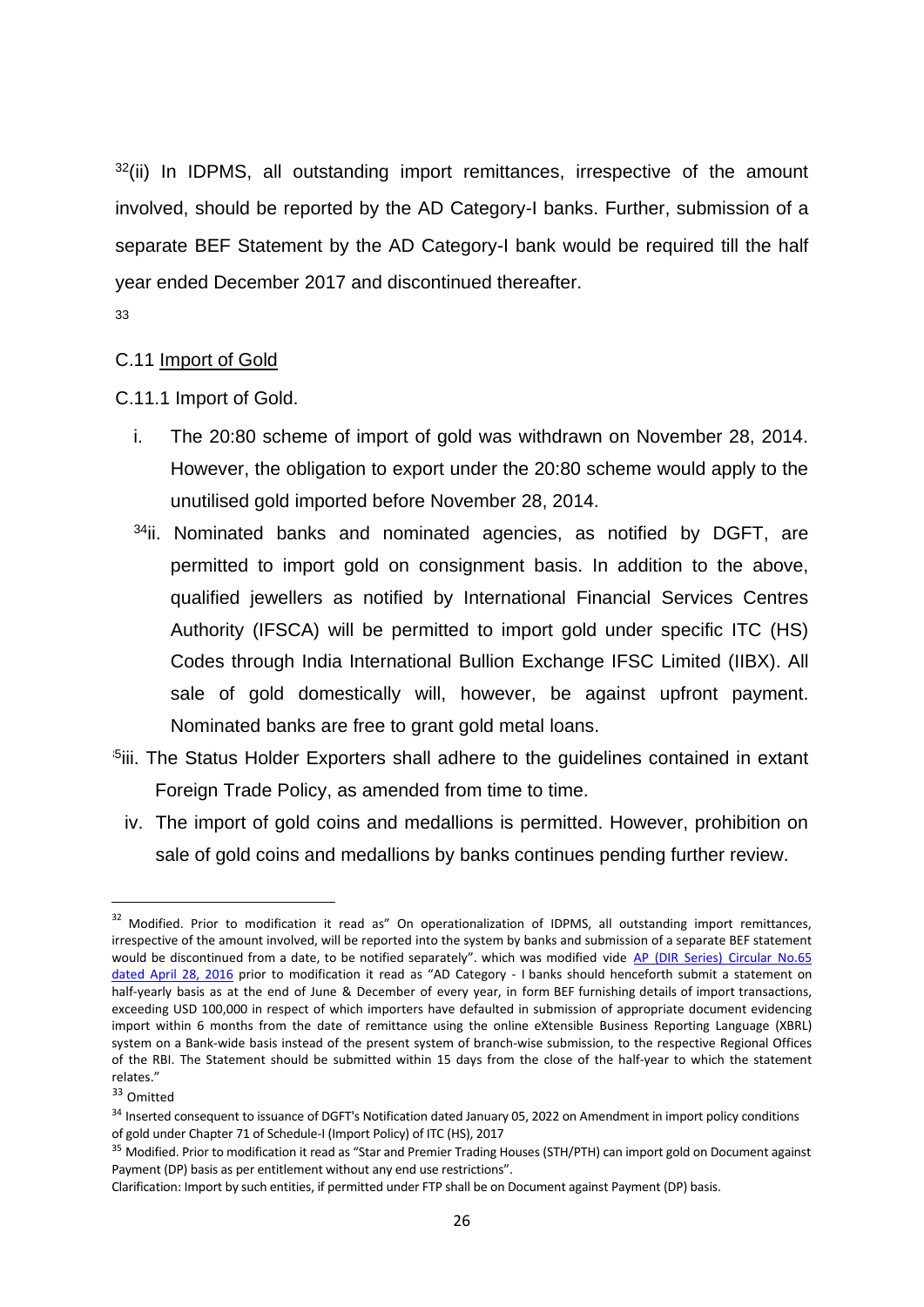Head Offices / International Banking Divisions of AD Category - I banks shall henceforth submit the following statements under XBRL system from October 2014 onwards. (a) Statement on half yearly basis (end March / end September), showing the quantity and value of gold imported by the nominated banks/ agencies/ qualified jewellers/ EOUs/ SEZs in Gem & Jewellery Sector, mode of payment-wise. (b) Statement on monthly basis showing the quantity and value of gold imports by the nominated agencies (other than the nominated banks)/ EOUs/ qualified jewellers/ SEZs in Gem & Jewellery sector during the month under report as well as the cumulative position as at the end of the said month beginning from the 1st month of the Financial Year. Both the statements shall be submitted, even if there is 'Nil' position, by the 10th of the following month / half year, to which it relates.

C.11.2. Import of Gold Jewellery Including Jewellery Made of Precious Metals or/and Studded With Diamonds / Precious Stones /Semi-precious.

Suppliers' and Buyers' credit (trade credit) including the usance period of Letters of Credit opened for import of gold in any form, including jewellery made of gold/precious metals or/and studded with diamonds/semi- precious/precious stones, should not exceed 90 days from the date of shipment.

## C.11.3. Import of Gold by Qualified Jewellers as notified by IFSCA

i. <sup>36</sup>The following directions enable resident Qualified Jewellers to import gold through IIBX or any other exchange approved by IFSCA and DGFT, Government of India: AD banks shall adhere to the following directions, while allowing import of gold by Qualified Jewellers (QJ).

a. AD banks may allow Qualified Jewellers to remit advance payments for eleven days for import of gold through IIBX in compliance to the extant Foreign Trade Policy and regulations issued under IFSC Act. AD banks shall ensure that advance remittance for such import through exchange/s authorised by IFSCA shall be as per the terms of the sale contract or other document in the nature of an irrevocable purchase order in terms of IFSC Act and regulations made thereunder by IFSCA. AD bank shall carry out

<sup>36</sup> Inserted vide [A.P.\(Dir Series\) Circular No. 04 dated May 25, 2022.](https://rbi.org.in/scripts/FS_Notification.aspx?Id=12324&fn=5&Mode=0)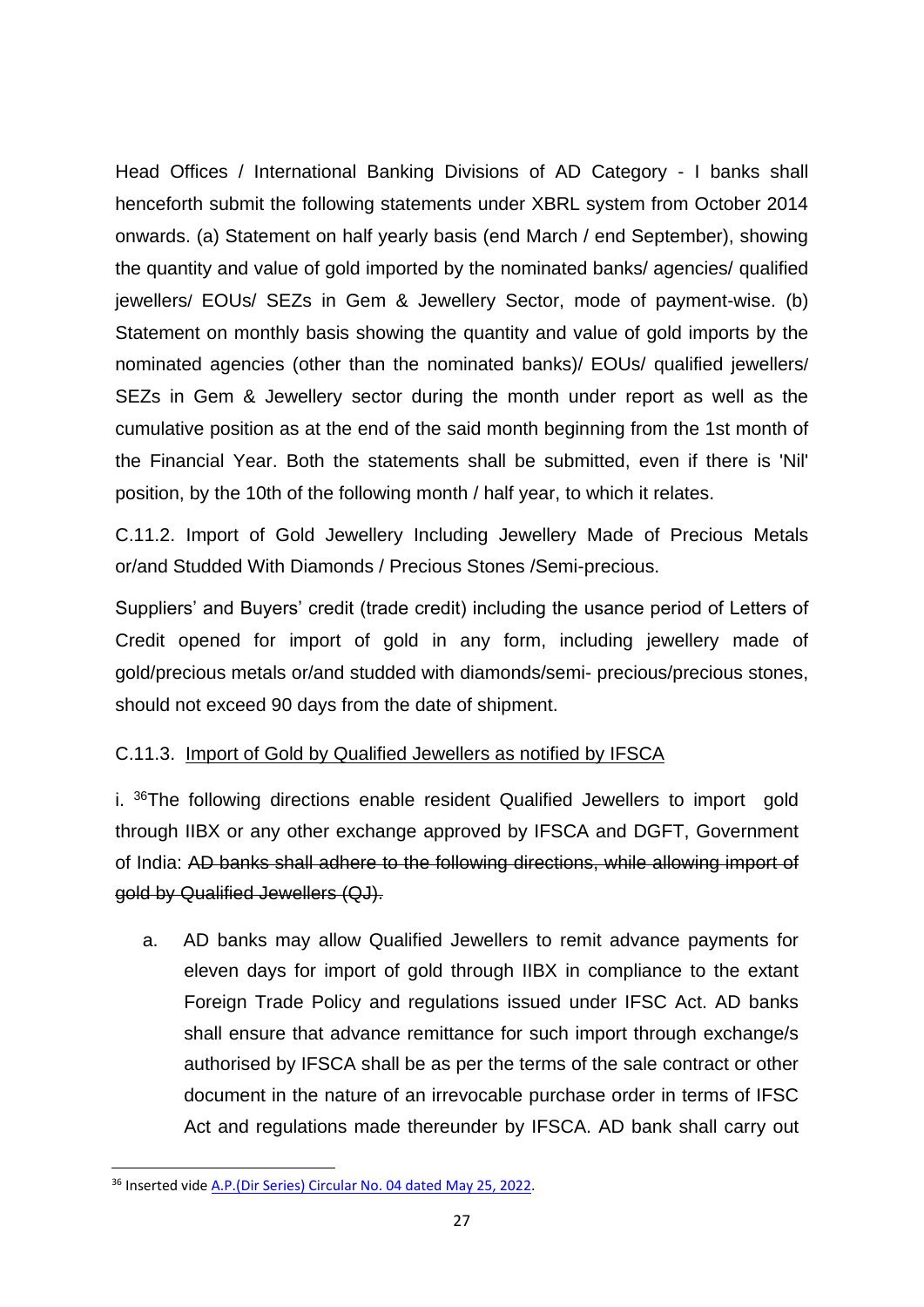all the due diligence and ensure the remittances sent are only for the bona fide import transactions through exchange/s authorised by IFSCA.

- b. The advance remittance for import of Gold should not be leveraged in what-so-ever form for importing Gold worth more than the advance remittance made.
- c. In case the import of Gold through IFSCA authorised exchange, for which advance remittance has been made, does not materialise, or the advance remittance made for the purpose is more than the amount required, the unutilized advance remittance shall be remitted back to the same AD bank within the specified time limit of eleven days.
- d. For gold imported through IIBX, QJ shall submit the Bill of Entry (or any other such applicable document issued/approved by Customs Department for evidence of import), issued by Customs Authorities to the AD bank from where advance payment has been remitted.
- e. All payments by Qualified Jewellers for imports of gold through IIBX, shall be made through exchange mechanism as approved by IFSCA in terms of IFSC Act and regulations. Any deviation from the extant guidelines for import of Gold through IIBX need to be approved in advance by IFSCA and other applicable and appropriate authority/ies.

ii. IFSC Authority (IFSCA) will conduct all required due diligence on the exchange – IIBX including all other entities involved in enabling import of Gold by QJs in terms of the IFSCA regulations. IFSCA shall also put in place necessary system to ensure that the advance remittance received from QJs are solely for the purpose for import of gold through IIBX.

iii. AD bank shall ensure that:

- a. all required documentation, custom duty related procedures and filing Bill of Entry (BoE) as evidence of import, etc. is complete for the import of gold by QJ within the specified applicable period.
- b. single/multiple ORMs created and matched with corresponding BoEs and closed appropriately in IDMPS.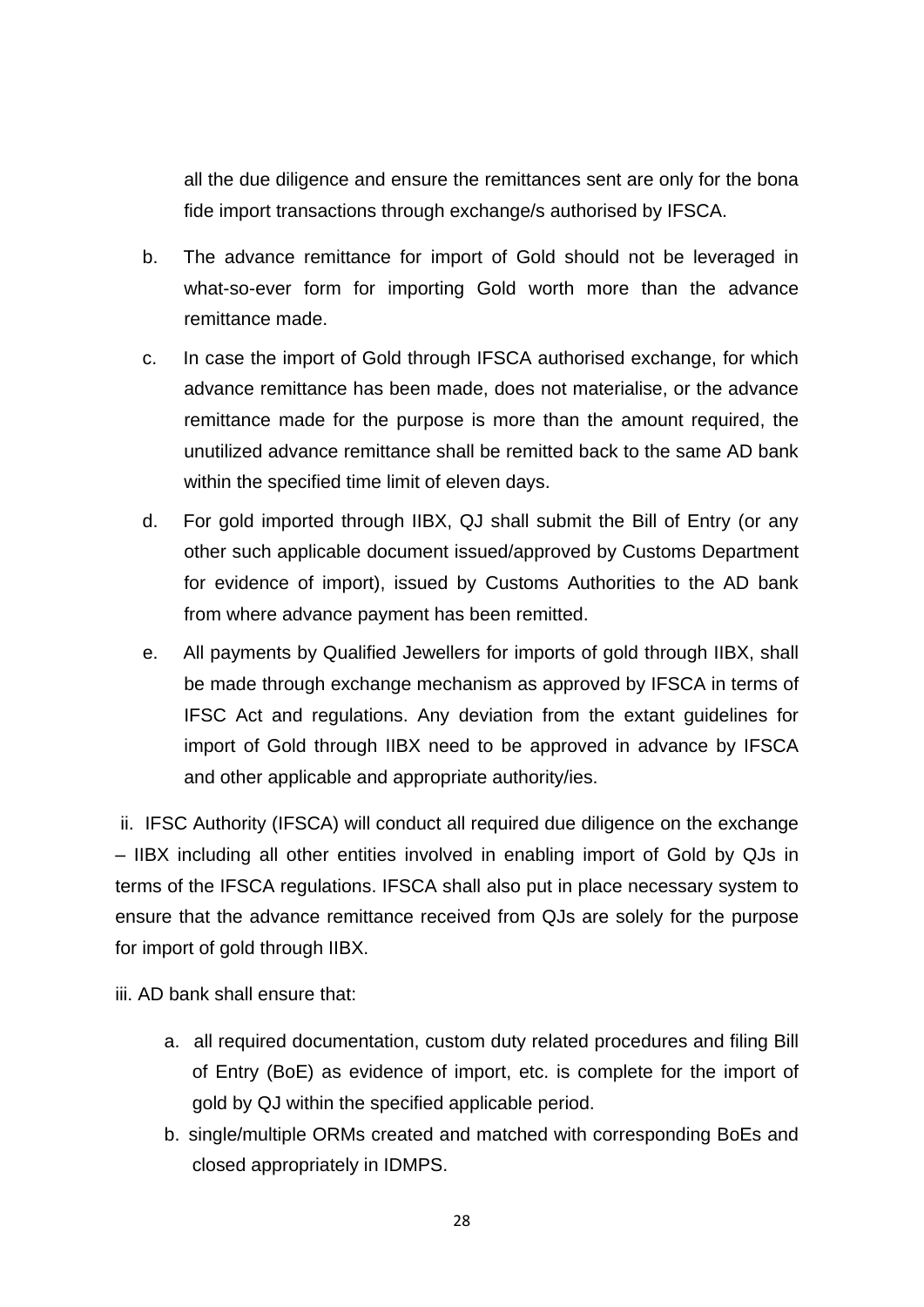c. the importer – that is QJs comply with the related extant instructions relating to imports under FEMA, 1999, FTDR Act 1992, Foreign Trade Policy and regulations of IFSCA.

AD banks may frame their own internal guidelines to deal with such cases, with the approval of their Board of Directors.

#### iv. Reporting requirement by AD banks

- a. AD bank shall create Outward Remittance Message (ORM) for all such outward remittances in IDPMS in terms of extant guidelines.
- b. All these transactions need to be reported in FETERS in terms of extant guidelines.
- c. AD bank shall report the import of gold through QJ in XBRL as prescribed at para C.11.1 above.

v. The above mentioned arrangement is for the sole purpose of facilitating physical import of gold through IIBX or any similar exchange authorised by IFSCA, by Qualified Jewellers in India.

## C.12. Import of Other Precious Metals

C.12.1. Import of Platinum/ Palladium/ Rhodium/ Silver/ Rough, Cut & Polished Diamonds/ Precious and Semi-precious Stones.

(a) Suppliers' and Buyers' Credit, including the usance period of Letters of Credit opened for import of Platinum, Palladium, Rhodium and Silver and rough, cut and polished Diamonds, Precious and semi-precious stones; should not exceed 90 days from the date of shipment.

However for Clean Credit i.e. credit given by a foreign supplier to its Indian customer/ buyer, without any Letter of Credit (Suppliers' Credit)/ Letter of Undertaking (Buyers' Credit)/ Fixed Deposits from any Indian financial institution for import of rough, cut and polished diamonds, precious and semi-precious stones, may be permitted for a period not exceeding 180 days from the date of shipment.  $37$  Further, AD banks may allow extension of time in respect of such clean credit for

<sup>&</sup>lt;sup>37</sup> Inserted vide A.P. (DIR Series) Circular No. 57 dated March 31, 2016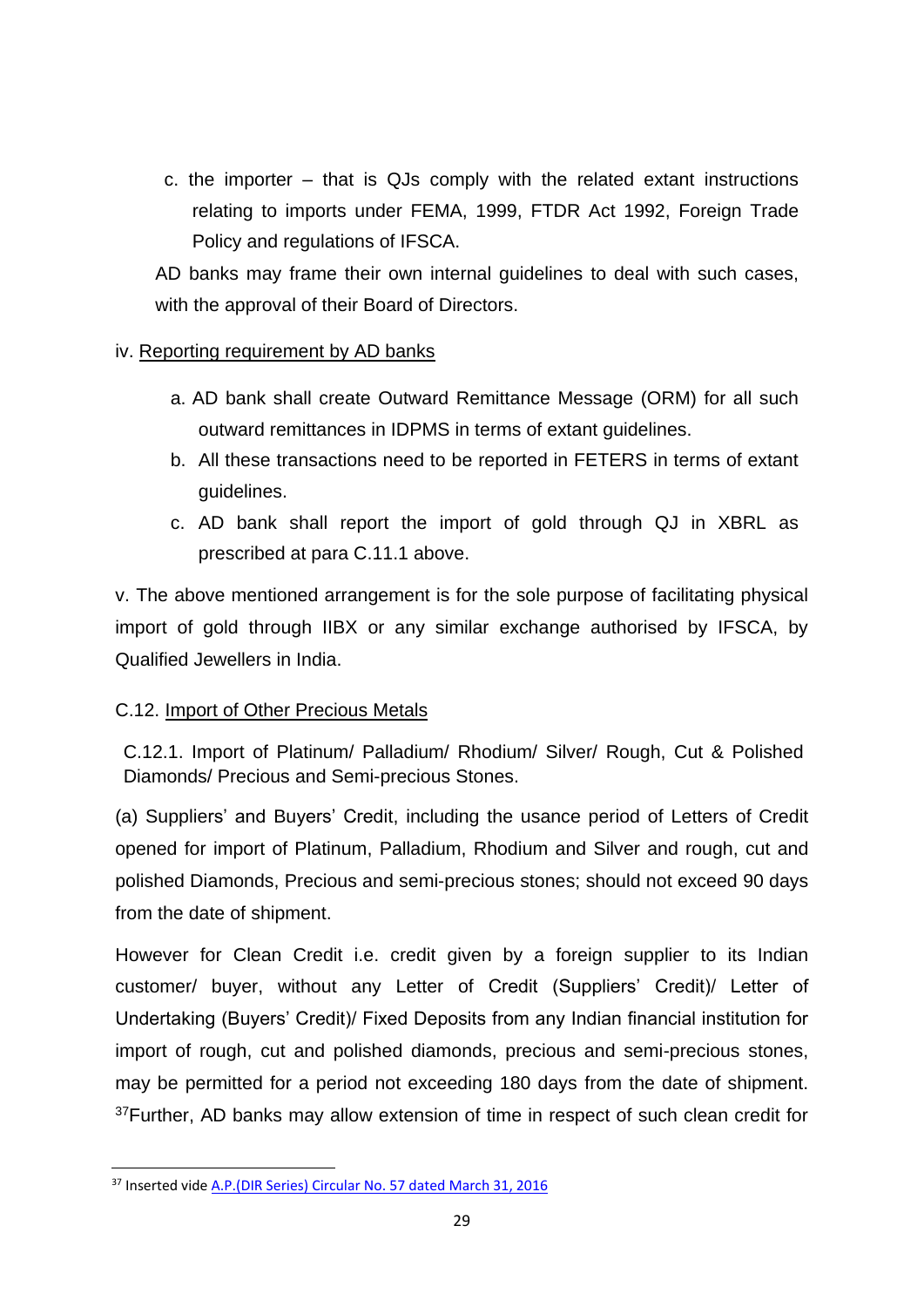import of rough, cut and polished diamonds, for a period exceeding 180 days from the date of shipment to a maximum period of 180 days beyond the prescribed period/ due date beyond which they may refer the cases to the respective Regional Office of the Reserve Bank. Such extension by AD banks may be subject to the conditions such as: (i) AD banks being satisfied of the genuineness of the reason and bonafides of the transaction and also that no interest payment is involved for the additional period; (ii) reasons for such extension are due to financial difficulties and/ or quality disputes; (iii) importer is not under investigation and is not a frequent offender. AD banks may submit a half yearly report of such extensions allowed customer-wise, to the respective Regional Office of the Reserve Bank.

(b) AD Category – I banks should ensure that due diligence is undertaken and Know Your Customer (KYC) norms and Anti-Money Laundering (AML) guidelines, issued by the Reserve Bank are adhered to while undertaking import of the precious metals and rough, cut and polished diamonds. Further, any large or abnormal increase in the volume of business should be closely examined to ensure that the transactions are bonafide and are not intended for interest / currency arbitrage.

#### C.12.2. Import of Platinum / Silver on Unfixed Price Basis

The nominated agency/bank may allow import of platinum and silver, on outright purchase basis subject to the condition that although ownership of the same shall be passed on to the importers at the time of import itself, the price shall be fixed later as and when the importer sells to the user.

#### C.13. Import Factoring

(i) AD Category – I bank may enter into arrangements with international factoring companies of repute, preferably members of Factors Chain International, without the approval of Reserve Bank.

(ii) They will have to ensure compliance with the extant foreign exchange directions relating to imports, Foreign Trade Policy in force and any other guidelines/directives issued by Reserve Bank in this regard.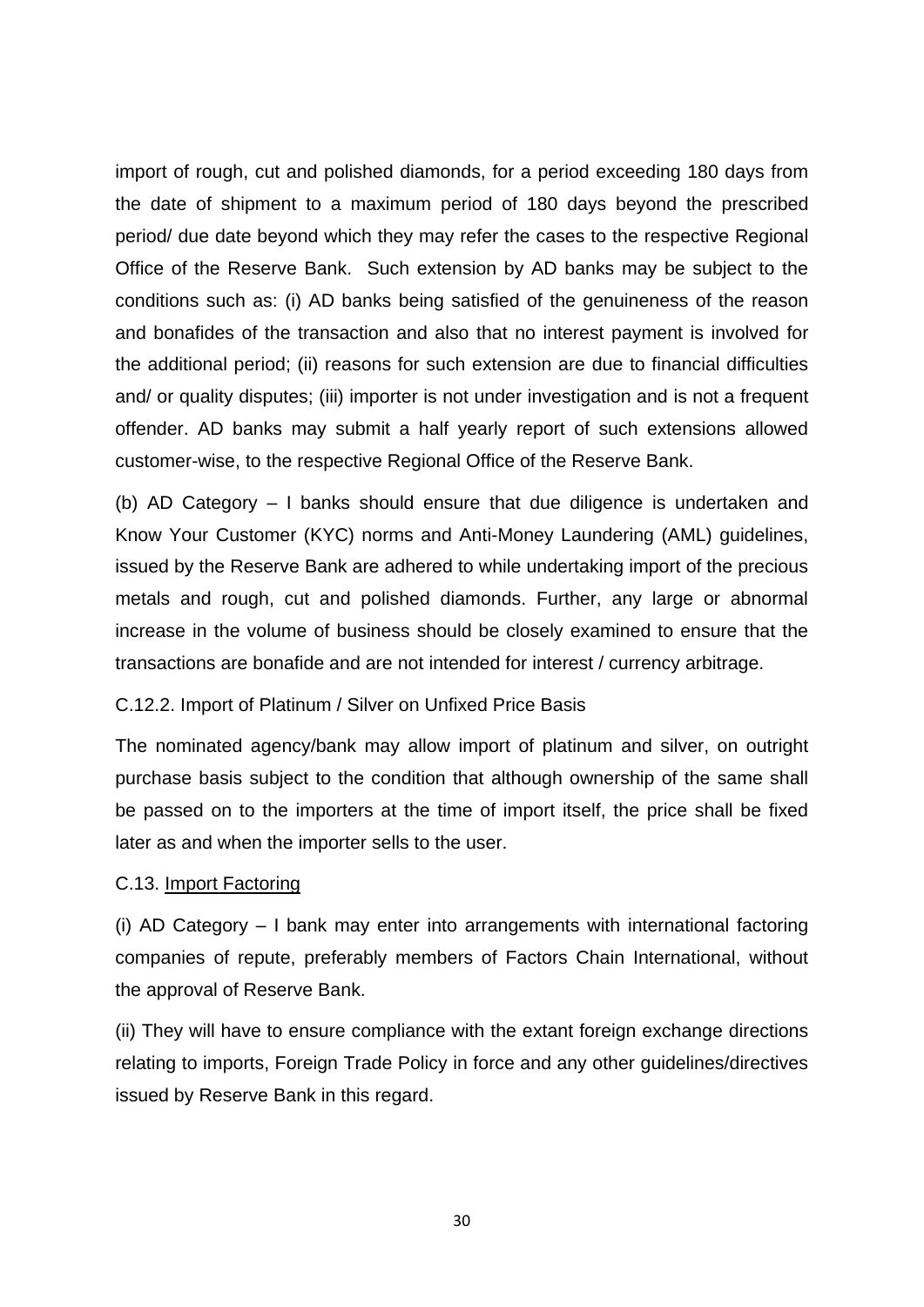## **C.14. Merchanting Trade<sup>38</sup>**

**.** 

C.14.1. AD banks may handle the Merchanting Trade Transactions (MTT) subject to the following guidelines:

- i. For a trade to be classified as merchanting trade, goods acquired shall not enter the Domestic Tariff Area.
- ii. Considering that in some cases, the goods acquired may require certain specific processing/ value-addition, the state of goods so acquired may be allowed transformation subject to the AD bank being satisfied with the documentary evidence and bonafides of the transaction.
- iii. The MTT shall be undertaken for the goods that are permitted for exports / imports under the prevailing Foreign Trade Policy (FTP) of India as on the date of shipment. All rules, regulations and directions applicable to exports (except Export Declaration Form) and imports (except Bill of Entry) shall be complied with for the export leg and import leg respectively.
- iv. AD bank shall satisfy itself with the bonafides of the transactions. Further, KYC and AML guidelines shall be scrupulously adhered to by the AD bank while handling such transactions.
- v. The entire merchanting trade is to be routed through the same AD bank. The AD bank shall verify the documents like invoice, packing list, transport documents and insurance documents (if originals are not available, Nonnegotiable copies duly authenticated by the bank handling documents may be taken) and satisfy itself about the genuineness of the trade. The AD bank may, if satisfied, rely on online verification of Bill of Lading/ Airway Bill on the website of International Maritime Bureau or Airline web check facilities. However, the AD bank shall ensure that the requisite details are made available /retrievable at the time of Inspection/Audit/investigation of the transactions.
- vi. The entire MTT shall be completed within an overall period of nine months and there shall not be any outlay of foreign exchange beyond four months. The commencement date of merchanting trade shall be the date of shipment / export leg receipt or import leg payment, whichever is first. The completion date shall be the date of shipment / export leg receipt or import leg payment, whichever is the last.
- vii. Short-term credit either by way of suppliers' credit or buyers' credit may be extended for MTT to the extent not backed by advance remittance for the export leg, including the discounting of export leg LC by the AD bank, as in the case of import transactions. However, Letter of Undertaking (LoU)/ Letter

<sup>&</sup>lt;sup>38</sup> Revised guidelines on merchanting trade transactions issued vide A.P. (DIR Series) Circular No.20 dated [January 23, 2020](https://www.rbi.org.in/Scripts/NotificationUser.aspx?Id=11799&Mode=0) in supersession of guidelines contained in [A.P. \(DIR Series\) Circular No.115 dated March 28,](https://www.rbi.org.in/Scripts/NotificationUser.aspx?Id=8812&Mode=0)  [2014.](https://www.rbi.org.in/Scripts/NotificationUser.aspx?Id=8812&Mode=0)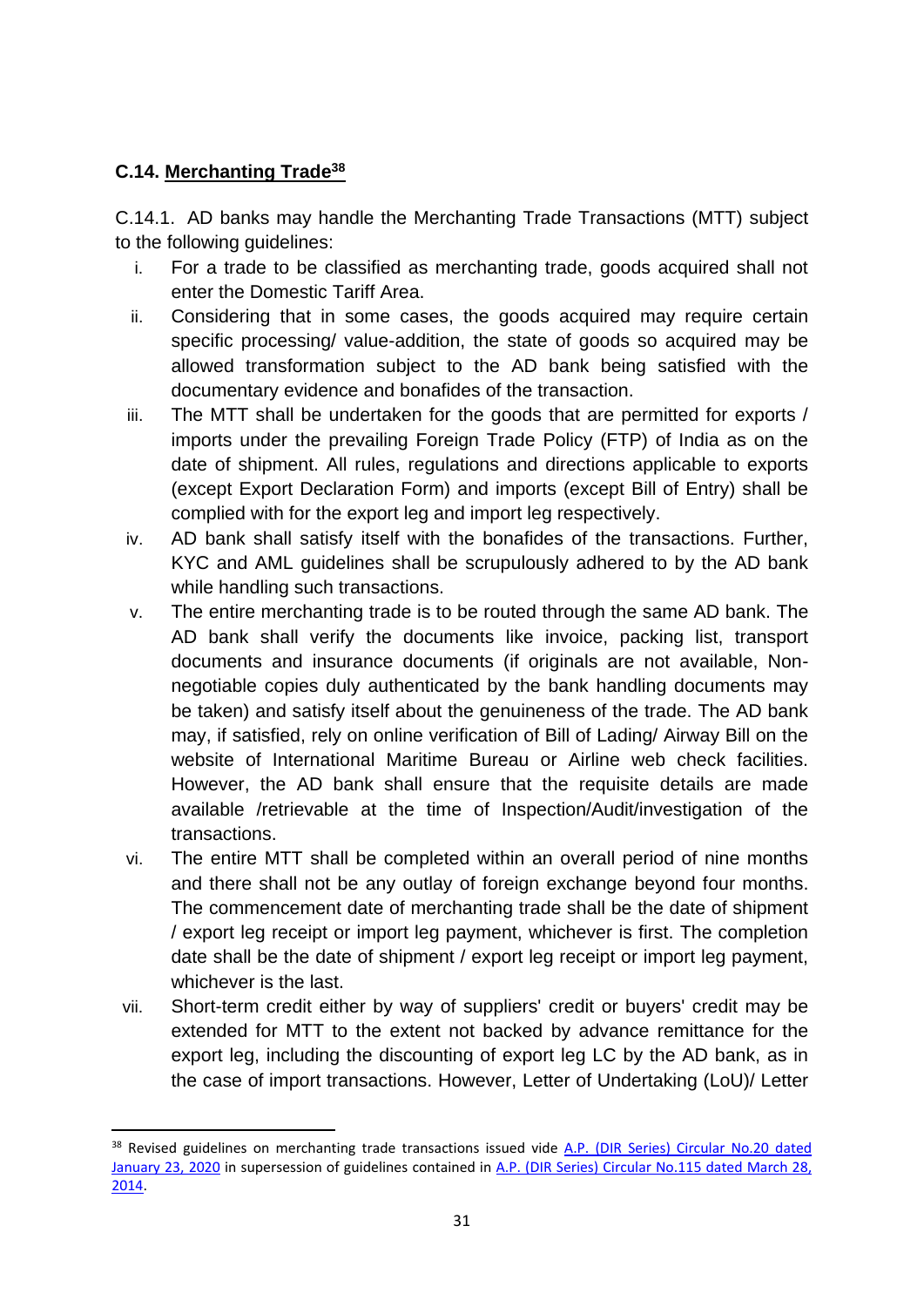of Comfort (LoC) shall not be issued for supplier's/ buyer's credit.

- viii. Any receipts for the export leg, prior to the payment for import leg, may be parked either in Exchange Earners Foreign Currency (EEFC) account or in an interest-bearing INR account till the import leg liability arises. It shall be strictly earmarked/ lien-marked for the payment of import leg and the liability of the import leg, as soon as it arises, shall be extinguished out of these funds without any delay. If such receipts are kept in interest-bearing INR account, hedging thereof may be allowed by the AD bank at the request of its customer, as per extant regulations. No fund/non-fund-based facilities shall be extended against these balances.
- ix. In case of discounting of export leg LC where payment for import leg is still to be made (even if partially), the proceeds shall be utilized in the manner prescribed at point no. 2 (viii) above.
- x. Payment for import leg may also be allowed to be made out of the balances in EEFC account of the merchant trader.
- xi. Merchanting traders may be allowed to make advance payment for the import leg on demand made by the overseas supplier. In case where inward remittance from the overseas buyer is not received before the outward remittance to the overseas supplier, AD bank may handle such transactions based on its commercial judgement. It may, however, be ensured that any such advance payment for an import leg beyond USD 500,000/- per transaction, shall be made against Bank Guarantee / an unconditional, irrevocable standby Letter of Credit from an international bank of repute. Overall prudential limits on allowing such advance payments by a customer may be fixed by the AD bank.
- xii. Letter of Credit to the supplier for the import leg is permitted against confirmed export order, keeping in view the foreign exchange outlay of four months and completion of the MTT within nine months and subject to compliance with the instructions issued by Department of Banking Regulation on "Guarantees and Co-acceptances", as amended from time to time.
- xiii. AD bank shall ensure one-to-one matching in case of each MTT and report defaults in any leg by the traders to the concerned Regional Office of the Reserve Bank, on half yearly basis in the format as annexed, within 15 days from the close of each half year, i.e. June and December;
- xiv. Merchant traders with outstanding of 5% or more of their annual export earnings shall be liable for caution listing.

**C. 14. 2** The merchanting traders shall be genuine traders of goods and not mere financial intermediaries. Confirmed orders must be received by them from the overseas buyers. AD banks shall satisfy themselves about the capabilities of the merchanting trader to perform the obligations under the order. The merchanting trade shall result in profit which shall be determined by subtracting import payments and related expenses from export proceeds for the specific MTT.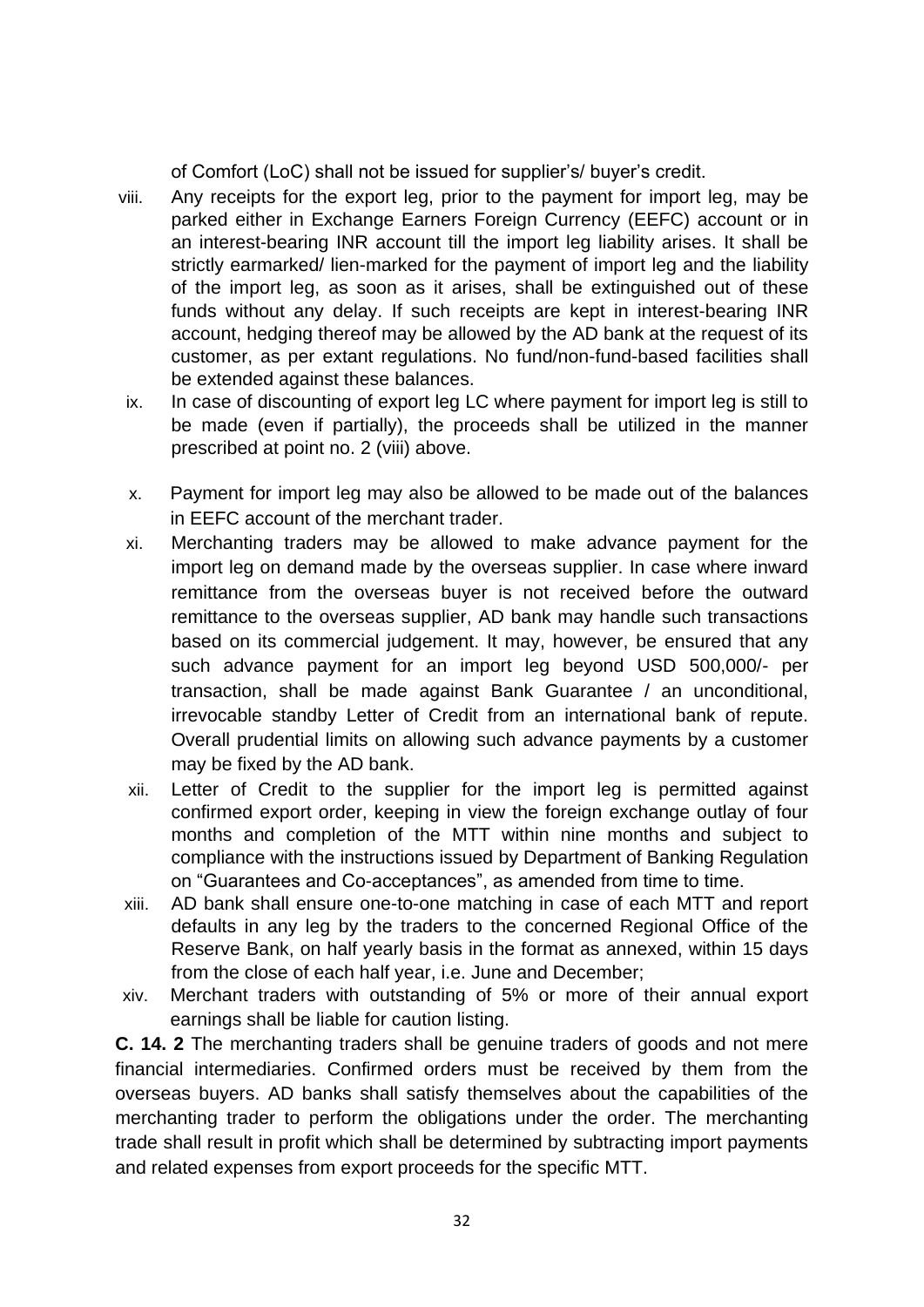## **C.14.3 Write-off of unrealized amount of export leg:**

- i. AD bank may write-off the unrealized amount of export leg, without any ceiling, on the request made by the Merchanting trader, in the following circumstances:
	- a. The MTT buyer has been declared insolvent and a certificate from the official liquidator specifying that there is no possibility of recovery of export proceeds has been produced.
	- b. The goods exported have been auctioned or destroyed by the Port / Customs / Health authorities in the importing country and a certificate to that effect has been produced.
	- c. The unrealized amount of the export leg represents the balance due in a case settled through the intervention of the Indian Embassy, Foreign Chamber of Commerce or similar Organization;

provided, the MTT is in adherence to all other provisions except the delays in timelines (either for outlay or completion period of MTT or both) attributed to reasons mentioned at a, b and c above.

- ii. In addition to above, write-off as at (i) shall be subject to following conditions:
	- a. AD bank shall satisfy itself with the bonafides of the transactions and ensure that there are no KYC/AML concerns.
	- b. The transaction shall not be under investigation under FEMA by any of the investigating agency/ies.
	- c. The counterparty to the merchant trader is not from a country or jurisdiction in the updated FATF Public Statement on High Risk & Non-Co-operative Jurisdictions on which FATF has called for counter measures.

#### **C.14. 4 Third Party payments**

Third party payments for export and import legs of the MTT are not allowed.

## **C.14.5 Payment of Agency Commission**

Agency commission is not allowed in MTTs. However, AD banks may allow payment of agency commission up to a reasonable extent by way of outward remittance under exceptional circumstances, subject to the following conditions:

a. MTT has been completed in all respects.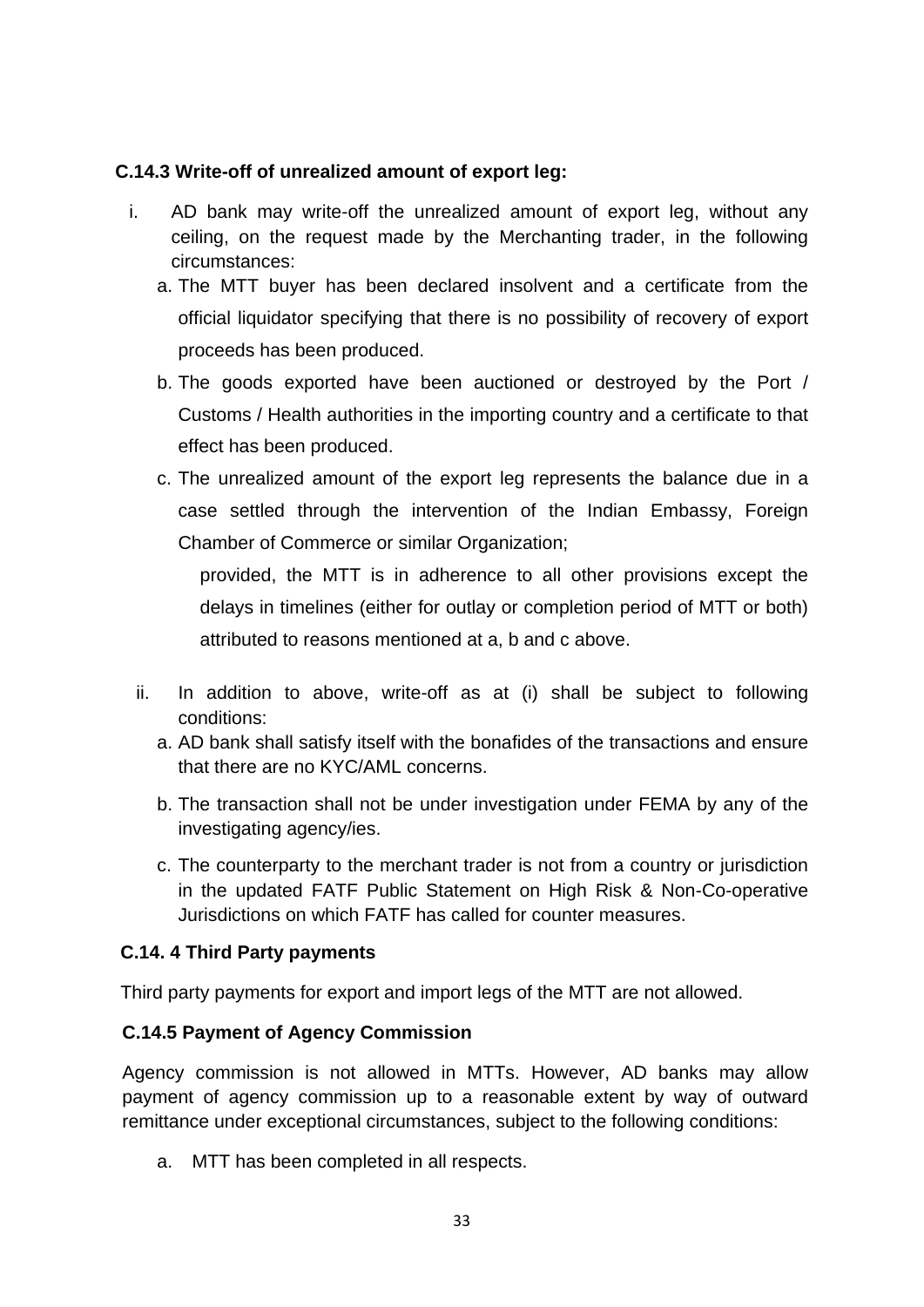- b. The payment of agency commission shall not result in the MTT ending into a loss.
- c. The Merchanting trader shall make a specific request to the AD bank in this regard.

**C.14.6** AD bank may approach Regional Office (RO) concerned of the Reserve Bank for regularization of the MTT for deviation, if any, from the prescribed guidelines and the MTT shall be closed only after receiving approval from the RO concerned of the Reserve Bank.

**C.14.7** Reporting for merchanting trade transactions under FETERS shall be done on **gross basis**, against the undermentioned codes:

| <b>Trade</b> | <b>Purpose Code</b><br>under FETERS | <b>Description</b>                                                                   |  |
|--------------|-------------------------------------|--------------------------------------------------------------------------------------|--|
| Export       | P0108                               | Goods sold under merchanting /receipt<br>against export leg of merchanting trade     |  |
| Import       | S0108                               | Goods acquired under merchanting /payment<br>against import leg of merchanting trade |  |

## **C.14.8. Merchanting trade to Nepal and Bhutan**

As Nepal and Bhutan are landlocked countries, there is a facility of transit trade whereby goods are imported from third countries by Nepal and Bhutan through India under the cover of Customs Transit Declarations in terms of the Government of India Treaty of Transit with these two countries. In consultation with Government of India, it is clarified herein that goods consigned to the importers of Nepal and Bhutan from third countries under merchanting trade from India would qualify as traffic-in-transit, if the goods are otherwise compliant with the provisions of the India-Nepal Treaty of Transit and Indo-Bhutan Treaty of Transit respectively.

## C.15. Processing of import related payments through Online Payment Gateway Service Providers (OPGSPs)

AD Category-l banks have been permitted to offer facility of payment for imports of goods and software of value not exceeding USD 2,000 by entering into standing arrangements with the OPGSPs subject to the following:-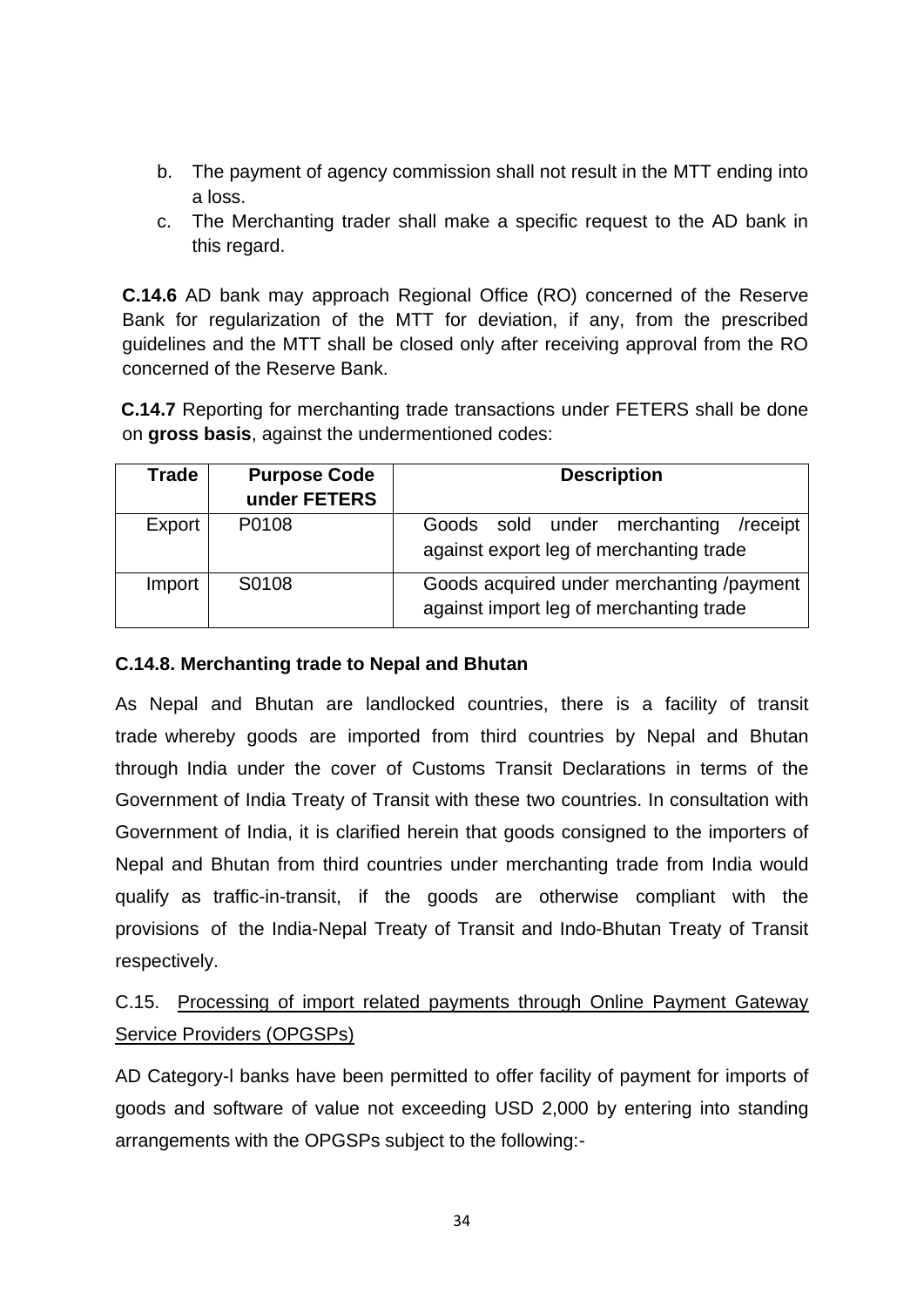(a) The balances held in the Import Collection account shall be remitted to the respective overseas exporter's account immediately on receipt of funds from the importer and, in no case, later than two days from the date of credit to the collection account.

(b) The AD Category –I bank will obtain a copy of invoice and airway bill from the OPGSP containing the name and address of the beneficiary as evidence of import and report the transaction in R-Return under the foreign currency payment head.

(c) The permitted credits in the OPGSP Import Collection account will be:

- (i) collection from Indian importers for online purchases from overseas exporters electronically through credit card, debit card and net banking and
- (ii) charge back from the overseas exporters.
- (d) The permitted debits in the OPGSP Import Collection account will be:
	- (i) payment to overseas exporters in permitted foreign currency;
	- (ii) payment to Indian importers for returns and refunds;
	- (iii) payment of commission at rates/frequencies as defined under the contract to the current account of the OPGSP; and
	- (iv)bank charges

**.** 

## <sup>39</sup>C.16. Settlement of Import transactions in currencies not having a direct exchange rate

To further liberalize the procedure and facilitate settlement of import transactions where the invoicing is in a freely convertible currency and the settlement takes place in the currency of the beneficiary, which though convertible, does not have a direct exchange rate, it has been decided that AD Category-I banks may permit settlement of such import transactions (excluding those put through the ACU mechanism), subject to conditions as under:

- (a) Importer shall be a customer of the AD Bank,
- (b) Signed contract / invoice is in a freely convertible currency,
- (c) The beneficiary is willing to receive the payment in the currency of

<sup>39</sup> Inserted vide [AP \(DIR\) Series Circular 42 dated February 4, 2016](https://www.rbi.org.in/Scripts/NotificationUser.aspx?Id=10263&Mode=0)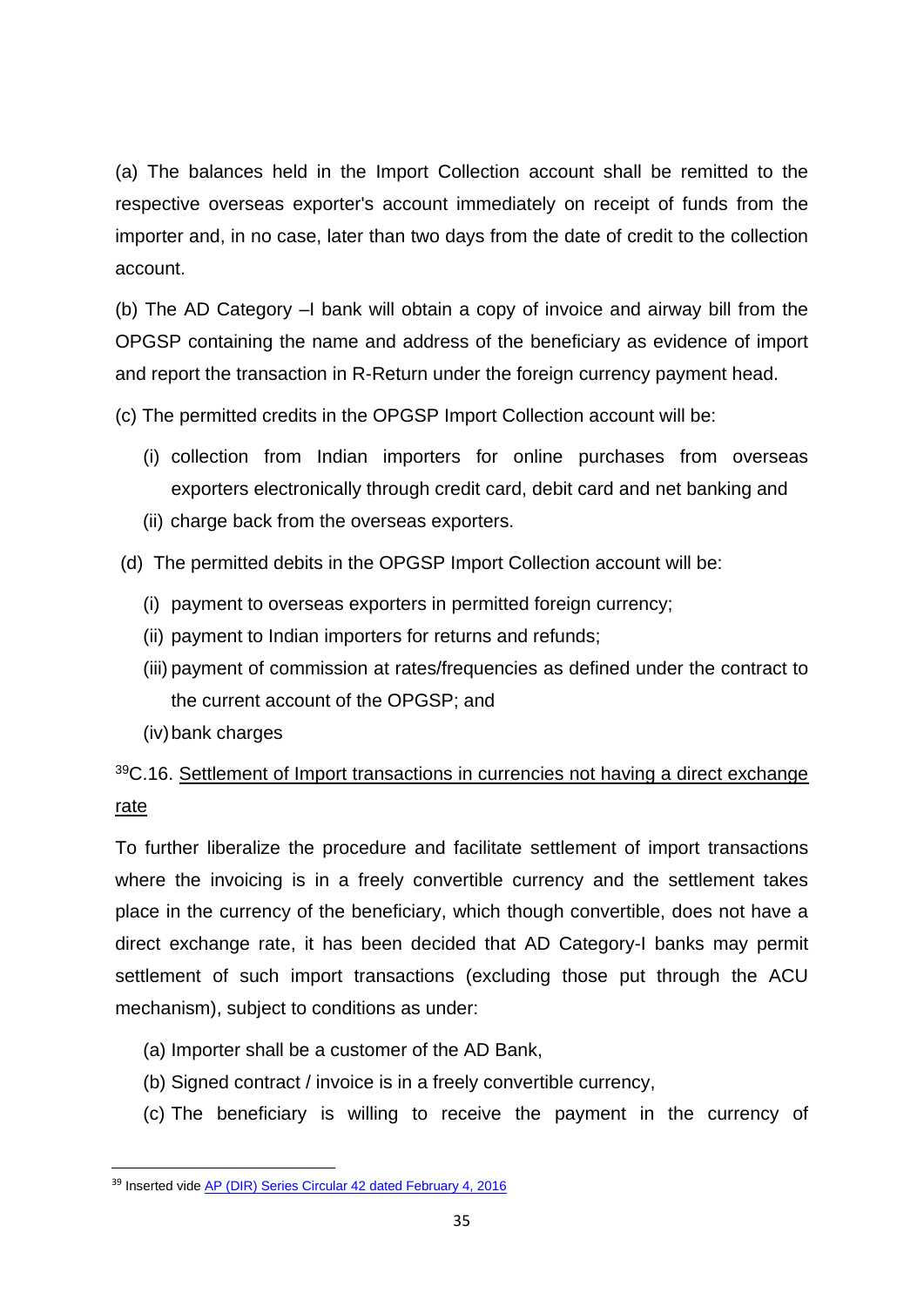beneficiary instead of the original (freely convertible) currency of the invoice/ contract, Letter of Credit as full and final settlement,

- (d) AD bank is satisfied with the bonafides of the transactions, and
- (e) The counterparty to the importer of the AD bank is not from a country or jurisdiction in the updated FATF Public Statement on High Risk & Non Cooperative Jurisdictions on which FATF has called for counter measures.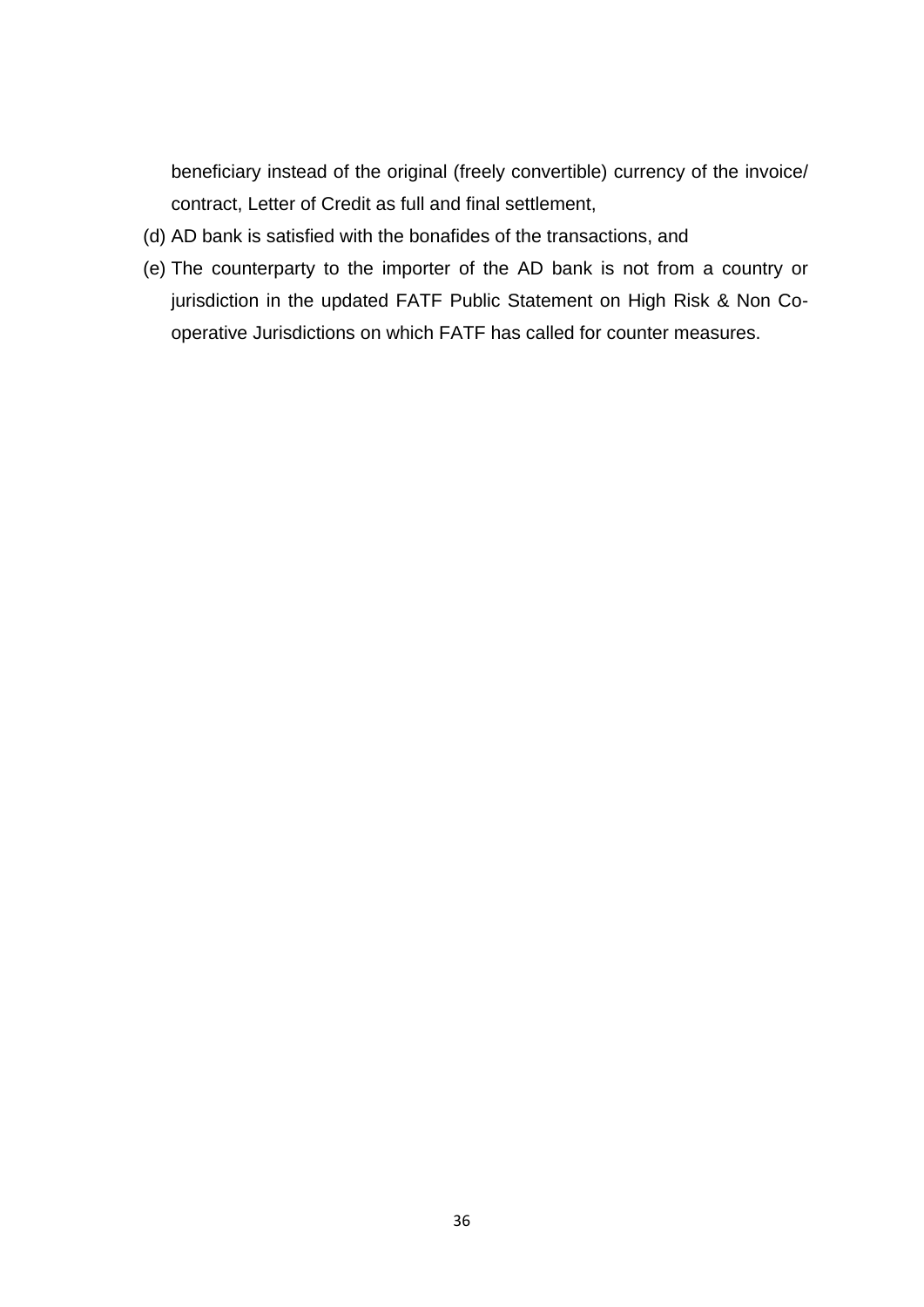## **Appendix**

# **Consolidated List of Circulars on Import of Goods and Services**

| Sr.            | AP (DIR            | <b>Subject</b>                                                                                                       | Date of                 |
|----------------|--------------------|----------------------------------------------------------------------------------------------------------------------|-------------------------|
| <b>No</b>      | Series)            |                                                                                                                      | <b>Circular</b>         |
|                | <b>Circular No</b> |                                                                                                                      |                         |
| $\mathbf{1}$   | 106                | Import of goods and services into India.                                                                             | <b>June 19,</b><br>2003 |
| $\overline{2}$ | 4                  | Merchanting Trade Transactions - Clarifications<br>- Short term credit                                               | <b>July 19,</b><br>2003 |
| 3              | 9                  | Evidence of Import - Liberalisation                                                                                  | August 18,<br>2003      |
| 4              | 15                 | <b>Advance Remittance for Imports</b>                                                                                | September<br>17, 2003   |
| 5              | 49                 | <b>Advance Remittance for Imports</b>                                                                                | December<br>15, 2003    |
| 6              | 66                 | Imports into India - Direct Receipt of Import<br><b>Bills/Documents</b>                                              | February<br>6, 2004     |
| $\overline{7}$ | 72                 | Foreign Exchange Management Act, 1999 -<br>Import of Goods into India - Evidence of Import                           | February<br>20, 2004    |
| 8              | $\overline{2}$     | Import of Gold by (i) Export Oriented Units<br>(EOUs), (ii) Units in SEZ/EPZ, and (iii)<br><b>Nominated Agencies</b> | July 9,<br>2004         |
| 9              | 34                 | Import of Gold on Loan Basis - Tenor of Loan<br>and Opening of Stand-By Letter of Credit                             | February<br>18, 2005    |
| 10             | 1                  | Import of Goods of Value USD 100,000 and<br>Less - Clarification on Follow up for Evidence of<br>Import              | <b>July 12,</b><br>2005 |
| 11             | 33                 | Liberalisation of Export and Import procedures                                                                       | February<br>28, 2007    |
| 12             | $\frac{34}{5}$     | Import of Goods of Value USD 100,000 and<br>Less - Clarification on Follow up for Evidence of<br>Import              | March 2,<br>2007        |
| 13             | 63                 | Import of Equipments by BPO Companies in<br>India for International Call Centre                                      | May 25,<br>2007         |
| 14             | 77                 | Advance Remittance for Import of aircrafts /<br>helicopters / other aviation related purchases                       | <b>June 29,</b><br>2007 |
| 15             | 18                 | Direct Receipt of Import Bills / Documents -<br>Liberalisation                                                       | November<br>7,2007      |
| 16             | 37                 | Direct Receipt of Import Bills / Documents for<br>Import of Rough Precious & Semi-Precious<br><b>Stones</b>          | April 16,<br>2008       |
| 17             | 03                 | Advance Remittance for Import of Rough<br>Diamonds                                                                   | August 4,<br>2008       |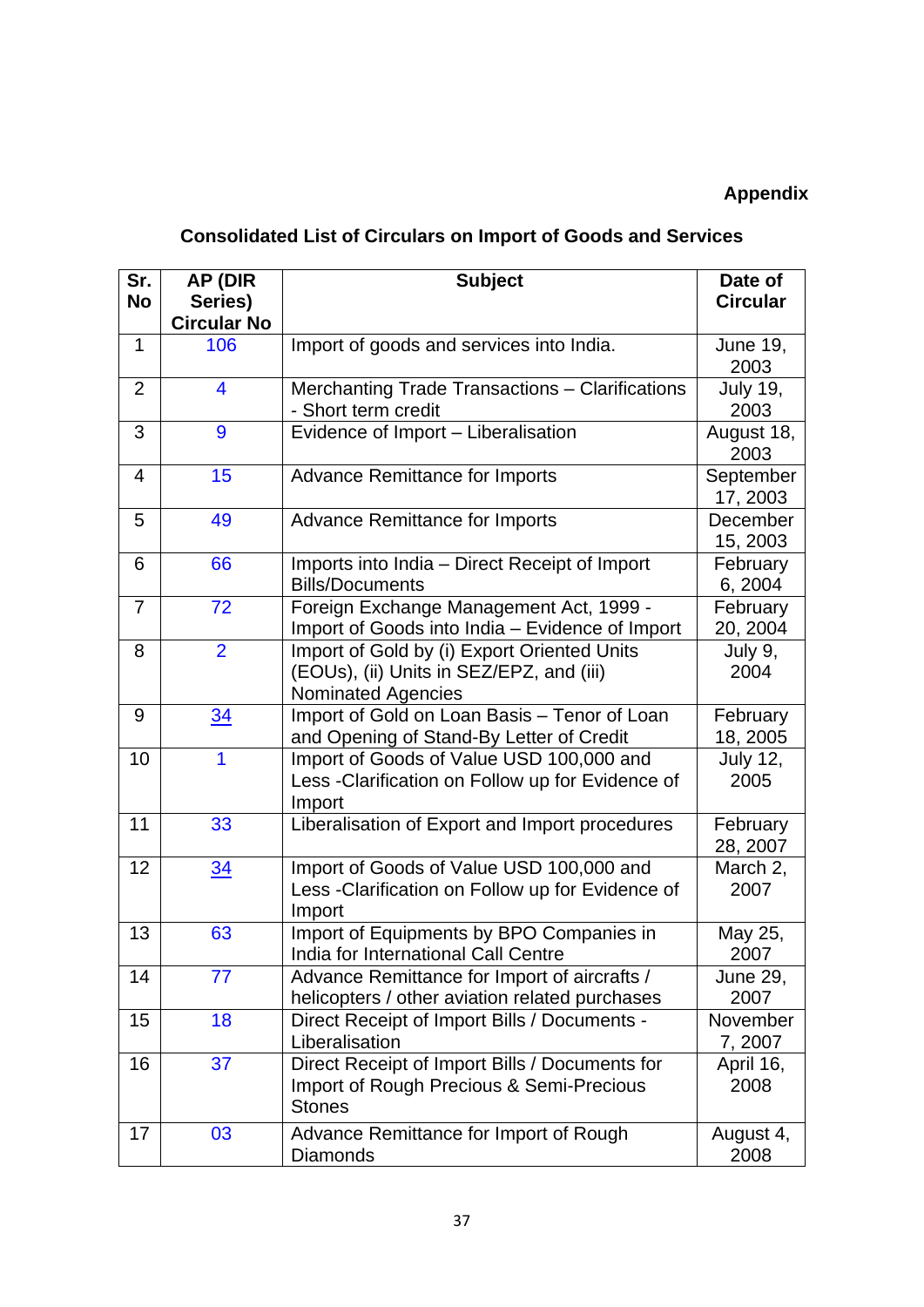| 18 | 08        | Advance Remittance for Import of Rough<br><b>Diamonds</b>                                                                                                  | August 21,<br>2008      |
|----|-----------|------------------------------------------------------------------------------------------------------------------------------------------------------------|-------------------------|
| 19 | 09        | Foreign Exchange Management Act, 1999-<br>Advance Remittance for Import of Goods -<br>Liberalisation                                                       | August 21,<br>2008      |
| 20 | 12        | Foreign Exchange Management Act, 1999 -<br>Import of Platinum / Palladium / Rhodium /<br>Silver                                                            | August 28,<br>2008      |
| 21 | 13        | Direct Receipt of Import Bills / Documents -<br>Liberalisation                                                                                             | September<br>1,2008     |
| 22 | 15        | Foreign Exchange Management Act, 1999 -<br>Advance Remittances for Import of Services                                                                      | September<br>8,2008     |
| 23 | 21        | Advance Remittance for Import of Rough<br><b>Diamonds</b>                                                                                                  | December<br>29, 2009    |
| 24 | 56        | Advance Remittance for Import of Goods -<br>Liberalisation                                                                                                 | April 29,<br>2011       |
| 25 | 59        | Import of rough, cut and polished diamonds                                                                                                                 | May 06,<br>2011         |
| 26 | 82        | Release of Foreign Exchange for Imports -<br><b>Further Liberalisation</b>                                                                                 | February<br>21, 2012    |
| 27 | 83        | Import of Gold on Loan Basis - Tenor of Loan<br>and Opening of Stand - By Letter of Credit                                                                 | February<br>27, 2012    |
| 28 | 103       | Data on import of Gold - Statements -<br>Modification                                                                                                      | April 03,<br>2012       |
| 29 | 83        | Import of precious and semi precious stones-<br>Clarification                                                                                              | February<br>20, 2013    |
| 30 | 103       | Import of Gold by Nominated Banks/Agencies                                                                                                                 | May 13,<br>2013         |
| 31 | 107       | Import of Gold by Nominated Banks/Agencies                                                                                                                 | June 4,<br>2013         |
| 32 | 122       | Import of Gold by Nominated Banks/Agencies                                                                                                                 | <b>June 27,</b><br>2013 |
| 33 | 15        | Import of Gold by Nominated Banks<br>/Agencies/Entities                                                                                                    | <b>July 22,</b><br>2013 |
| 34 | 39        | <b>Export import of Currency</b>                                                                                                                           | September<br>6,2013     |
| 35 | 70        | Third party payments for export / import<br>transactions                                                                                                   | November<br>8,2013      |
| 36 | <u>71</u> | Advance Remittance for Import of Rough<br><b>Diamonds</b>                                                                                                  | November<br>8,2013      |
| 37 | 73        | Import of Gold by Nominated Banks<br>/Agencies/Entities                                                                                                    | November<br>11, 2013    |
| 38 | 75        | Trade Credit for imports into India-Online<br>submission of data on issuance of<br>Guarantee/Letter of Undertaking (LoU)/Letter of<br>Comfort (LoC) by ADs | November<br>19, 2013    |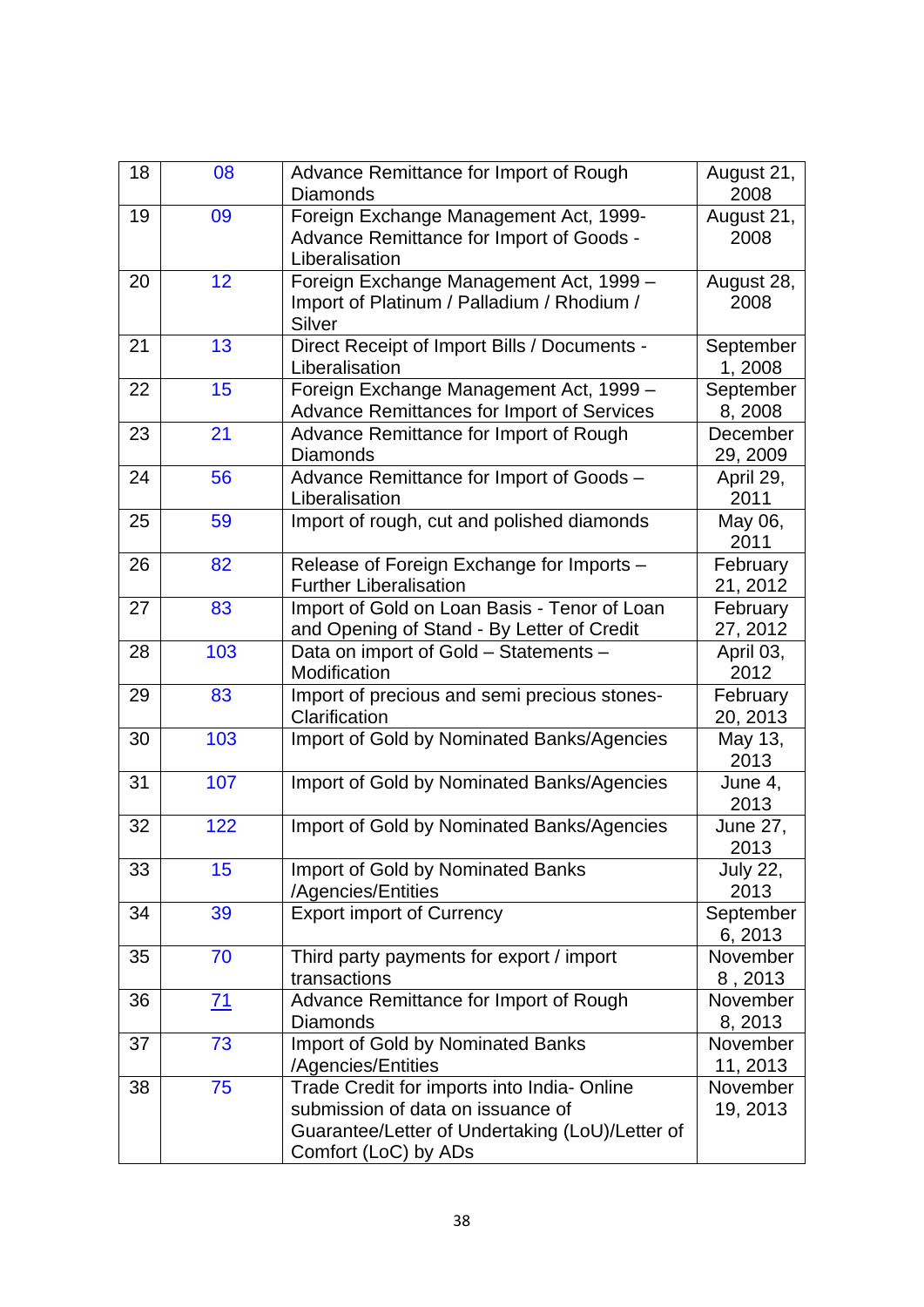| 39 | 82               | Import of Gold by Nominated<br><b>Banks/Agencies/Entities</b>                                                                        | December<br>31, 2013    |
|----|------------------|--------------------------------------------------------------------------------------------------------------------------------------|-------------------------|
| 40 | 95               | <b>Merchanting Trade Transactions</b>                                                                                                | January<br>17, 2014     |
| 41 | 100              | Third party payments for export / import<br>transactions                                                                             | February<br>04, 2014    |
| 42 | 103              | Import of Gold / Gold Dore by Nominated Banks<br>/Agencies / Entities - Clarifications                                               | February<br>14, 2014    |
| 43 | 115              | <b>Merchanting Trade Transactions - Revised</b><br>guidelines                                                                        | March 28,<br>2014       |
| 44 | 116              | Advance Remittance for Import of Rough<br><b>Diamonds</b>                                                                            | April 01,<br>2014       |
| 45 | 122              | Trade Credits for Imports into India - Review of<br>all-in-cost ceiling                                                              | April 10,<br>2014       |
| 46 | 133              | Import of Gold by Nominated Banks / Agencies /<br><b>Entities</b>                                                                    | May 21,<br>2014         |
| 47 | 146              | Export & Import of Currency- Enhanced<br><b>Facilities</b>                                                                           | <b>June 19,</b><br>2014 |
| 48 | $\overline{2}$   | Import of Rough, Cut and Polished Diamonds -<br>credit relaxation                                                                    | <b>July 07,</b><br>2014 |
| 49 | 42               | Import of Gold by Nominated Banks/Agencies                                                                                           | November<br>28, 2014    |
| 50 | 76               | Form A1- Payments for Imports -<br>Discontinuance thereof                                                                            | February<br>12, 2015    |
| 51 | 79               | Guidelines on Import of Gold by Nominated<br>Banks / Agencies                                                                        | February<br>18, 2015    |
| 52 | 96               | Merchanting Trade to Nepal and Bhutan                                                                                                | April 30,<br>2015       |
| 53 | <u>16</u>        | Processing and settlement of import and export<br>related payments facilitated by Online Payment<br><b>Gateway Service Providers</b> | September<br>24, 2015   |
| 54 | 29               | Import of Goods into India - Evidence of Import                                                                                      | November<br>26, 2015    |
| 55 | $\overline{30}$  | Advance Remittance for Import of aircrafts /<br>helicopters /other aviation related purchases                                        | November<br>26, 2015    |
| 56 | 42               | Settlement of Export/ Import transactions in<br>currencies not having a direct exchange rate                                         | February<br>4,2016      |
| 57 | 57               | Import of Rough, Cut and Polished Diamonds                                                                                           | March 31,<br>2016       |
| 58 | 65               | Import of goods-Import Data Processing and<br>Monitoring System (IDPMS)                                                              | April 28,<br>2016       |
| 59 | $\underline{05}$ | <b>Import Data Processing and Monitoring System</b><br>(IDPMS)                                                                       | October<br>06, 2016     |
| 60 | 11[(1)/14(R)]    | Foreign Exchange Management (Manner of<br>Receipt and Payment) Regulations 2016                                                      | October<br>20, 2016     |